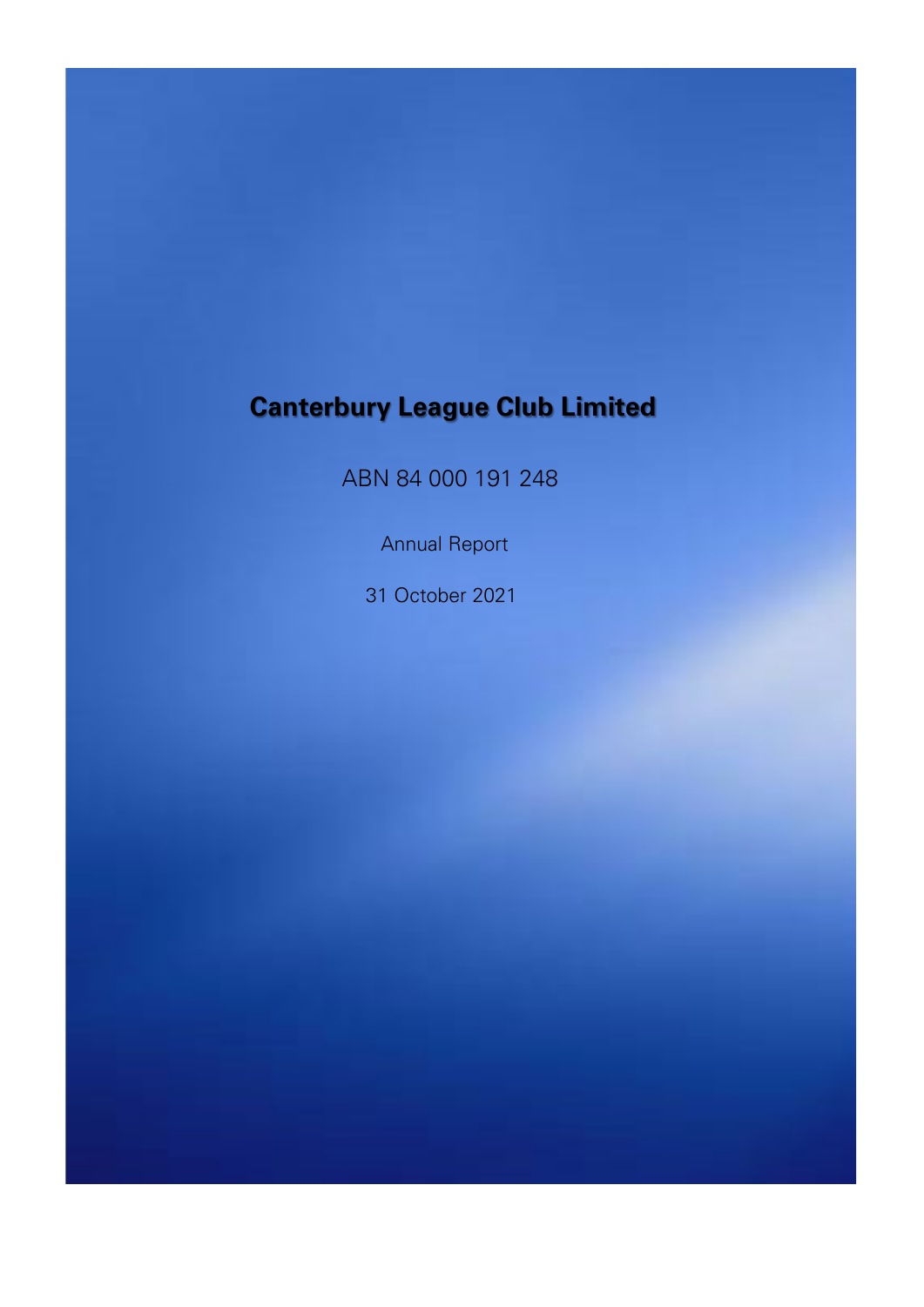### **Contents**

| Directors' report                                          | $\overline{2}$ |
|------------------------------------------------------------|----------------|
| Lead auditor's independence declaration                    | 10             |
| Statement of profit or loss and other comprehensive income | 11             |
| Statement of financial position                            | 12             |
| Statement of changes in members' funds                     | 13             |
| Statement of cash flows                                    | 14             |
| Notes to the financial statements                          | 15             |
| Directors' declaration                                     | 37             |
| Independent auditor's report                               | 38             |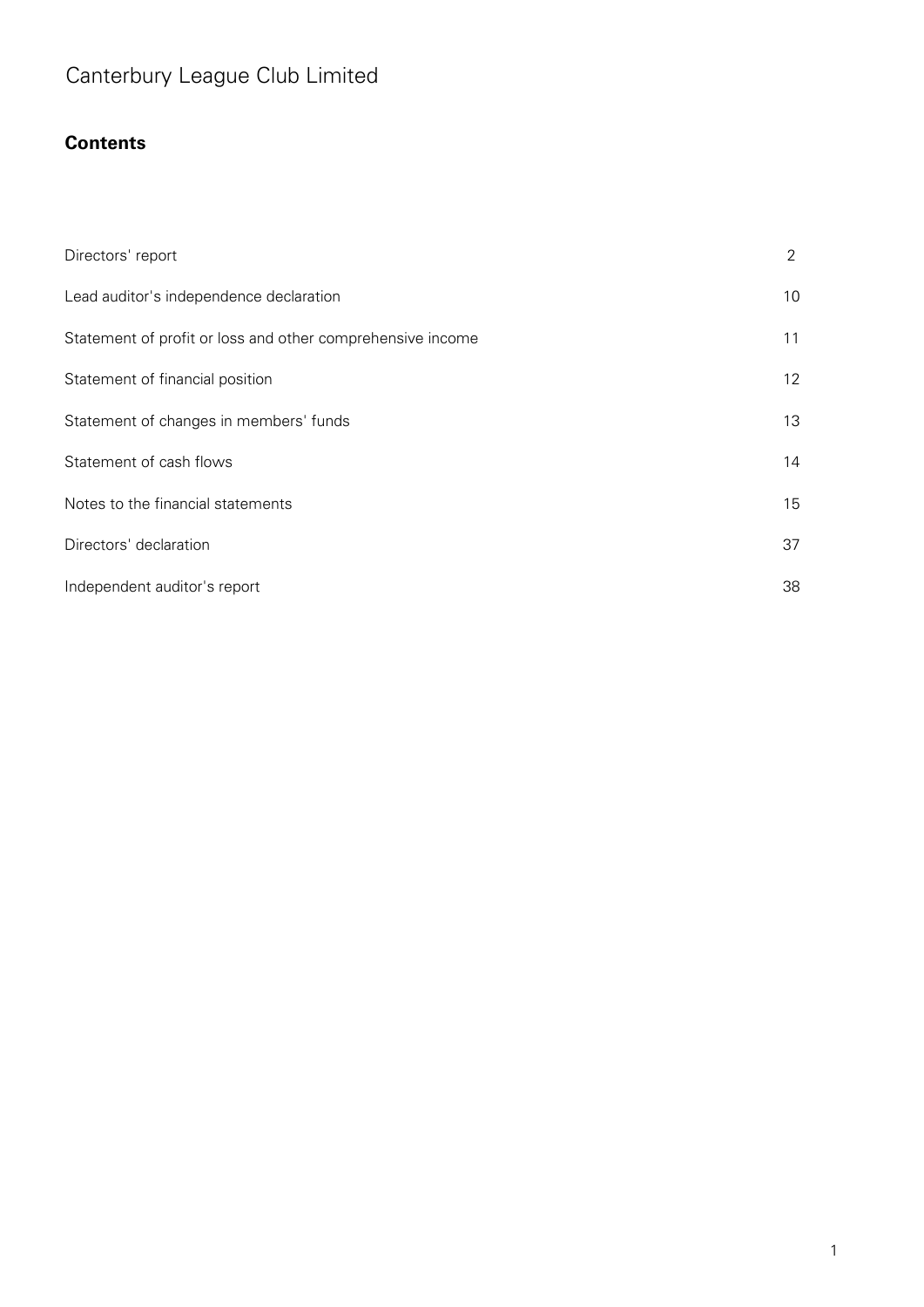### Canterbury League Club Limited Directors' report **For the year ended 31 October 2021**

The Directors present their report together with the financial report of Canterbury League Club Limited ('the Company' or 'the Club') for the financial year ended 31 October 2021 and the auditor's report thereon.

#### **1 Directors**

The Directors of the Company at any time during or since the end of the financial year are:

| <b>Name</b>                                      |    | Age Experience, special responsibilities and other directorships                                                                                                                                                                                      |
|--------------------------------------------------|----|-------------------------------------------------------------------------------------------------------------------------------------------------------------------------------------------------------------------------------------------------------|
| Peter Winchester<br>Chairman                     | 72 | Member of the Institute of Chartered Accountants for over 45 years<br>Senior Tax Partner of Winchester Lonnon & Klein for over 35 years until<br>closure in December 2015.<br>Director of Canterbury League Club Ltd (2002 - 2010) and 2018 - present |
|                                                  |    | President of Canterbury League Club Limited from (2006 - 2010) and June<br>2021 - present                                                                                                                                                             |
|                                                  |    | Member, Audit & Risk Sub-Committee from 2018 to present                                                                                                                                                                                               |
|                                                  |    | Member, ClubGRANTS Sub-Committee from May 2021 to present                                                                                                                                                                                             |
|                                                  |    | Member, Remuneration Committee from May 2021 to present<br>Member, Joint Management Committee from June 2021 to present                                                                                                                               |
|                                                  |    | Director of Canterbury Bankstown Bulldogs Rugby League Club Limited 2005<br>and 2006                                                                                                                                                                  |
|                                                  |    | Former player Canterbury Bankstown Bulldogs Rugby League Club Limited<br>Team from 1972 to 1976                                                                                                                                                       |
|                                                  |    | Inaugural member of Bulldogs Ambassadors Club & Chairman for 5 years                                                                                                                                                                                  |
|                                                  |    | Honorary Life member of Canterbury Bankstown Referees Association                                                                                                                                                                                     |
|                                                  |    | Member of St Vincent de Paul Association for over 20 years                                                                                                                                                                                            |
|                                                  |    | Mandatory Director Training, Finance for Club Boards 2018<br>Mandatory Director Training, Director Foundation and Management                                                                                                                          |
|                                                  |    | Collaboration 2018                                                                                                                                                                                                                                    |
| Dimitrios (Jim) Koutsouklakis<br>Deputy Chairman | 41 | Managing Director - Alpha One Advisory; Commercial and Residential<br>Finance Broking                                                                                                                                                                 |
|                                                  |    | Diploma of Finance & Mortgage Broking Management                                                                                                                                                                                                      |
|                                                  |    | Certificate IV in Finance & Mortgage Broking                                                                                                                                                                                                          |
|                                                  |    | Member - Mortgage & Finance Association of Australia                                                                                                                                                                                                  |
|                                                  |    | Senior Manager - ANZ Banking Group (2007 - 2018)                                                                                                                                                                                                      |
|                                                  |    | Master of Business - Sports Management (Deakin University)<br>Executive Course in Leadership & Negotiation (Harvard School of Law)                                                                                                                    |
|                                                  |    | Diploma in Advanced Insolvency Law & Practice (University of Southern<br>Queensland)                                                                                                                                                                  |
|                                                  |    | Bachelor of Commerce (Macquarie University)                                                                                                                                                                                                           |
|                                                  |    | Appointed Director of Canterbury League Club Limited in March 2020<br>Vice President of Canterbury League Club Ltd since June 2021                                                                                                                    |
|                                                  |    | Member, Audit & Risk Sub-Committee                                                                                                                                                                                                                    |
|                                                  |    | Member, Member Disciplinary Sub-Committee                                                                                                                                                                                                             |
|                                                  |    | Member, Remuneration Committee<br>Member, Growth & Innovation Committee                                                                                                                                                                               |
|                                                  |    | Mandatory Director Training, Finance for Club Boards 2020                                                                                                                                                                                             |
|                                                  |    | Mandatory Director Training, Director Foundation and Management<br>Collaboration 2020                                                                                                                                                                 |
|                                                  |    | Member of The Australian Institute of Company Directors                                                                                                                                                                                               |
|                                                  |    | Director of Canterbury Bankstown Bulldogs Rugby League Club Limited<br>since October 2020                                                                                                                                                             |
|                                                  |    | Chair of Bulldogs Business Development Committee                                                                                                                                                                                                      |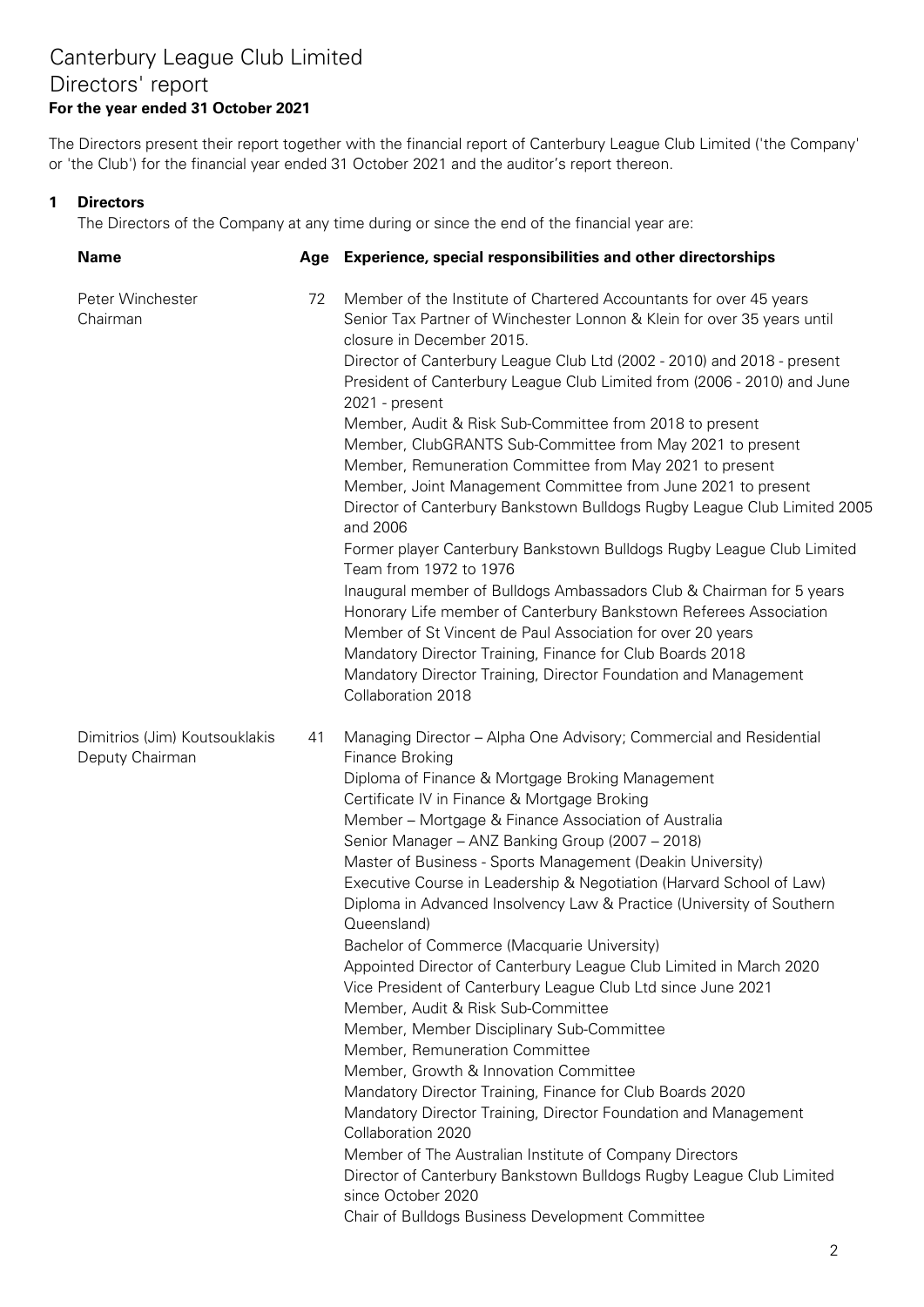| George Coorey | 62 | Mortgage Broker - Self Employed<br>Managing Director Picadilly Financial Services Pty Ltd<br>Member FBAA<br>Director Canterbury Bankstown Bulldogs Rugby League Club Limited 1995 -<br>2002<br>Australian Credit Licence Financial Services<br>Director, Canterbury League Club Limited from March 2012 - present<br>Chairman, Canterbury League Club Limited from March 2018 to September<br>2020<br>Member, ClubGRANTS Sub-Committee<br>Member, Disciplinary Sub-Committee<br>Member, Canterbury League Club Limited<br>Member, Bulldogs Rugby League Club Limited<br>Club Director Training: Director Foundation and Management Collaboration<br>Club Director Training: Finance for Club Boards                                                                                                                                                                                                                                                                                                                                                                                                                                                                                                                                                                                                                                                                                                                                                                                                                                                |
|---------------|----|----------------------------------------------------------------------------------------------------------------------------------------------------------------------------------------------------------------------------------------------------------------------------------------------------------------------------------------------------------------------------------------------------------------------------------------------------------------------------------------------------------------------------------------------------------------------------------------------------------------------------------------------------------------------------------------------------------------------------------------------------------------------------------------------------------------------------------------------------------------------------------------------------------------------------------------------------------------------------------------------------------------------------------------------------------------------------------------------------------------------------------------------------------------------------------------------------------------------------------------------------------------------------------------------------------------------------------------------------------------------------------------------------------------------------------------------------------------------------------------------------------------------------------------------------|
| John Khoury   | 49 | Director, Canterbury League Club Limited since 22 December 2020<br>Director, Canterbury Bankstown Bulldogs Rugby League Club Limited<br>(February 2018 - present)<br>Chair, Canterbury Bankstown Bulldogs Rugby League Club (October 2020 -<br>present)<br>Member, ClubGRANTS Sub-Committee<br>Member, Growth & Innovation Committee<br>Member, Joint Management Committee<br>GM of Technology & Change Management at My Muscle Chef since October<br>2021<br>Group CIO at Allied Pinnacle (March 2019 - October 2021)<br>GM of Technology, Change Management & Sales Operations at Hills Limited<br>$(2017 - 2019)$<br>2017 Rugby League World Cup community ambassador and SBS media<br>tournament correspondent<br>Chief Technology Officer at Allied Pinnacle (2015 - 2017)<br>National IT Business Platforms & Project Manager at Cater Care (2014 -<br>2015)<br>IT Manager - APAC Region at Zodiac Marine & Pool (2006 - 2014)<br>UNSW (AGSM) Business and Technology, Business and Technology<br>Specialisation<br>Diploma of Information Technology, Information Technology<br>Prince2 Project Management<br>Diploma of Management, Business Administration and Management<br>Advanced Certificate in Logistics and Supply Chain Management<br>Former CBJRL player, coach and team manager at Greenacre Grasshoppers,<br>St John's Eagles and St Christopher's Panania (1984 - 2017)<br>Mandatory Director Training, Finance for Club Boards 2021<br>Mandatory Director Training, Director Foundation and Management<br>Collaboration 2021 |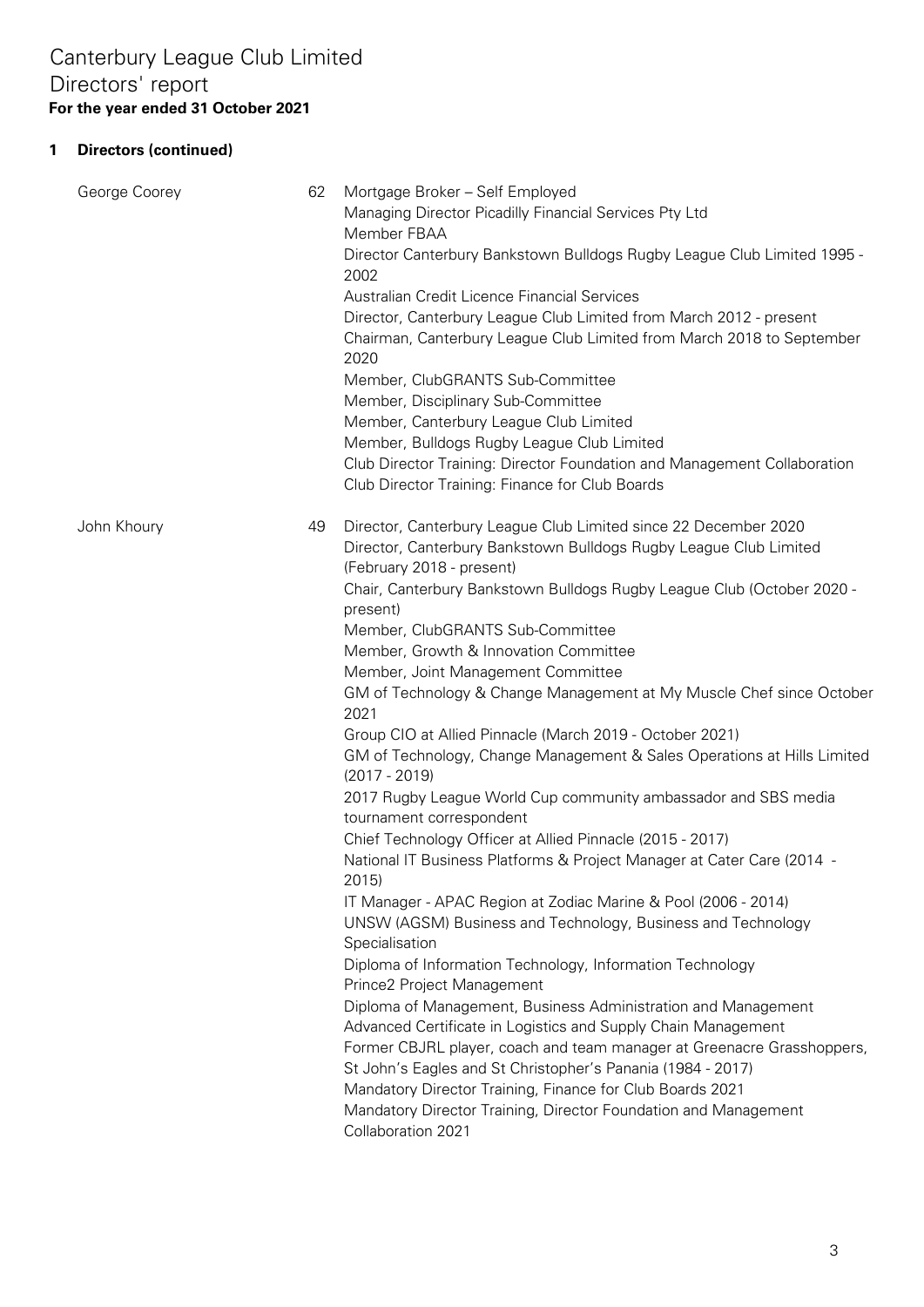| Peter Chanel McMahon  | 65 | Director of Canterbury League Club Limited (2014 - 2018) and May 2021 to<br>present<br>Director of Canterbury Bankstown Bulldogs Rugby League Club Limited<br>(2011 - 2018) and October 2020 to present<br>Bachelor of Arts (University of Sydney, 1977)<br>Bachelor of Laws (University of Sydney, 1979)<br>Principal of Peter McMahon Advisory (July 2017 – present)<br>Partner, Clayton Utz 1989 to 2017 (including term as National Managing<br>Partner, 2000 - 2001)                                  |
|-----------------------|----|------------------------------------------------------------------------------------------------------------------------------------------------------------------------------------------------------------------------------------------------------------------------------------------------------------------------------------------------------------------------------------------------------------------------------------------------------------------------------------------------------------|
|                       |    | Fellow of Australian Property Institute since 20 May 2015<br>Leadership in Professional Service Firms, Harvard Business School (USA),<br>1998                                                                                                                                                                                                                                                                                                                                                              |
|                       |    | Regional Vice Chair (Asia Pacific) for Real Estate in Lex Mundi (the world's<br>leading association of independent law firms) (2009 - 2014)<br>Chair Elect for Lex Mundi Real Estate (2014 - 2015)<br>Global Chair for Lex Mundi Real Estate (from 8 May 2015 to 1 May 2017)                                                                                                                                                                                                                               |
|                       |    | Regional Vice Chair (Asia Pacific) for Agribusiness in Lex Mundi (2011 - 2017)<br>Member of Property Council of Australia<br>Past Chairman of Property Law Reform Alliance and Property Council<br>representative on PLRA<br>Trustee of Committee for the Economic Development of Australia (CEDA)                                                                                                                                                                                                         |
|                       |    | $(2000 - 2017)$<br>Life Member of University of Sydney Union (since 1979)<br>Foundation Member of Australian Turf Club (formerly being member of both                                                                                                                                                                                                                                                                                                                                                      |
|                       |    | Australian Jockey Club and Sydney Turf Club)<br>Member of Sydney Cricket Ground Trust (since 1985)<br>Member of Canterbury League Club Audit & Risk Committee (2016 - 2018)<br>and May 2021 to present                                                                                                                                                                                                                                                                                                     |
|                       |    | Member of Canterbury League Club Remuneration Committee (2015 - 2018)<br>Member of Canterbury League Club Members Disciplinary Sub Committee<br>$(2017 - 2018)$                                                                                                                                                                                                                                                                                                                                            |
|                       |    | Member of Canterbury Bankstown Bulldogs Rugby League Club<br>Limited Finance, Risk & Audit Committee (October 2017 - February 2018)<br>Member of Canterbury Bankstown Bulldogs Rugby League Club<br>Limited Constitution Review sub-committee (October 2020 to present)<br>Club Director Training: Director Foundation and Management Collaboration<br>Club Director Training: Finance for Club Boards                                                                                                     |
| Andrew Robert Gifford | 55 | Director of Canterbury League Club Limited (May 2021 - present)<br>Member, Audit & Risk Committee (May 2021 - present)<br>Director of Canterbury Bankstown Bulldogs Rugby League Club Limited<br>(October 2020 - present)<br>Member, Finance, Risk & Audit Sub Committee (March 2018 - present)<br>Bachelor of Business (B Bus) Accounting CPA<br>Justice of the Peace<br>Member IML ANZ (institutes of Management and Leaders Australia and New<br>Zealand)<br>Director of ARG Financial Services Pty Ltd |
|                       |    | Director of Australian Surgical Innovations Pty Ltd<br>30-year recognition Australian Society of CPA's                                                                                                                                                                                                                                                                                                                                                                                                     |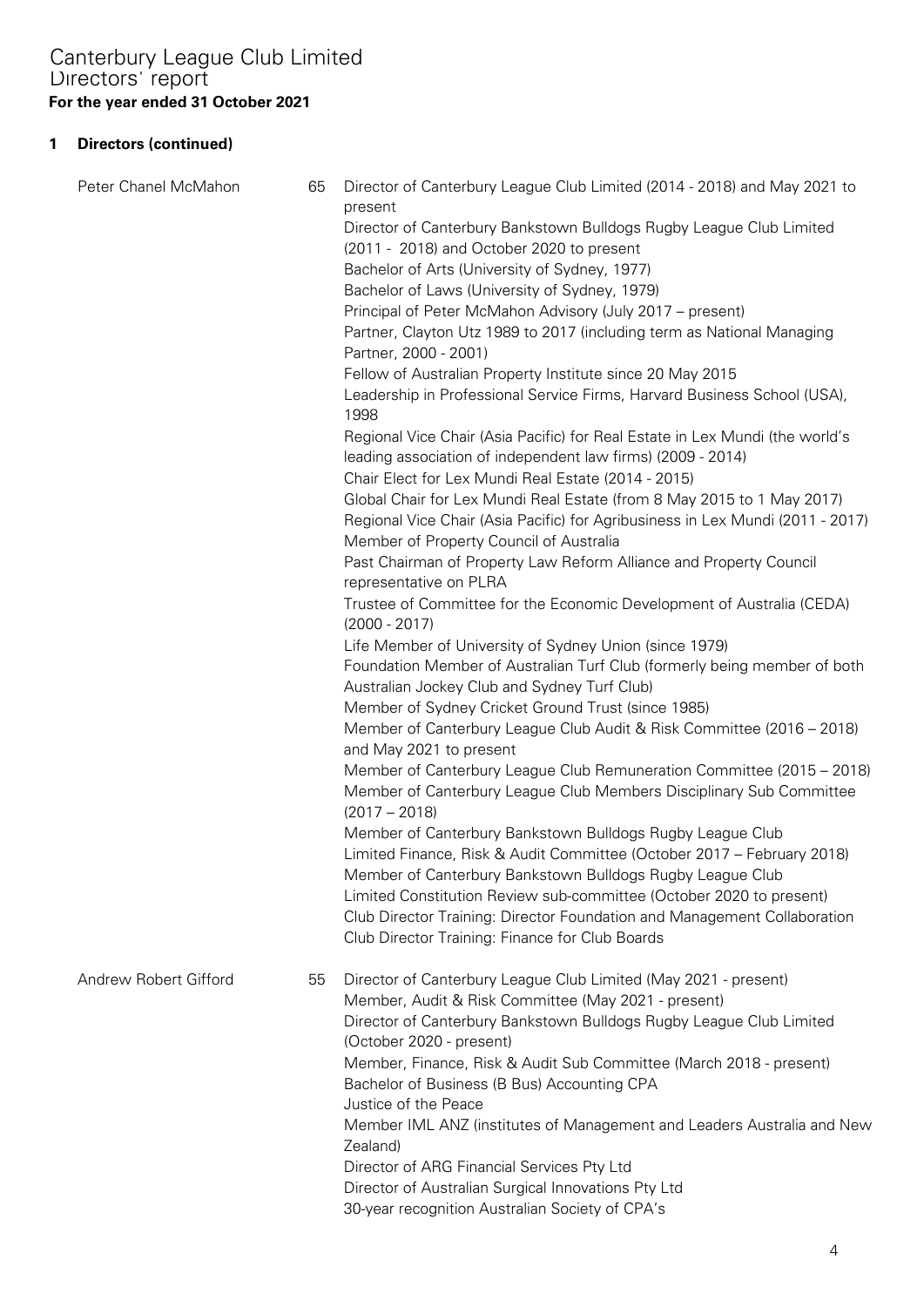## Canterbury League Club Limited **For the year ended 31 October 2021** Directors' report (continued)

| <b>Name</b>                                                                         |    | Age Experience, special responsibilities and other directorships                                                                                                                          |
|-------------------------------------------------------------------------------------|----|-------------------------------------------------------------------------------------------------------------------------------------------------------------------------------------------|
| <b>Stephen Charles Mortimer</b><br>(OAM) Degree in Agricultural<br>Science, Dip Ed. | 65 | Director of Steve Mortimer Marketing & Promotions Pty Limited since 1984<br>Founder and Managing Director of Australian Shuffleboard Pty Limited 1989-<br>2002                            |
| (Ceased Directorship 15<br>December 2020)                                           |    | Australian Shuffleboard relaunched under SMMP Pty Ltd in 2015<br>The Athletes Foot Shop (Bankstown & Roselands) Franchisee 1984-1988<br>Bulldogs Rugby League Club Limited, CEO 2002-2004 |
|                                                                                     |    | Former Director of Canterbury Bankstown Bulldogs Rugby League Club<br>Limited                                                                                                             |
|                                                                                     |    | Former Director of ANZ Stadium Club<br>Berries/Canterbury Bankstown Bulldogs Rugby League Club Limited player<br>1976-1988                                                                |
|                                                                                     |    | Played in 6 NRL Grand Finals for Canterbury Bankstown Bulldogs Rugby<br>League Club Limited                                                                                               |
|                                                                                     |    | 4 Grand Final Premierships 1980, 1988, Captain of Bulldogs Premiers 1984,<br>1985                                                                                                         |
|                                                                                     |    | Represented Australia 1982-1985 (9 tests)                                                                                                                                                 |
|                                                                                     |    | Captained NSW to first State of Origin series win 1985                                                                                                                                    |
|                                                                                     |    | Voted as one of the 100 greatest ARL players in 2008 celebrating the<br>"Centenary of Rugby League"                                                                                       |
|                                                                                     |    | Life Member of the Canterbury Bankstown Bulldogs Rugby League Club<br>Limited since 1988                                                                                                  |
|                                                                                     |    | Life Member of Canterbury League Club Limited since 2013                                                                                                                                  |
|                                                                                     |    | Patron, Newhaven Farm (Intellectual Disability Support Service)                                                                                                                           |
|                                                                                     |    | Director of Canterbury League Club Limited (January 2003 - December 2020)                                                                                                                 |
|                                                                                     |    | Club Director Training: Director Foundation and Management Collaboration<br>Club Director Training: Finance for Club Boards                                                               |
| Peter John Callaghan                                                                | 38 | Director (Deputy Chairman) of Canterbury League Club Limited (March 2018 -<br>May 2021)                                                                                                   |
| (Ceased Directorship 17 May                                                         |    | Managing Counsel of NBN Co Limited                                                                                                                                                        |
| 2021)                                                                               |    | Member of Canterbury League Club Limited since January 2002                                                                                                                               |
|                                                                                     |    | Bachelor of Laws with Honours (University of Technology Sydney, 2007)                                                                                                                     |
|                                                                                     |    | Graduate Certificate in Legal Practice (University of Technology Sydney,<br>2007)                                                                                                         |
|                                                                                     |    | Bachelor of Science (Molecular Biology and Genetics) (University of Sydney,<br>2004)                                                                                                      |
|                                                                                     |    | Admitted as a Solicitor of the Supreme Court of NSW (2008)                                                                                                                                |
|                                                                                     |    | Admitted as a Solicitor of the Federal Court of Australia (2008)                                                                                                                          |
|                                                                                     |    | Admitted as a Solicitor of the High Court of Australia (2008)                                                                                                                             |
|                                                                                     |    | Australian Institute of Company Directors: Company Director Course                                                                                                                        |
|                                                                                     |    | Club Director Training: Director Foundation and Management Collaboration<br>Club Director Training: Finance for Club Boards                                                               |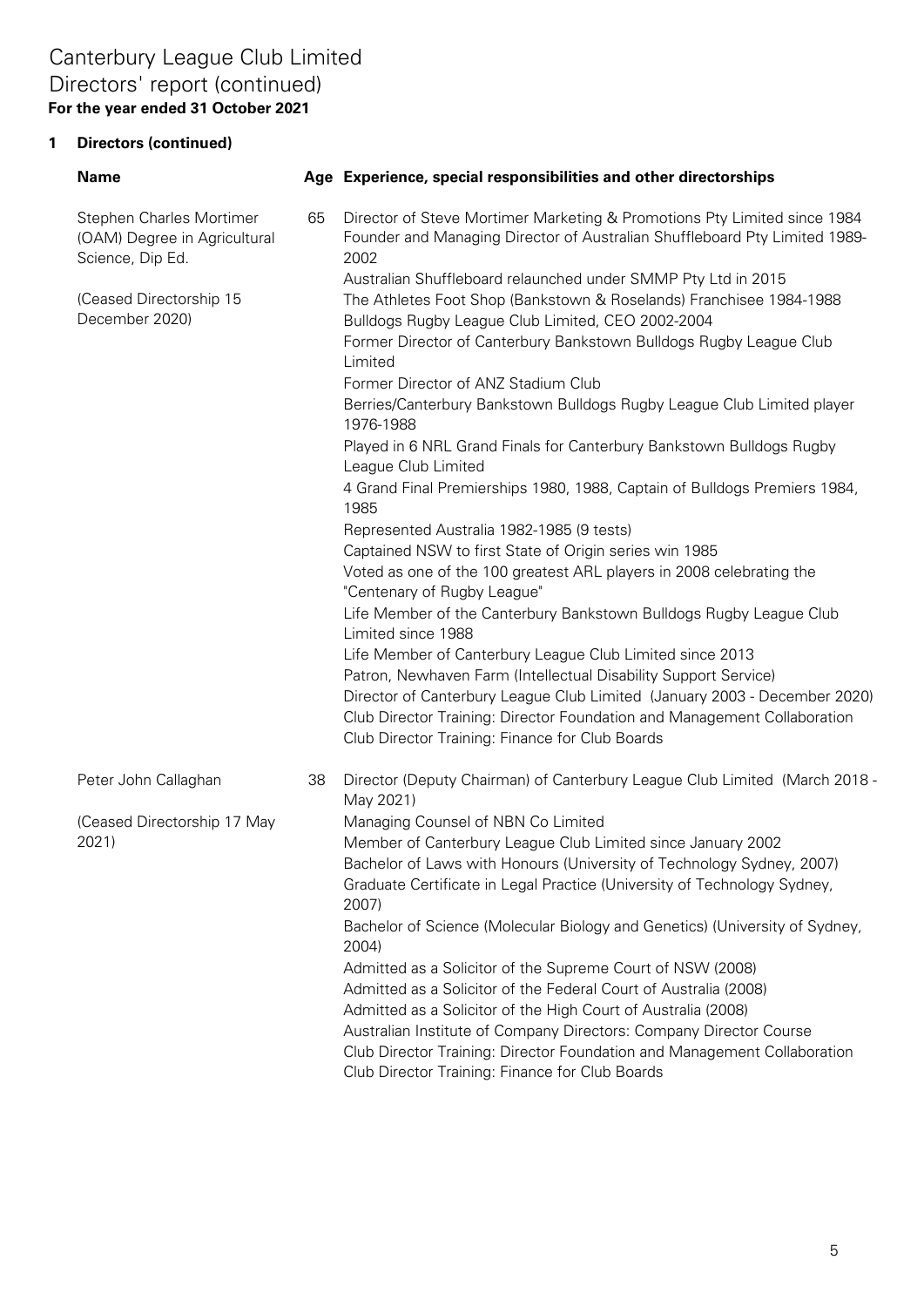## **For the year ended 31 October 2021** Canterbury League Club Limited Directors' report (continued)

| <b>Name</b>                               |    | Age Experience, special responsibilities and other directorships                                                                               |
|-------------------------------------------|----|------------------------------------------------------------------------------------------------------------------------------------------------|
| John Patrick Ballesty                     | 76 | CEO Canterbury League Club Limited (1982 - 2011)<br>Director of Canterbury League Club Limited (March 2018 - December 2020)                    |
| (Ceased Directorship 15<br>December 2020) |    | Deputy Chairman of Canterbury Bankstown Bulldogs Rugby League Club<br>Limited Board (February 2018 - October 2020)                             |
|                                           |    | Mandatory Director Training, Finance for Club Boards 2018                                                                                      |
|                                           |    | Mandatory Director Training, Director Foundation and Management<br>Collaboration 2018                                                          |
| Paul Anthony Dunn                         | 58 | Self Employed Business Coach/Consultant                                                                                                        |
|                                           |    | Director of Belief First Pty Ltd                                                                                                               |
| (Ceased Directorship 17 May               |    | Director of Global Tech Australia Pty Ltd                                                                                                      |
| 2021)                                     |    | Director of Fuel Flow International Pty Ltd                                                                                                    |
|                                           |    | Director of Australian Associated Tank Farms Pty Ltd                                                                                           |
|                                           |    | Bachelor of Business (Accounting)                                                                                                              |
|                                           |    | Master of Business Administration (MBA) in Sports Management                                                                                   |
|                                           |    | President of Canterbury League Club Limited (September 2020 to May 2021)<br>Director of Canterbury League Club Limited (March 2018 - May 2021) |
|                                           |    | Director, Canterbury Bankstown Bulldogs Rugby League Club Limited (2008 -                                                                      |
|                                           |    | 2014) and February 2018 to October 2020                                                                                                        |
|                                           |    | Member of Bulldogs Ambassadors Club - Former Chairman (2013 - 2015)                                                                            |
|                                           |    | Former Player of Canterbury Bankstown Bulldogs Rugby League Club                                                                               |
|                                           |    | Limited - Premiership winner in 1988 - Clive Churchill Medal recipient                                                                         |
|                                           |    | ClubsNSW Governance Refresher Training 2018                                                                                                    |
|                                           |    | Australian Sports Medal                                                                                                                        |
|                                           |    | Former Director of Men of League Foundation (2005 - 2008)                                                                                      |
|                                           |    | Former Director of Rugby League Players Association                                                                                            |
|                                           |    | Club Director Training: Director Foundation and Management Collaboration                                                                       |
|                                           |    | Club Director Training: Finance for Club Boards RPL                                                                                            |
|                                           |    | Graduate of The Australian Institute of Company Directors (GAICD)                                                                              |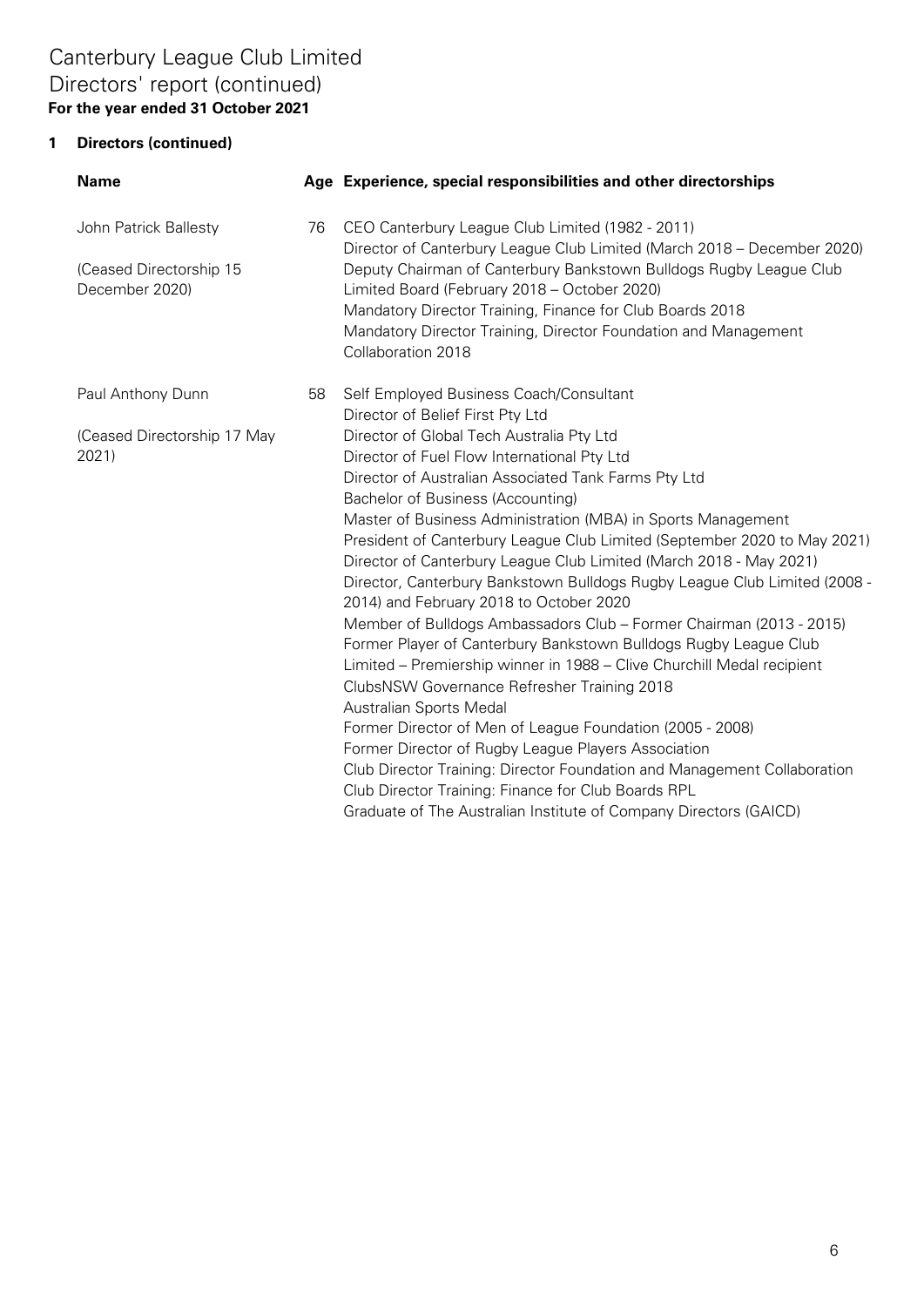#### **2 Company secretary**

Mr Gregory Pickering was appointed to the position of Company Secretary on 27 May 2019. Mr Pickering is also the Club's Chief Executive Officer.

#### **3 Directors' meetings**

The number of Directors' meetings held (including meetings of committees of Directors) and attendance by each of the Directors of the Company during the financial year were as follows:

| <b>Director</b> |    | <b>Board Meetings</b> | <b>Audit Committee Meetings</b> |   |  |
|-----------------|----|-----------------------|---------------------------------|---|--|
|                 | A  | В                     |                                 | В |  |
| J Ballesty      |    |                       |                                 |   |  |
| P Callaghan     | 12 | 12                    |                                 | د |  |
| G Coorey        | 15 | 15                    |                                 |   |  |
| P Dunn          | 12 | 12                    |                                 | З |  |
| S Mortimer      |    |                       |                                 |   |  |
| J Koutsouklakis | 19 | 19                    |                                 |   |  |
| P McMahon       |    |                       |                                 |   |  |
| P Winchester    | 19 | 19                    | b                               | ხ |  |
| A Gifford       |    |                       |                                 |   |  |
| J Khoury        | 16 | 16                    |                                 |   |  |

In addition to the directors above, the independent Chair of the Audit Committee is: G Russell

A – Number of meetings attended

B – Number of meetings held during the time the director held office during the year

Directors also represent the Company on various bodies relating to the operation and promotion of the game of rugby league, and are on various committees within the Company.

#### **4 Company strategy, objectives and principal activities**

#### Company strategy and objectives

The Company's over-arching charter is identified in the constitution, which is broadly:

- (a) to provide a social and sporting club for members and their guests with all the usual facilities and accommodation of a club including bars, restaurants, poker machine areas, sporting facilities including (without limitation) facilities for lawn bowls, entertainment facilities and residential accommodation;
- (b) to assist financially and otherwise in the promotion, conduct and propagation of the game of Rugby League in the cities of Canterbury, Bankstown, Liverpool and elsewhere; and
- (c) to render aid, financial and otherwise to junior league associations, schools, clubs and other associations or organisations in the cities of Canterbury, Bankstown, Liverpool and elsewhere which are playing, conducting or involved in the playing of the game of Rugby League.

The Company also supports community welfare and endeavour through the ClubGRANTS Scheme and other means.

#### Principal activities

The principal activities of the Company during the course of the financial year were the operation of registered clubs and the promotion of Rugby League.

There were no significant changes in the nature of the activities of the Company during the year.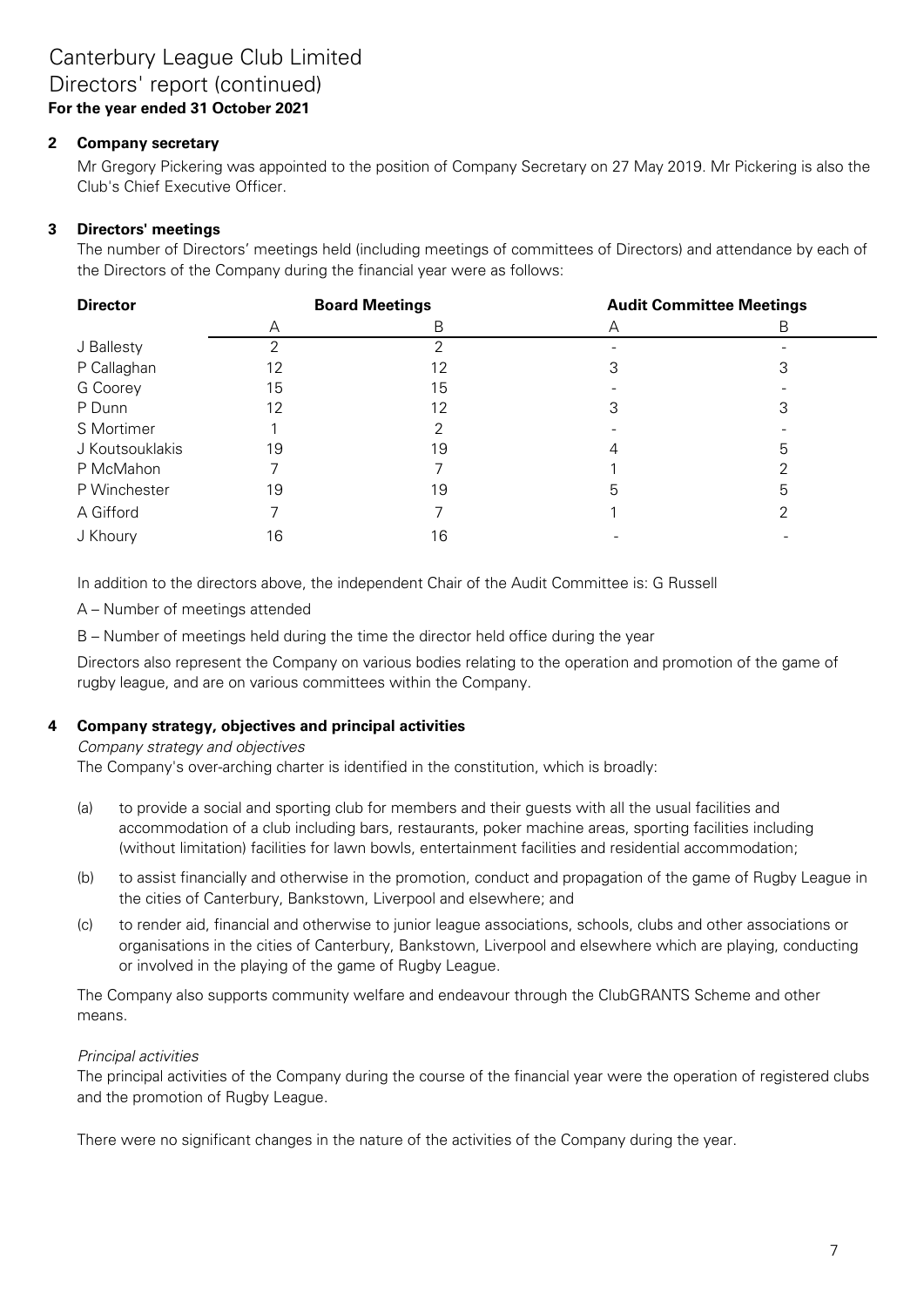#### **5 Operating and financial review and performance measurement**

#### Overview of the Company

The earnings before depreciation, grants, net finance costs and tax (EBITDA) of the Company for the year ended 31 October 2021 was \$19,594,366 (2020: \$18,989,107). The profit after tax of the Company for the year ended 31 October 2021 was \$2,930,153 (2020: \$1,529,200).

#### Coronavirus COVID-19

The continuing economic and financial impacts from government restrictions associated with COVID-19 have impacted the operational performance in FY21. The club was closed for 16 weeks during the lockdown period.

The club mitigated the impacts on cashflow by deferring payments in consultation with its creditors, reducing operating costs and delaying capital expenditure. The club elected to pay staff for the first 2 weeks of lockdown at a cost of \$844,283. Staff also obtained a direct benefit through the Federal Government Covid Disaster Payment for the duration of the lockdown, and the club benefitted from the NSW Government Jobsaver scheme.

The NSW Health Order permitted reopening from 11 October 2021, this was subject to capacity restrictions and a raft of safety requirements. The Covid Safety responsibility passed to the management team generally, and is implemented through customer facing Covid marshals daily.

Limited services and facilities have been operational since reopening and a return to full service was programmed from December 1, 2021.

The Club continues with its commitment to prioritising the health, safety and wellbeing of its people, partners, customers and the community.

#### Performance measurement

The Company's financial performance is continually measured against internally set Key Performance Indicators (KPIs) in core business activities, including gaming, catering and fitness centre activities. Industry benchmarks, past performance and current economic conditions are also used when setting internal KPIs.

#### **6 Membership**

The Company is a company limited by guarantee and without share capital. The numbers of members, both financial and unfinancial, as at 31 October 2021 and the comparison with last year is as follows:

|                         | 2021   | 2020   |
|-------------------------|--------|--------|
| <b>Ordinary Members</b> | 55,072 | 52,709 |
| Pensioner               | 11,913 | 11,182 |
| Bateau Bay              | 6      | 91     |
| Lakemba                 | 34     | 38     |
| 25 Year Members         | 2,695  | 2,709  |
| 50 Year Members         | 569    | 563    |
| Life Members            | 5      | 6      |
| <b>Honorary Members</b> | 83     | 91     |
| Junior Members          | 199    | 180    |
|                         | 70.576 | 67,569 |

In accordance with the Constitution of the Company, every member of the Company undertakes to contribute an amount limited to \$10 per member in the event of the winding up of the Company during the time that he or she is a member or within one year thereafter. Total amount that members are liable as at 31 October 2021 is \$705,760 (2020: \$675,690).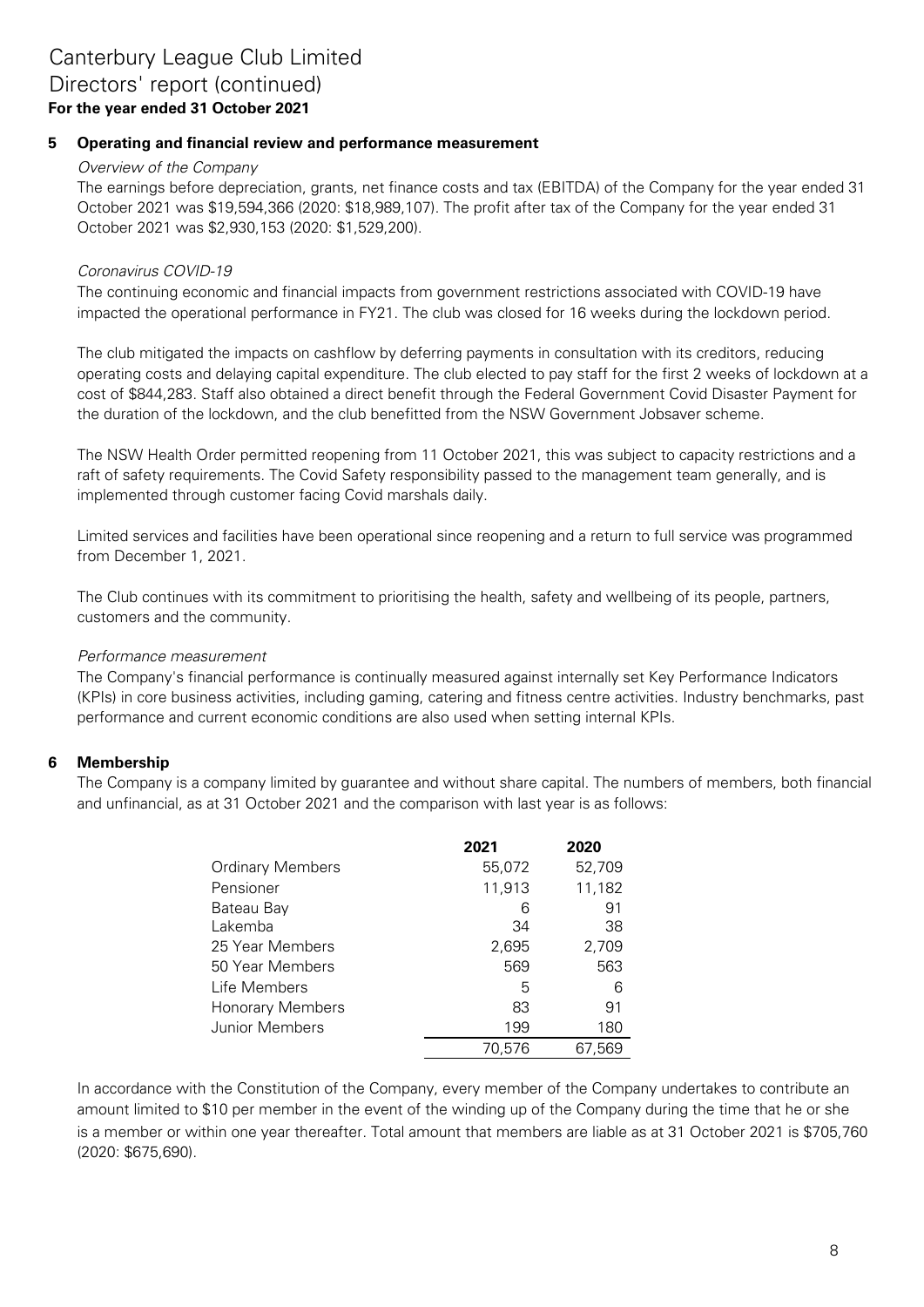### Canterbury League Club Limited Directors' report (continued) For the year ended 31 October 2021

#### $\overline{7}$ **Likely future developments**

Further information about likely future developments in the operations of the Club and the expected results of those operations in future financial years has not been included in this report because disclosure of the information would be likely to result in unreasonable prejudice to the Club.

#### 8 Events subsequent to reporting date

There has not arisen in the interval between the end of the financial period and the date of this report any item, transaction or event of a material and unusual nature likely, in the opinion of the directors of the Club, to affect significantly the operations of the Club, the results of those operations, or the state of affairs of the Club, in future financial years.

#### $9$ Lead auditor's independence declaration

The Lead auditor's independence declaration under s307C is set out on page 10 and forms part of the Directors' report for financial year ended 31 October 2021.

This report is made in accordance with a resolution of the Directors:

Pet ) Wind Red

Peter Winchester Chairman

Dated at Belmore this 14th day of December 2021.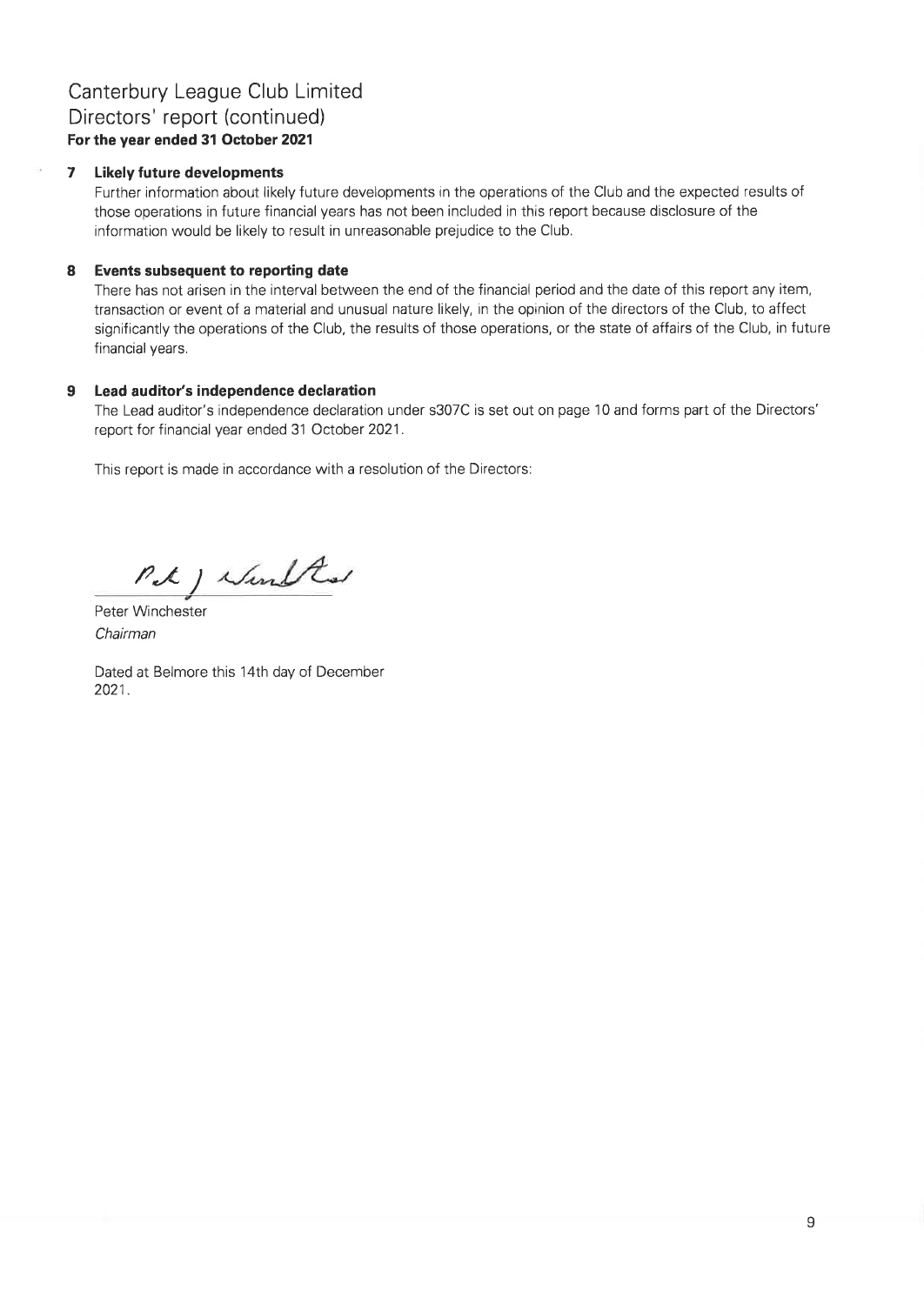

# Lead Auditor's Independence Declaration under Section 307C of the Corporations Act 2001

### To the Directors of Canterbury League Club Limited

I declare that, to the best of my knowledge and belief, in relation to the audit of Canterbury League Club Limited for the financial year ended 31 October 2021 there have been:

- i. no contraventions of the auditor independence requirements as set out in the *Corporations Act 2001* in relation to the audit; and
- ii. no contraventions of any applicable code of professional conduct in relation to the audit.

KANC

KPMG Cameron Roan

Partner

Sydney

14 December 2021

©2021 KPMG, an Australian partnership and a member firm of the KPMG global organisation of independent member firms affiliated with KPMG International Limited, a private English company limited by guarantee. All rights reserved. The KPMG name and logo are trademarks used under license by the independent member firms of the KPMG global organisation. Liability limited by a scheme approved under Professional Standards Legislation.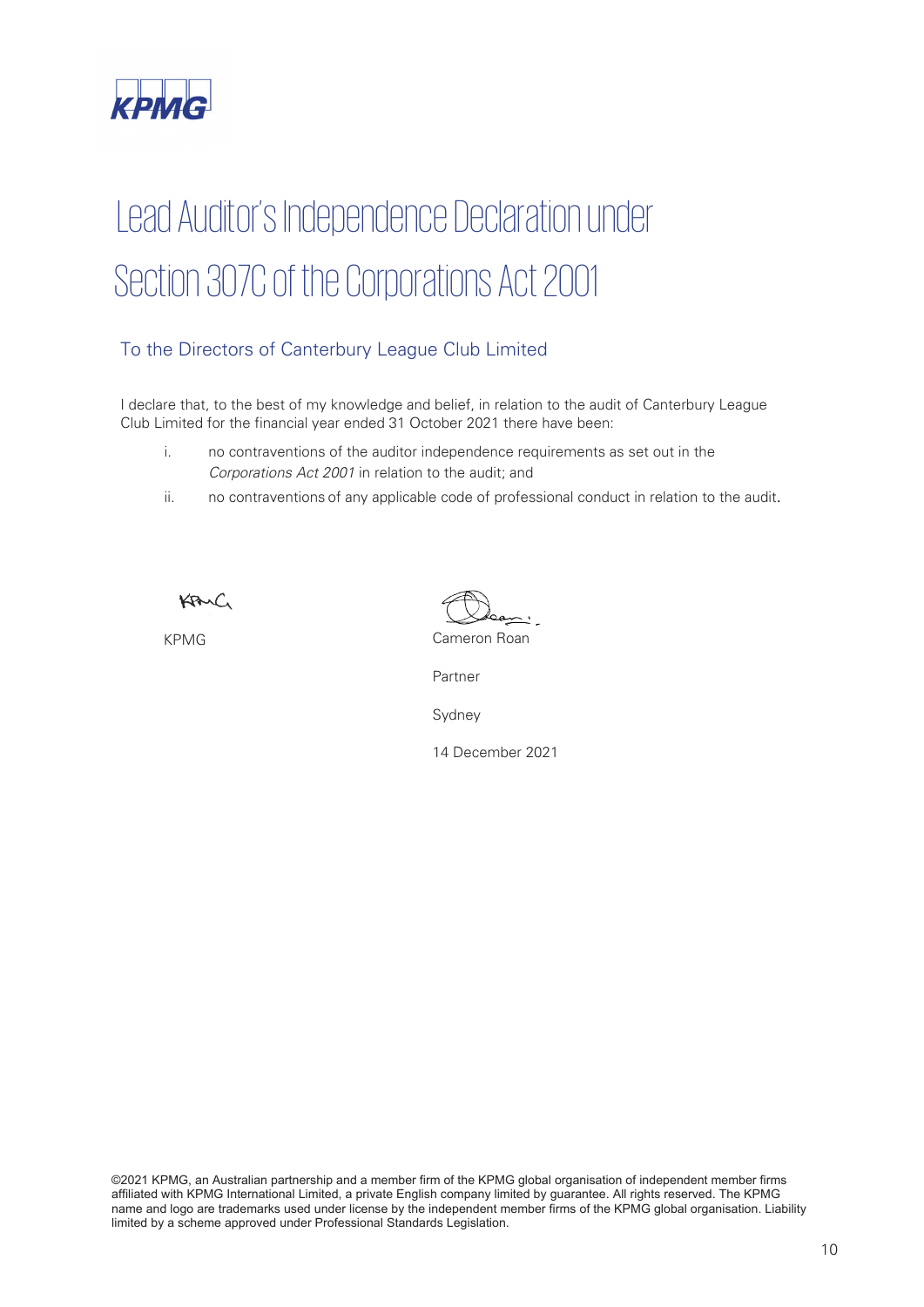### **For the year ended 31 October 2021** Statement of profit or loss and other comprehensive income

| In AUD                                                                   | <b>Note</b> | 2021           | 2020           |
|--------------------------------------------------------------------------|-------------|----------------|----------------|
| Revenue                                                                  | 4(a)        | 62,917,327     | 68,285,825     |
| Other income                                                             | 4(b)        | 1,748,130      | 6,397,975      |
| Net gain arising from changes in the fair value of investment properties | 12          | 975,000        | 119,389        |
| Changes in inventories                                                   |             | (86, 823)      | (127, 718)     |
| Materials and consumables used                                           |             | (1,788,633)    | (2,707,142)    |
| Poker machine licences and taxes                                         |             | (14, 791, 504) | (16, 346, 665) |
| Personnel expenses                                                       | 5           | (17, 471, 864) | (23, 545, 823) |
| Property expenses                                                        |             | (4, 250, 776)  | (4, 438, 163)  |
| Members' amenities expense                                               |             | (2, 220, 696)  | (2,371,286)    |
| Donations and sponsorships                                               |             | (512, 497)     | (612, 132)     |
| Security expense                                                         |             | (162, 782)     | (155, 111)     |
| Repairs and maintenance                                                  |             | (2, 353, 194)  | (2,794,946)    |
| Consulting and professional fees                                         |             | (404, 909)     | (637, 892)     |
| Gain on disposal of non-current assets                                   |             | 365,218        | 69,506         |
| Other expenses                                                           |             | (2,367,631)    | (2, 146, 710)  |
| Earnings before depreciation, grants, net finance costs and tax          |             | 19,594,366     | 18,989,107     |
| Depreciation expense                                                     |             | (12, 108, 318) | (13, 452, 537) |
| Sponsorship and grant expenses                                           | 6           | (3,920,000)    | (2,625,000)    |
| <b>Results from operating activities</b>                                 |             | 3,566,048      | 2,911,570      |
| Finance income                                                           |             | 1,293          | 872            |
| Finance costs                                                            |             | (224, 313)     | (888, 231)     |
| <b>Net finance costs</b>                                                 | 7           | (223, 020)     | (887, 359)     |
| <b>Profit before tax</b>                                                 |             | 3,343,028      | 2,024,211      |
| Income tax expense                                                       | 8           | (412, 875)     | (495, 011)     |
| Profit for the year                                                      |             | 2,930,153      | 1,529,200      |
| Other comprehensive income, net of tax                                   |             |                |                |
| Total comprehensive income for the year                                  |             | 2,930,153      | 1,529,200      |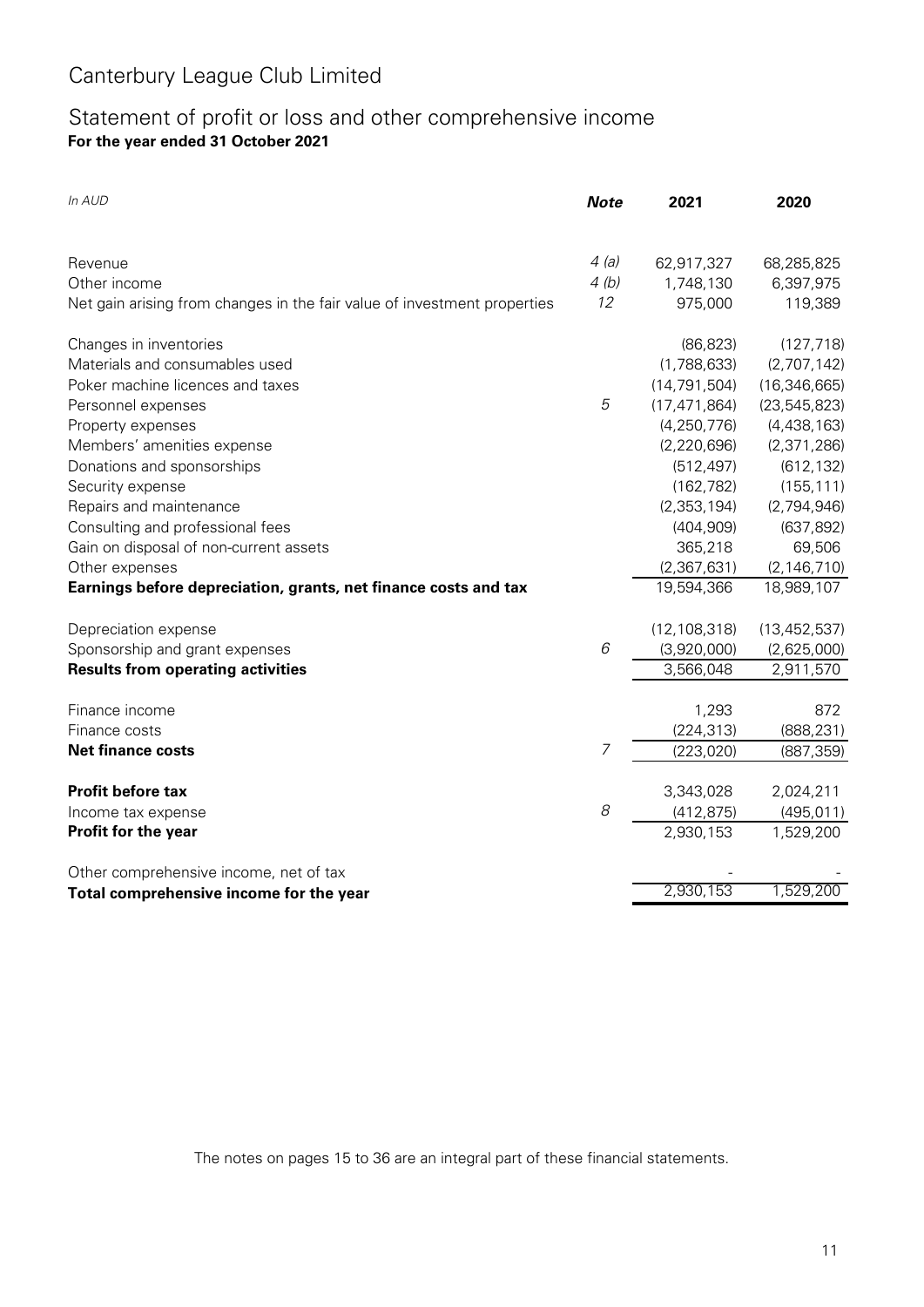## Statement of financial position **As at 31 October 2021**

| In AUD                               | <b>Note</b>  | 2021        | 2020        |
|--------------------------------------|--------------|-------------|-------------|
| <b>Assets</b>                        |              |             |             |
| Cash and cash equivalents            | $\mathcal G$ | 7,546,647   | 15,232,506  |
| Trade and other receivables          | 10           | 77,072      | 36,838      |
| Inventories                          | 11           | 866,271     | 953,094     |
| Prepayments                          |              | 242,679     | 289,956     |
| <b>Total current assets</b>          |              | 8,732,669   | 16,512,394  |
| Investment property                  | 12           | 14,700,000  | 13,725,000  |
| Deferred tax assets                  | 13           |             | 485,252     |
| Property, plant and equipment        | 14           | 187,499,521 | 194,275,015 |
| Intangible assets                    | 16           | 6,217,682   | 6,217,682   |
| Right-of-use assets                  | 21           | 1,051,978   | 1,466,638   |
| <b>Total non-current assets</b>      |              | 209,469,181 | 216,169,587 |
| <b>Total assets</b>                  |              | 218,201,850 | 232,681,981 |
| <b>Liabilities</b>                   |              |             |             |
| Trade and other payables             | 17           | 7,047,422   | 15,206,126  |
| Provisions                           | 18           | 256,423     | 253,795     |
| Employee benefits                    | 19           | 3,069,265   | 2,905,030   |
| Lease liabilities                    | 21           | 420,830     | 406,599     |
| Current tax payable                  |              |             | 72,377      |
| <b>Total current liabilities</b>     |              | 10,793,940  | 18,843,927  |
| Employee benefits                    | 19           | 382,276     | 202,398     |
| Borrowings                           | 20           | 23,400,000  | 32,600,000  |
| Lease liabilities                    | 21           | 730,277     | 1,070,452   |
| <b>Total non-current liabilities</b> |              | 24,512,553  | 33,872,850  |
| <b>Total liabilities</b>             |              | 35,306,493  | 52,716,777  |
| <b>Net assets</b>                    |              | 182,895,357 | 179,965,204 |
| <b>Members' funds</b>                |              |             |             |
| Amalgamation reserve                 |              | 12,901,167  | 12,901,167  |
| Retained earnings                    |              | 169,994,190 | 167,064,037 |
| <b>Total members' funds</b>          |              | 182,895,357 | 179,965,204 |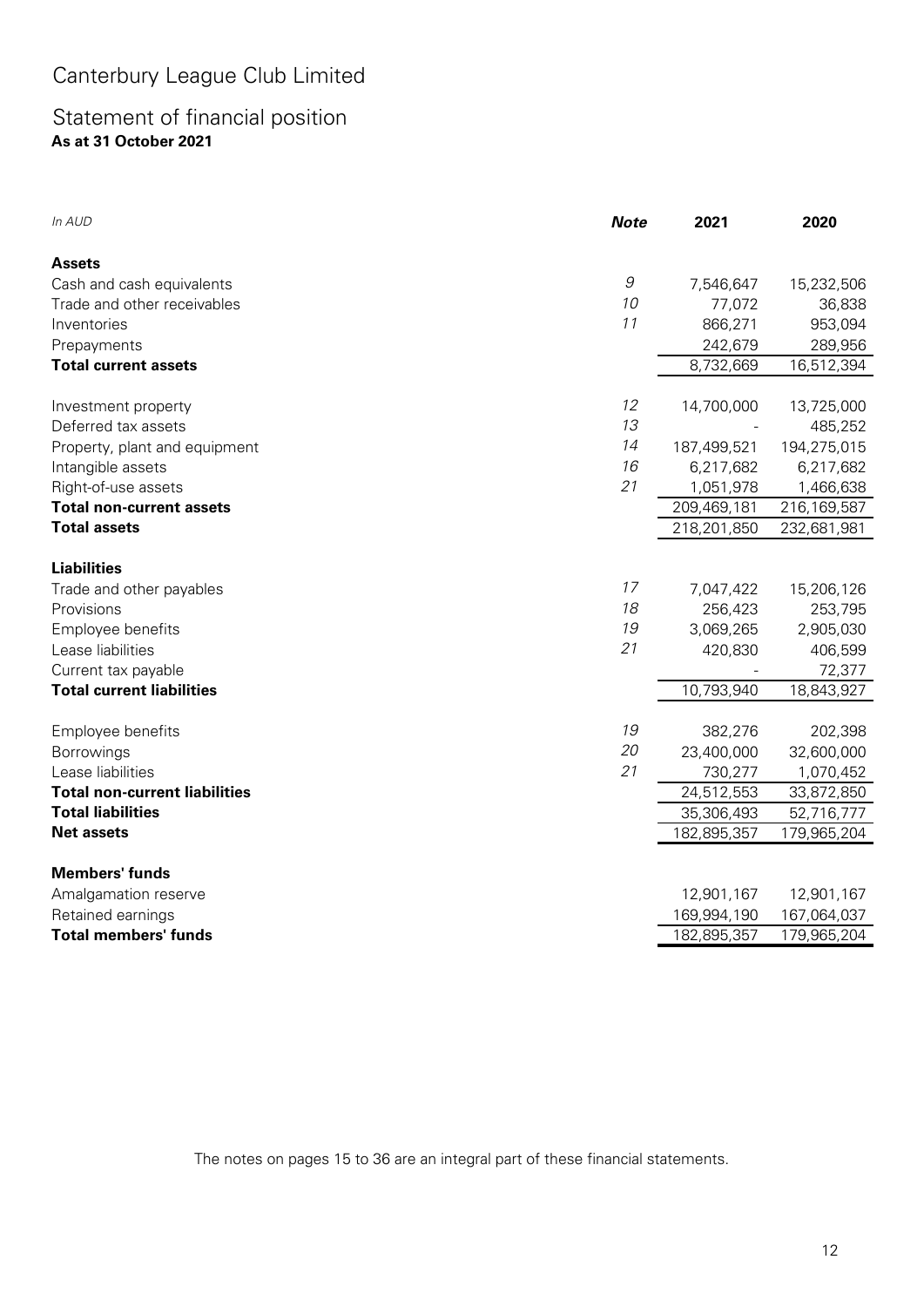### Statement of changes in members' funds **For the year ended 31 October 2021**

| In AUD                                                        | Amalgamation<br>reserve | <b>Retained</b><br>earnings | Total       |
|---------------------------------------------------------------|-------------------------|-----------------------------|-------------|
| Balance at 1 November 2019                                    | 12,901,167              | 165,534,837                 | 178,436,004 |
| Profit for the year<br>Other comprehensive income, net of tax |                         | 1,529,200                   | 1,529,200   |
| Total comprehensive income for the year                       |                         | 1,529,200                   | 1,529,200   |
| <b>Balance at 31 October 2020</b>                             | 12,901,167              | 167,064,037                 | 179,965,204 |
| Balance at 1 November 2020                                    | 12,901,167              | 167,064,037                 | 179,965,204 |
| Profit for the year<br>Other comprehensive income, net of tax |                         | 2,930,153                   | 2,930,153   |
| Total comprehensive income for the year                       |                         | 2,930,153                   | 2,930,153   |
| <b>Balance at 31 October 2021</b>                             | 12,901,167              | 169,994,190                 | 182,895,357 |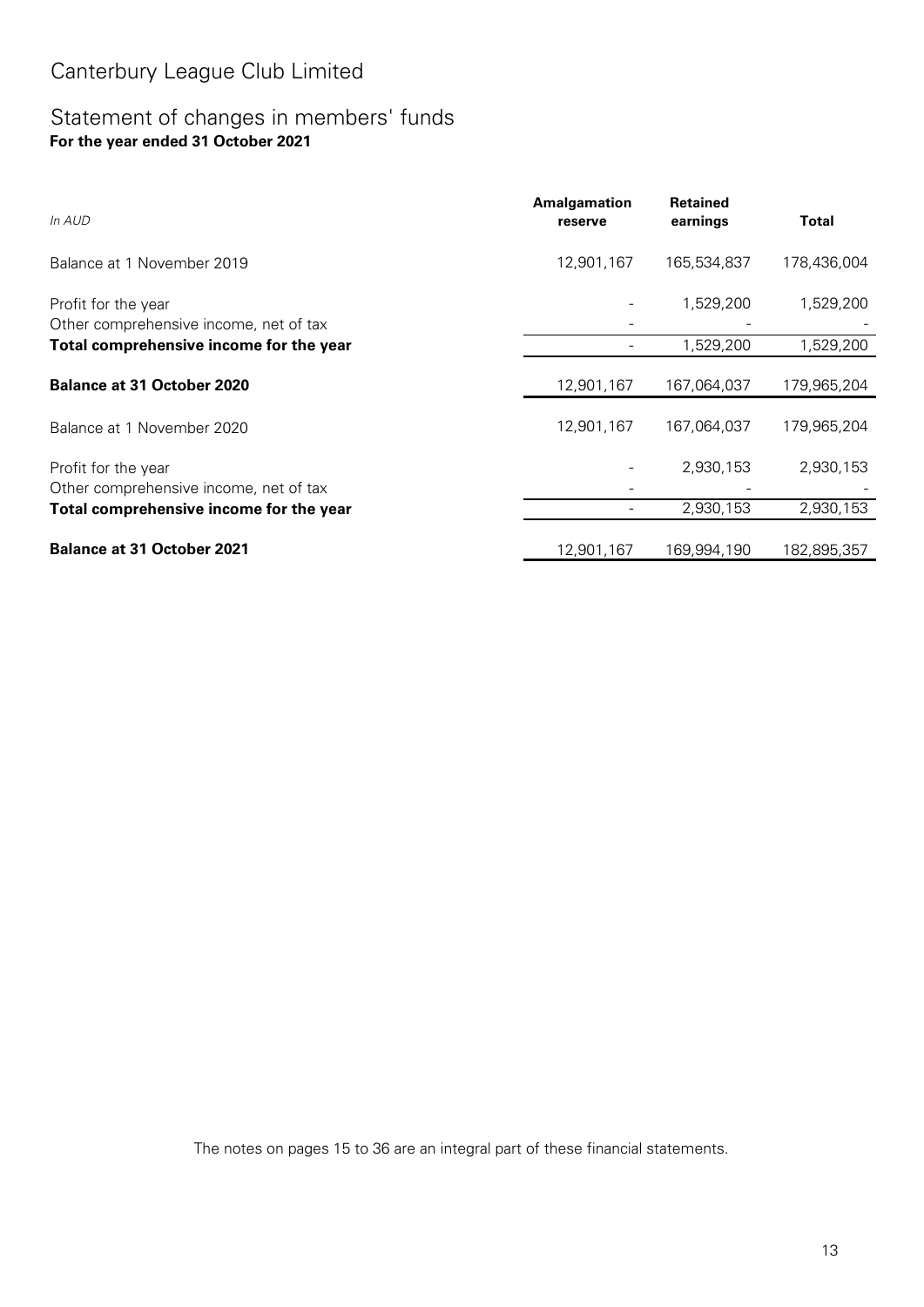### Statement of cash flows **For the year ended 31 October 2021**

| In AUD                                                                 | <b>Note</b> | 2021           | 2020           |
|------------------------------------------------------------------------|-------------|----------------|----------------|
| <b>Cash flows from operating activities</b>                            |             |                |                |
| Cash receipts from customers and government                            |             | 70,487,869     | 81,658,192     |
| Cash paid to suppliers and employees                                   |             | (59, 951, 818) | (56, 525, 456) |
| Grants paid to Canterbury Bankstown Bulldogs Rugby League Club Limited | 6           | (3,920,000)    | (2,625,000)    |
| Cash generated from operations                                         |             | 6,616,051      | 22,507,736     |
| Interest paid                                                          | 7           | (224, 313)     | (888, 231)     |
| Net income tax refund                                                  |             |                |                |
| Interest received                                                      | 7           | 1,293          | 872            |
| Net cash from operating activities                                     |             | 6,393,031      | 21,620,377     |
|                                                                        |             |                |                |
| <b>Cash flows from investing activities</b>                            |             |                |                |
| Proceeds from sale of property, plant and equipment                    |             | 564,574        | 228,788        |
| Acquisition of property, plant and equipment                           | 14          | (5, 117, 520)  | (2,553,107)    |
| Net cash used in investing activities                                  |             | (4,552,946)    | (2,324,319)    |
| <b>Cash flows from financing activities</b>                            |             |                |                |
| Proceeds from borrowings                                               | 20          |                | 32,600,000     |
| Payments of lease liabilities                                          | 21(d)       | (325, 944)     | (337, 509)     |
| Repayment of borrowings                                                | 20          | (9,200,000)    | (40, 260, 000) |
| Net cash used in financing activities                                  |             | (9,525,944)    | (7,997,509)    |
|                                                                        |             |                |                |
| Net increase / (decrease) in cash and cash equivalents                 |             | (7,685,859)    | 11,298,549     |
| Cash and cash equivalents at beginning of year                         |             | 15,232,506     | 3,933,957      |
| Cash and cash equivalents at end of year                               | 9           | 7,546,647      | 15,232,506     |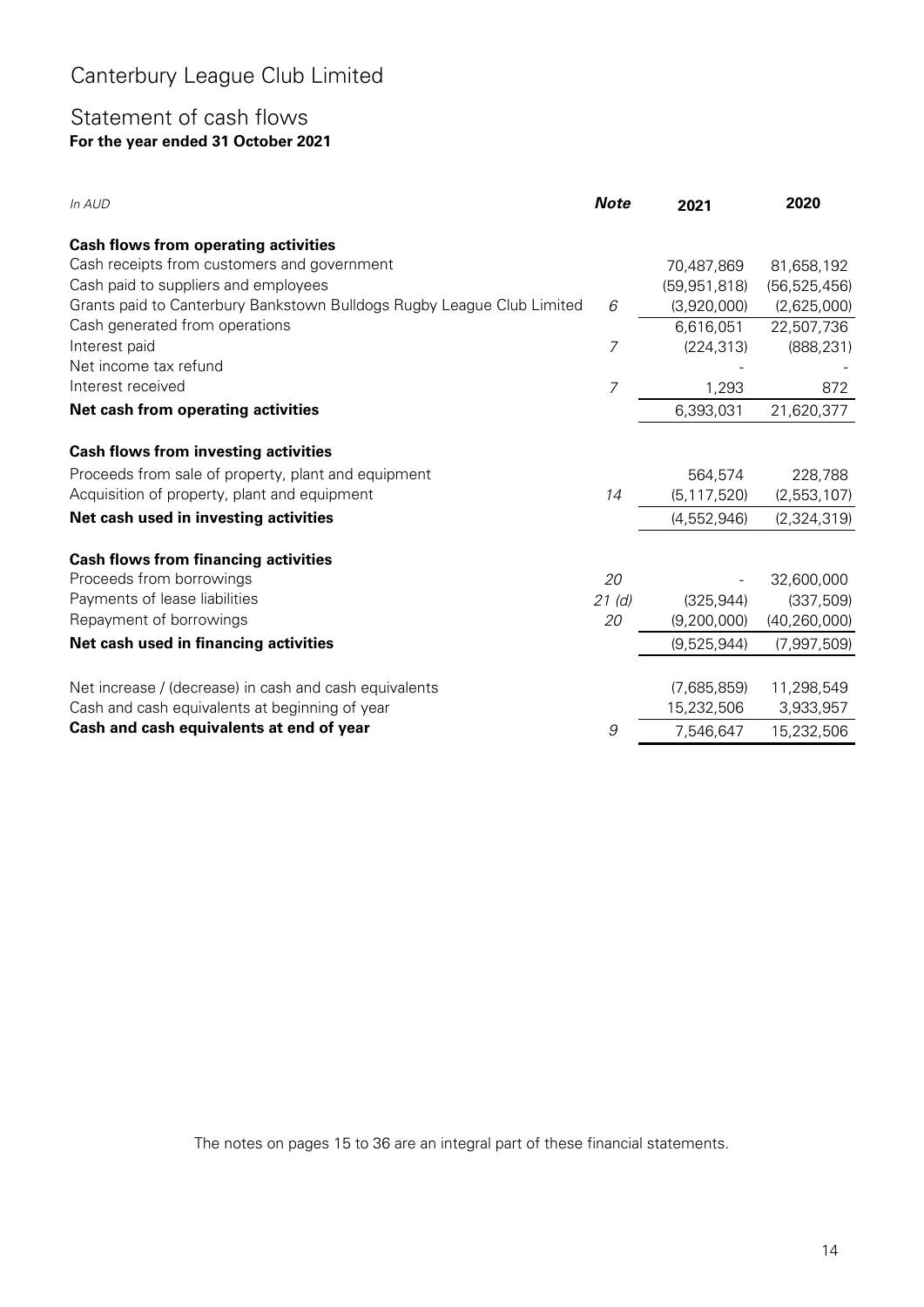### Notes to the financial statements **For the year ended 31 October 2021**

#### **1 Reporting entity**

Canterbury League Club Limited ('the Company' or 'the Club') is a company incorporated and domiciled in Australia. The financial statements of the Company are as at and for the year ended 31 October 2021.

The Company is a company limited by guarantee and without share capital. In accordance with the Constitution of the Company, every member of the Company undertakes to contribute an amount limited to \$10 per member in the event of the winding up of the Company during the time that he or she is a member or within one year thereafter.

The Company is a not-for-profit entity and is primarily involved in the operation of registered clubs and the promotion of rugby league.

#### **2 Basis of preparation**

#### **(a) Statement of compliance**

In the opinion of the Directors, the Company is not publicly accountable. The financial statements are Tier 2 general purpose financial statements which have been prepared in accordance with Australian Accounting Standards – Reduced Disclosure Requirements adopted by the Australian Accounting Standards Board and the Corporations Act 2001 . These financial statements comply with Australian Accounting Standards – Reduced Disclosure Requirements.

The financial statements were approved by the Board of Directors on 14 December 2021.

#### **(b) Basis of measurement**

The financial statements have been prepared on the historical cost basis, except for investment property which is measured at fair value.

#### **(c) Functional and presentation currency**

These financial statements are presented in Australian dollars, which is also the Company's functional currency.

#### **(d) Use of estimates and judgements**

The preparation of financial statements requires management to make judgements, estimates and assumptions that affect the application of accounting policies and the reported amounts of assets, liabilities, income and expenses. Actual results may differ from these estimates.

Estimates and underlying assumptions are reviewed on an ongoing basis. Revisions to accounting estimates are recognised in the period in which the estimate is revised and in any future periods affected.

Information about assumptions and estimation uncertainties that have a significant risk of resulting in a material adjustment within the next financial year are included in the following notes:

- **•** Note 12 Investment property
- **•** Note 14 Property, plant and equipment
- Note 16 Intangible assets
- **•** Note 23 Contingent assets and contingent liabilities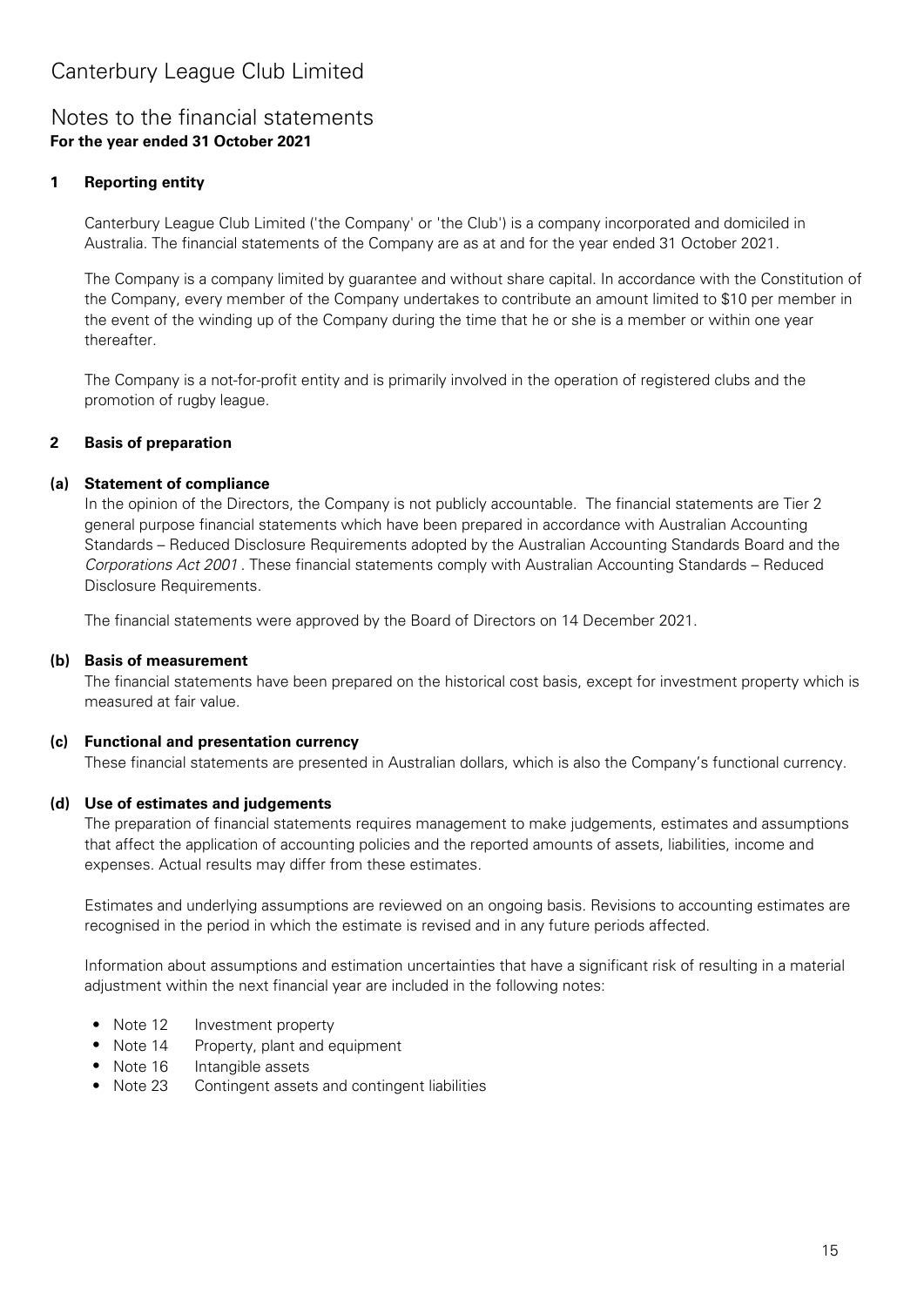### Notes to the financial statements (continued) **For the year ended 31 October 2021**

#### **2 Basis of preparation (continued)**

#### **(e) Going concern**

The Directors have prepared the cash flow forecasts for the 13 months post year-end date of 31 October 2021 (1 November 2021 to 30 November 2022) and are comfortable that the Company will be able to meet its financial obligations as and when they fall due.

Accordingly, the Directors have prepared the financial report on a going concern basis in the belief that the Company will realise its assets and settle its liabilities and commitments in the normal course of business and for at least the amounts stated in the financial report.

#### **3 Significant accounting policies**

The accounting policies set out below have been applied consistently to all periods presented in these financial statements, and have been applied consistently by the Company.

#### **(a) Financial instruments**

#### (i) Recognition and derecognition

Financial assets and financial liabilities are recognised when the Company becomes a party to the contractual provision of a financial instrument.

Financial assets are derecognised when the contractual rights to the cash flows from the financial assets expire, or when the financial asset and substantially all the risks and rewards are transferred.

A financial liability is derecognised when it is extinguished, discharged, cancelled or expires.

#### (ii) Classification and measurement of financial assets

Financial assets are classified according to their business model and the characteristics of their contractual cash flows. Except for those receivables that do not contain a significant financing component and are measured at the transaction price, all financial assets are initially measured at fair value adjusted for transactions costs (where applicable).

#### (iii) Subsequent measurement of financial assets

For the purpose of subsequent measurement, financial assets, other than those designated and effective as hedging instruments, are classified into the following four categories:

- Financial assets at fair value through profit or loss (FVTPL);
- Financial assets at amortised cost;
- Debt instruments at fair value through other comprehensive income (FVTOCI); and
- Equity Instruments at FVTOCI.

Financial assets are not reclassified subsequent to their initial recognition unless the Company changes its business model for managing financial assets, in which case all affected financial assets are reclassified on the first day of the first reporting period following the change in the business model.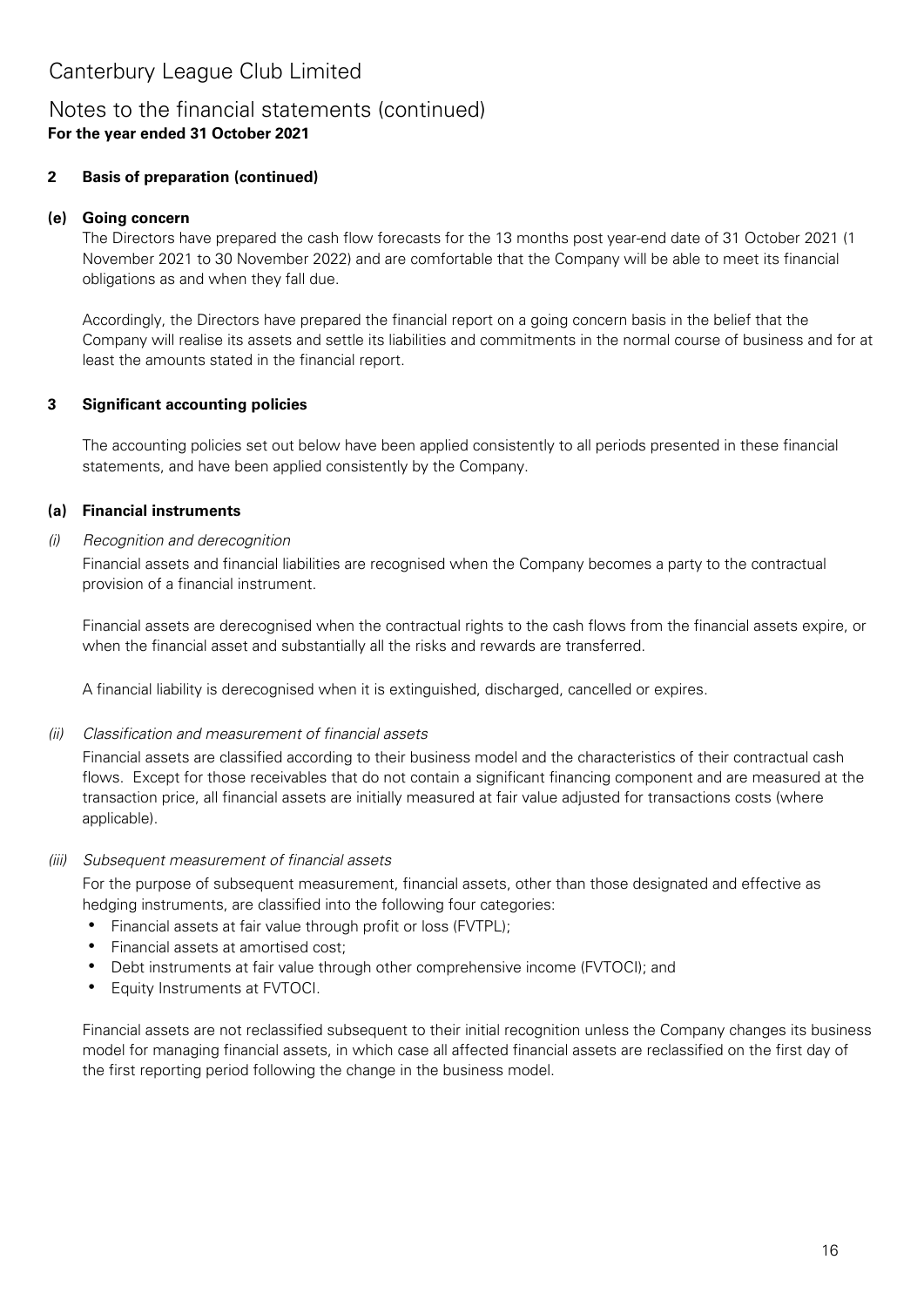### Notes to the financial statements (continued) **For the year ended 31 October 2021**

#### **3 Significant accounting policies (continued)**

### **(a) Financial instruments (continued)**

#### (iii) Subsequent measurement of financial assets (continued)

All income and expenses relating to financial assets that are recognised in profit or loss are presented within finance income and finance expenses, except for impairment of trade receivables which is presented within other expenses.

Financial assets with contractual cash flows representing soley payments of prinicipal and interest and held within a business model of 'hold to collect' contractual cash flows are accounted for at amortised cost using the effective interest method.

Financial assets at amortised costs comprise of cash at bank and trade and other receivables. There are no financial assets classified under the FVPTL, debt instruments at FVTOCI and equity instruments at FVTOCI categories.

#### (iv) Classification and measurement of financial liabilities

Financial liabilities are initially measured at fair value, and, where applicable, adjusted for transaction costs unless the Company designated a financial liability at fair value through profit or loss.

Subsequently, financial liabilities are measured at amortised cost using the effective interest method except for derivatives and financial liabilities designated at FVTPL, which are carried subsequently at fair value with gains or losses recognised in profit or loss (other than derivative financial instruments that are designated and effective as hedging instruments).

### **(b) Property, plant and equipment**

#### (i) Recognition and measurement

Items of property, plant and equipment are measured at cost less accumulated depreciation and accumulated impairment losses.

Cost includes expenditure that is directly attributable to the acquisition of the asset. Purchased software that is integral to the functionality of the related equipment is capitalised as part of that equipment.

When parts of an item of property, plant and equipment have different useful lives, they are accounted for as separate items (major components) of property, plant and equipment.

Any gains and losses on disposal of an item of property, plant and equipment (calculated as the difference between the net proceeds from disposal and the carrying amount of the item) is recognised in profit or loss.

#### (ii) Subsequent costs

Subsequent expenditure is capitalised only when it is probable that the future economic benefits associated with the expenditure will flow to the Company. Ongoing repairs and maintenance are expensed as incurred.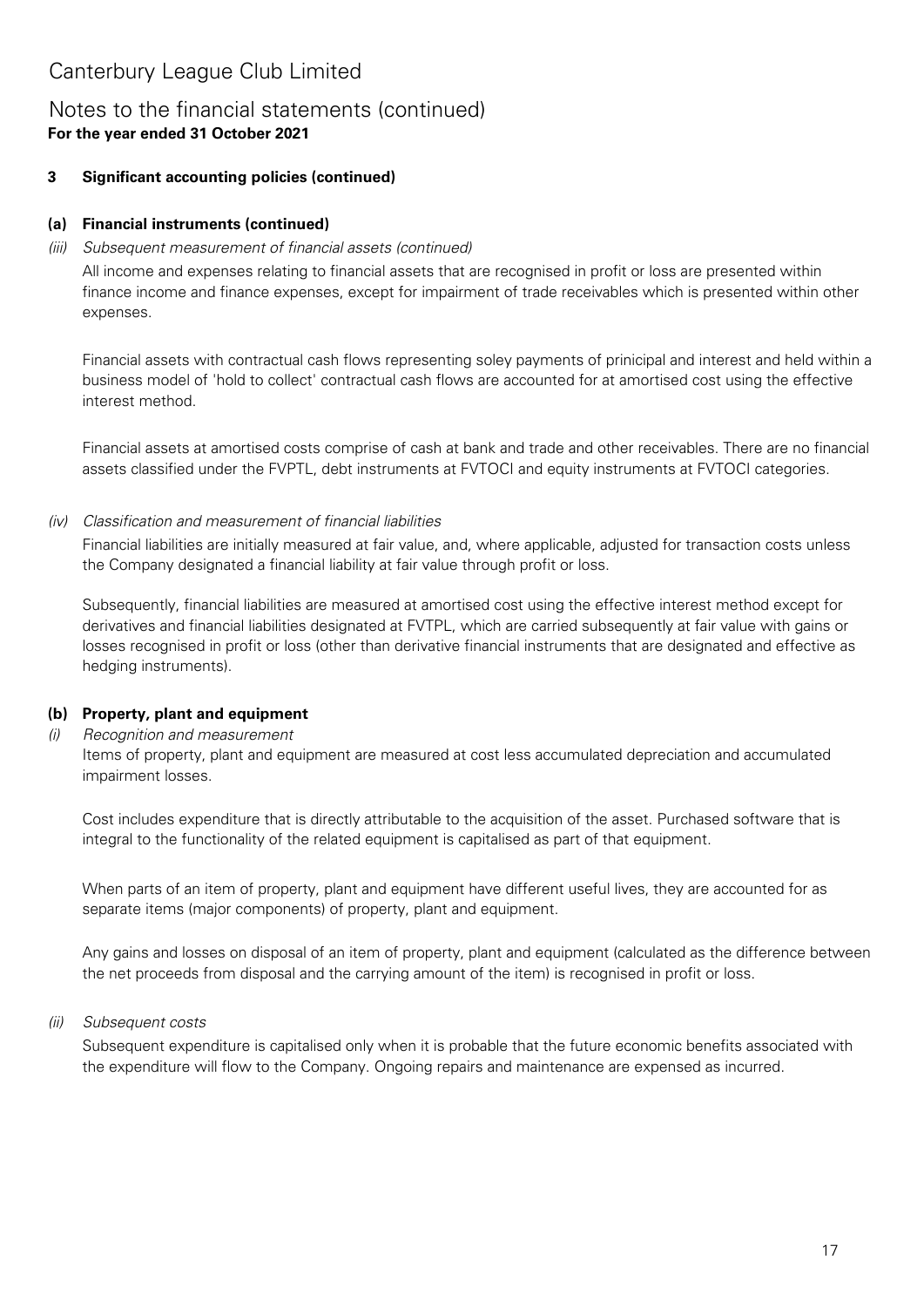### Notes to the financial statements (continued) **For the year ended 31 October 2021**

#### **3 Significant accounting policies (continued)**

#### **(b) Property, plant and equipment (continued)**

(iii) Depreciation

Depreciation is calculated over the depreciable amount, which is the cost of an asset, or other amount substituted for cost, less its residual value.

Depreciation is recognised in profit or loss over the estimated useful lives of each part of an item of property, plant and equipment, since this most closely reflects the expected pattern of consumption of the future economic benefits embodied in the asset. Leased assets are depreciated over the shorter of the lease term and their useful lives unless it is reasonably certain that the Company will obtain ownership by the end of the lease term.

The depreciation methods and estimated depreciation rates for the current and comparative periods are as follows:

- 
- 
- Poker machines

Depreciation rates Depreciation methods **•** 2.50% Straight line Land and buildings\* **•** Plant and equipment 7.5 - 66.67% Diminishing value **•** 20 - 40% Diminishing value

Depreciation methods, useful lives and residual values are reviewed at each financial year-end and adjusted if appropriate.

\*Land is not depreciated.

#### **(c) Intangible assets**

#### Poker machine entitlements

Poker machine entitlements have infinite useful lives given they have no expiry date. They are measured at cost less accumulated impairment losses.

#### Subsequent expenditure

Subsequent expenditure is capitalised only when it increases the future economic benefits embodied in the specific asset to which it relates. All other expenditure is recognised in profit or loss as incurred.

#### Amortisation

Poker machine entitlements have indefinite useful lives as they have no expiry date. Accordingly, such intangible assets are not amortised but are systematically tested for impairment at each reporting date.

#### **(d) Investment property**

Investment property is property held either to earn rental income or for capital appreciation or for both, but not for sale in the ordinary course of business for administrative purposes. Investment property is measured at cost on initial recognition and subsequently at fair value with any change therein recognised in profit or loss. Cost includes expenditure that is directly attributable to the acquisition of the investment property.

When the use of a property changes such that it is reclassified as property, plant and equipment, its fair value at the date of reclassification becomes its cost for subsequent accounting.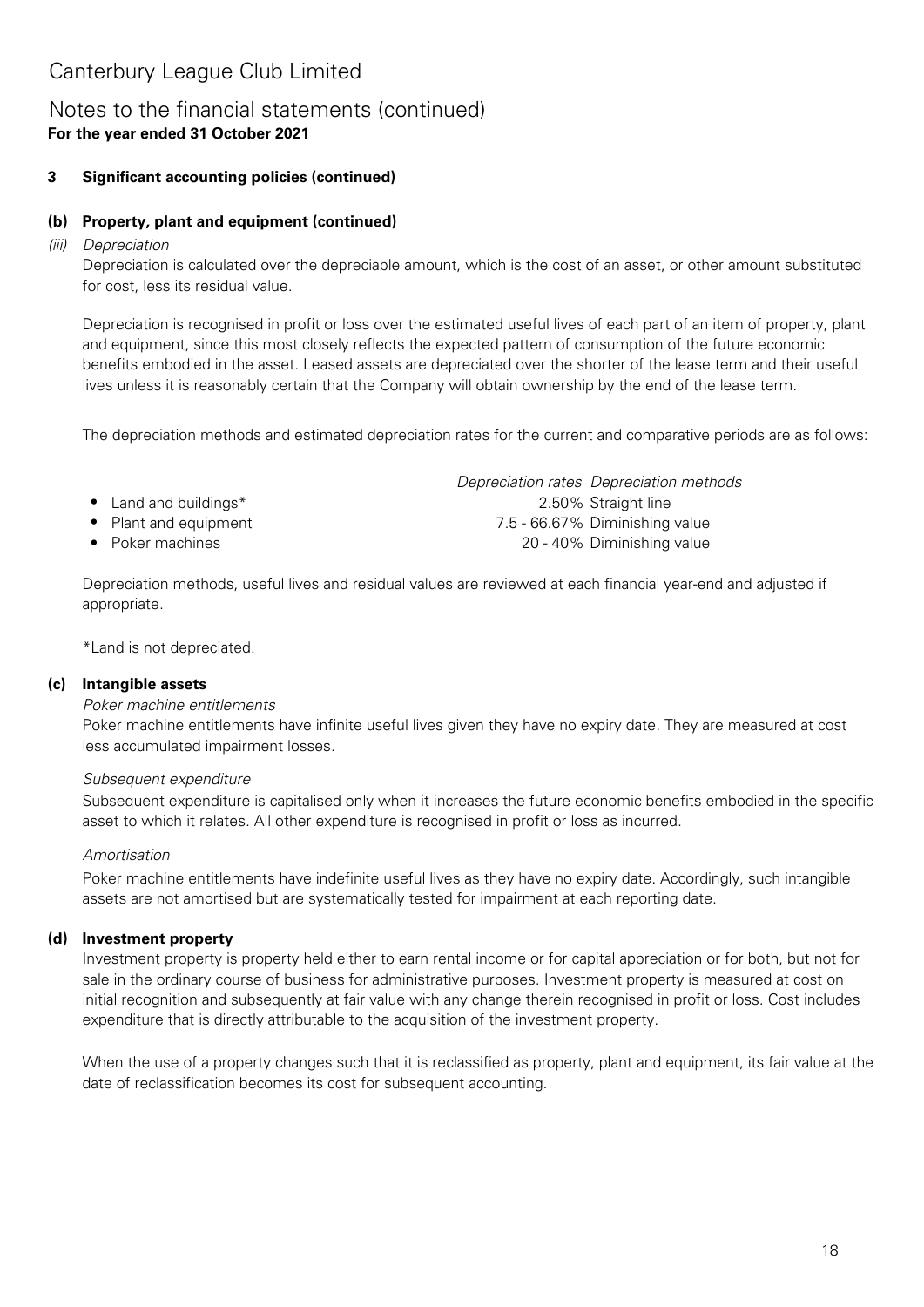### Notes to the financial statements (continued) **For the year ended 31 October 2021**

#### **3 Significant accounting policies (continued)**

### **(e) Provisions**

A provision is recognised if, as a result of a past event, the Company has a present legal or constructive obligation that can be estimated reliably, and it is probable that an outflow of economic benefits will be required to settle the obligation. Provisions are determined by discounting the expected future cash flows at a pre-tax rate that reflects current market assessments of the time value of money and the risks specific to the liability. The unwinding of the discount is recognised as finance cost.

The Company operates a loyalty program where customers accumulate points for dollars spent. The provision represents the current estimate of future cash outflows that will result from future redemption of unredeemed points as at year end.

#### **(f) Inventories**

Inventories are measured at the lower of cost and net realisable value. The cost of inventories is based on the firstin first-out principle, and includes expenditure incurred in acquiring the inventories and other costs incurred in bringing them to their existing location and condition.

Net realisable value is the estimated selling price in the ordinary course of business, less the estimated costs of completion and selling expenses.

### **(g) Employee benefits**

### (i) Defined contribution plans

A defined contribution plan is a post-employment benefit plan under which an entity pays fixed contributions into a separate entity and will have no legal or constructive obligation to pay further amounts. Obligations for contributions to defined contribution plans are recognised as an employee benefit expense in profit or loss in the periods during which services are rendered by employees.

### (ii) Other long-term employee benefits

The Company's net obligation in respect of long-term employee benefits other than defined benefit plans is the amount of future benefit that employees have earned in return for their service in the current and prior periods plus related on-costs; that benefit is discounted to determine its present value, and the fair value of any related assets is deducted. The discount rate is the yield at the reporting date on government bonds that have maturity dates approximating the terms of the Company's obligations.

### (iii) Short-term benefits

Short-term employee benefit obligations are measured on an undiscounted basis and are expensed as the related service is provided.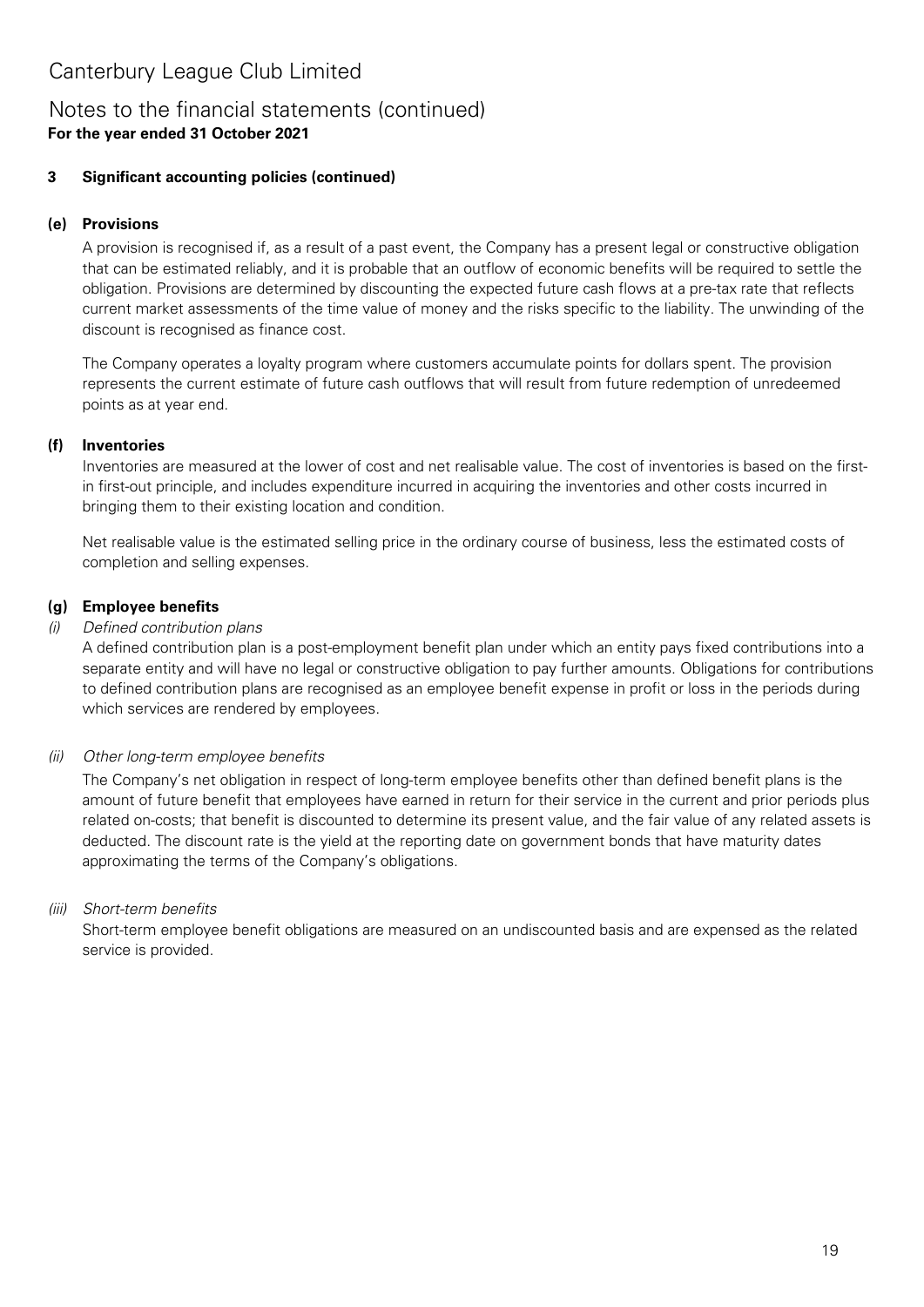### Notes to the financial statements (continued) **For the year ended 31 October 2021**

#### **3 Significant accounting policies (continued)**

#### **(h) Revenue**

#### Revenue from contracts with customers

Revenue is recognised at an amount that reflects the consideration to which the Company is expected to be entitled in exchange for transferring goods or services to a customer. For each contract with a customer, the Company identifies the contract with a customer, identifies the performance obligations in the contract, determines the transaction price which takes into account estimates of variable consideration and the time value of money, allocates the transaction price to the separate performance obligations on the basis of the relative stand-alone selling price of each distinct good or service to be delivered, and recognises revenue when or as each performance obligation is satisfied in a manner that depicts the transfer to the customer of the goods or services promised.

#### Gaming revenue

Gaming revenue is the net difference between gaming wins and losses, and is recognised upon the outcome of the game at the close of business.

#### Food and beverage revenue

Food and beverage revenue is recognised at the point in time the goods are provided and payment is collected.

#### Function and other revenues

Function and other revenues are recognised at the point in time services are performed.

#### **(i) Grant payments**

Grant payments made to Canterbury Bankstown Bulldogs Rugby League Club Limited and other donees are recognised through profit or loss at the time the grants are awarded by the Company, thereby crystallising an obligation to make payment to the other parties.

#### **(j) Leases**

At inception of a contract, the Company assesses whether a contract is, or contains, a lease. A contract is, or contains, a lease if the contract conveys the right to control the use of an identified asset for a period of time in exchange for consideration. To assess whether a contract conveys the right to control the use of an identified asset, the Company assesses whether:

- the contract involves the use of an identified asset this may be specified explicitly or implicitly, and should be physically distinct or represent substantially all of the capacity of a physically distinct asset. If the supplier has a substantive substitution right, then the asset is not identified;
- the Company has the right to obtain substantially all of the economic benefits from use of the asset throughout the period of use; and
- the Company has the right to direct the use of the asset. The Company has this right when it has the decisionmaking rights that are most relevant to changing how and for what purpose the asset is used. In rare cases where the decision about how and for what purpose the asset is used is predetermined, the Company has the right to direct the use of the asset if either:
	- the Company has the right to operate the asset; or
	- the Company designed the asset in a way that predetermines how and for what purpose it will be used.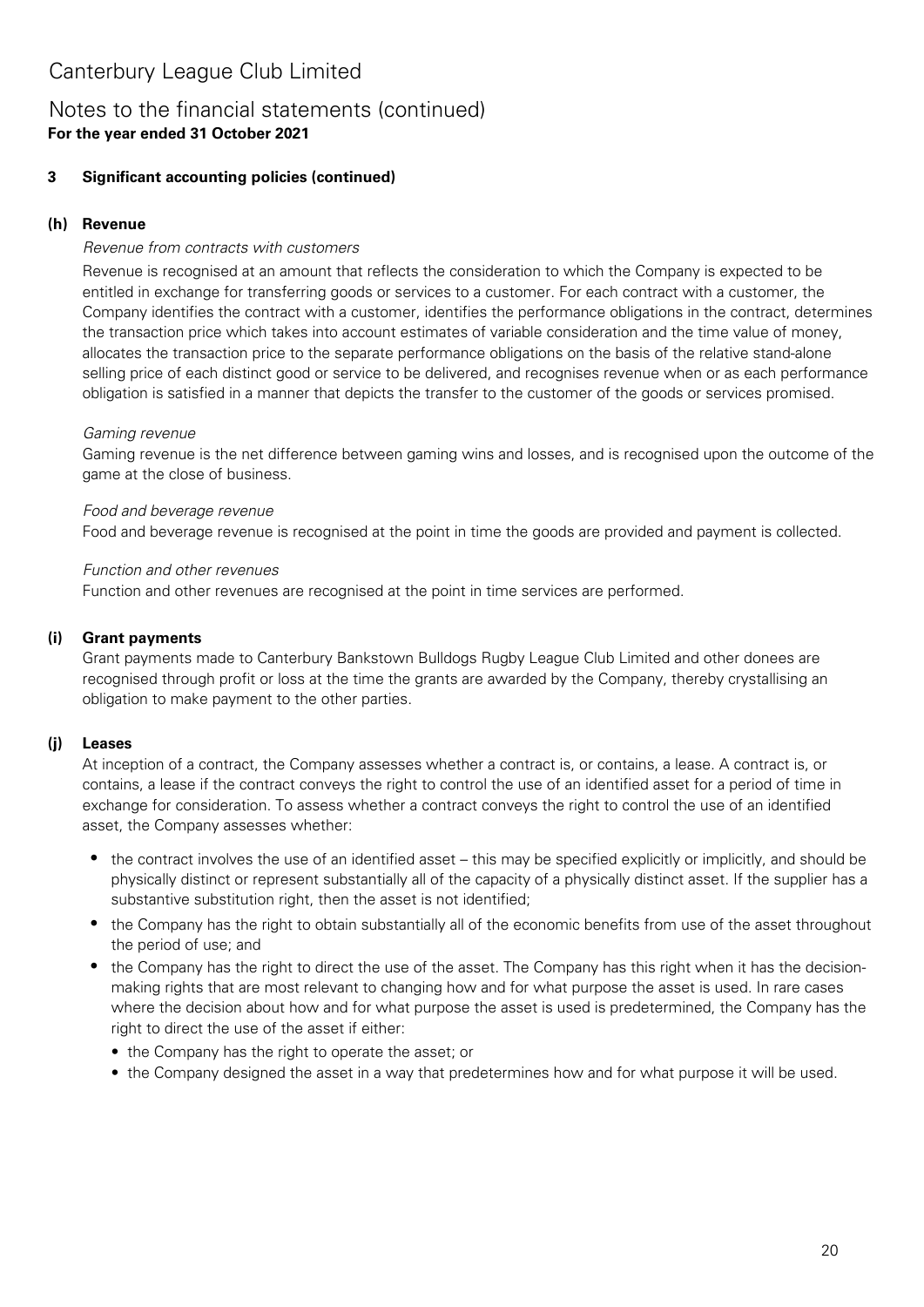### Notes to the financial statements (continued) **For the year ended 31 October 2021**

#### **3 Significant accounting policies (continued)**

#### **(j) Leases (continued)**

At inception or on reassessment of a contract that contains a lease component, the Company allocates the consideration in the contract to each lease component on the basis of their relative stand-alone prices.

For contracts entered into before, the Company determined whether the arrangement was or contained a lease based on the assessment of whether:

- fulfilment of the arrangement was dependent on the use of a specific asset or assets; and
- the arrangement had conveyed a right to use the asset. An arrangement conveyed the right to use the asset if one of the following was met:

- the purchaser had the ability or right to operate the asset while obtaining or controlling more than an insignificant amount of the output;

- the purchaser had the ability or right to control physical access to the asset while obtaining or controlling more than an insignificant amount of the output; or

- facts and circumstances indicated that it was remote that other parties would take more than an insignificant amount of the output, and the price per unit was neither fixed per unit of output nor equal to the current market price per unit of output.

#### (i) As a lessee

The Company recognises a right-of-use asset and a lease liability at the lease commencement date. The right-of-use asset is initially measured at cost, which comprises the initial amount of the lease liability adjusted for any lease payments made at or before the commencement date and plus any initial direct costs incurred.

The right-of-use asset is subsequently depreciated using the straight-line method from the commencement date to the earlier of the end of the useful life of the right-of-use asset or the end of the lease term. The estimated useful lives of right-of-use assets are determined on the same basis as those of property and equipment. In addition, the right-of-use asset is periodically reduced by impairment losses, if any, and adjusted for certain remeasurements of the lease liability.

The lease liability is initially measured at the present value of the lease payments that are not paid at the commencement date, discounted using the interest rate implicit in the lease or, if that rate cannot be readily determined, and the Company's incremental borrowing rate. Generally, the Company uses its incremental borrowing rate as the discount rate.

Lease payments included in the measurement of the lease liability comprise the following:

- fixed payments, including in-substance fixed payments;
- variable lease payments that depend on an index or a rate, initially measured using the index or rate as at the commencement date; and
- lease payments in an optional renewal period if the Company is reasonably certain to exercise an extension option, and penalties for early termination of a lease unless the Company is reasonably certain not to terminate early.

The lease liability is measured at amortised cost using the effective interest method. It is remeasured when there is a change in future lease payments arising from a change in an index or rate, if there is a change in the Company's estimate of the amount expected to be payable under a residual value guarantee, or if the Company changes its assessment of whether it will exercise a purchase, extension or termination option. When the lease liability is remeasured in this way, a corresponding adjustment is made to the carrying amount of the right-of-use asset, or is recorded in profit or loss if the carrying amount of the right-of-use asset has been reduced to zero. The Company presents right-of-use assets and lease liabilities separately in the statement of financial position.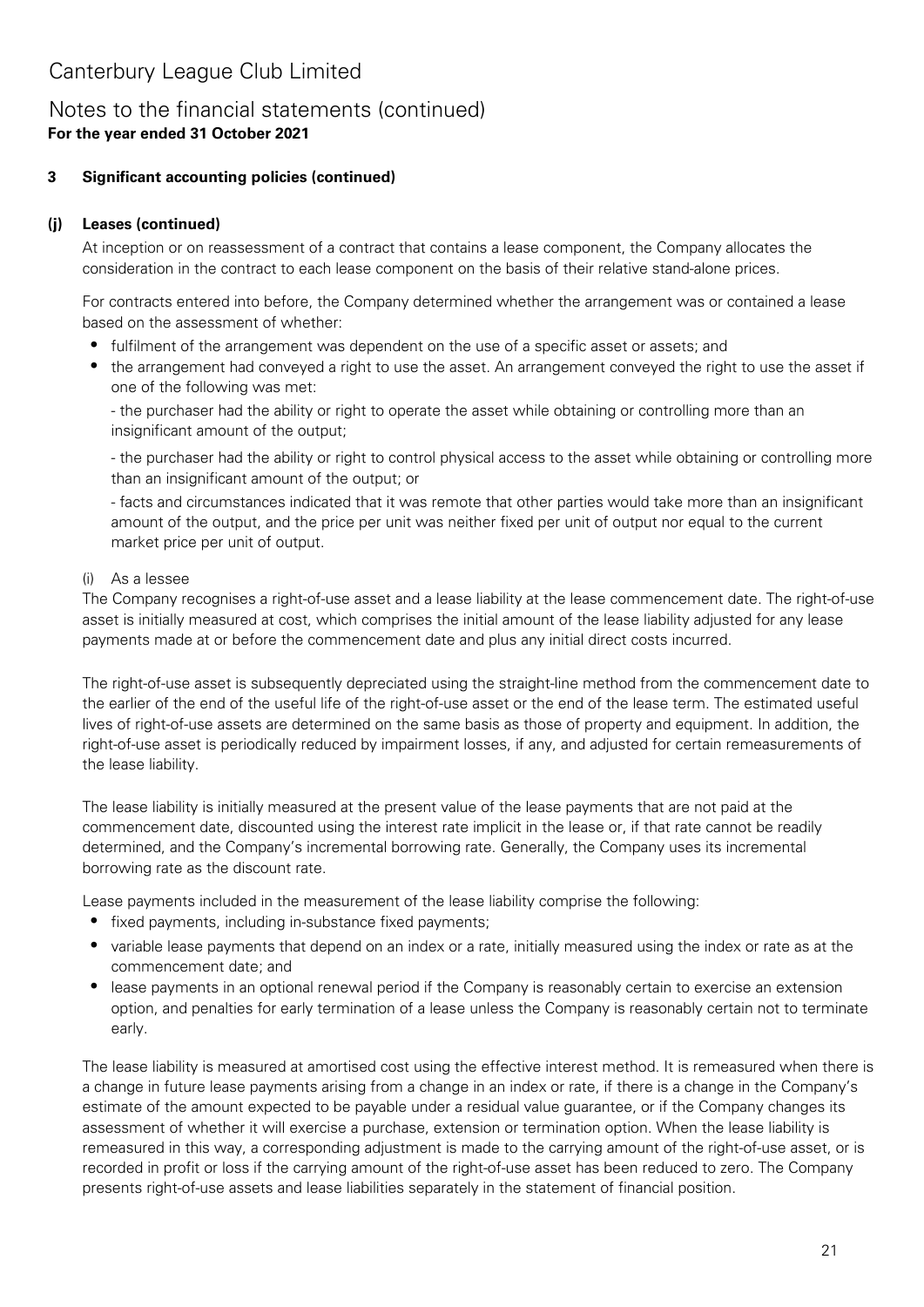### Notes to the financial statements (continued) **For the year ended 31 October 2021**

#### **3 Significant accounting policies (continued)**

#### **(j) Leases (continued)**

#### (ii) As a lessor

When the Company acts as a lessor, it determines at lease inception whether each lease is a finance lease or an operating lease. To classify each lease, the Company makes an overall assessment of whether the lease transfers substantially all of the risks and rewards incidental to ownership of the underlying asset. If this is the case, then the lease is a finance lease; if not, then it is an operating lease. As part of this assessment, the Company considers certain indicators such as whether the lease is for the major part of the economic life of the asset.

The Company recognises lease payments received under operating leases as income on a straight line basis over the lease term as part of "other revenue".

### **(k) Impairment**

#### (i) Non-derivative financial assets

The Club recognises loss allowances for Expected Credit Losses (ECL) on financial assets measured at amortised cost.

The Club measures loss allowances for cash at bank balances as 12-month ECL as credit risk (i.e. the risk of default occurring over the expected life of the financial instrument) has not increased significantly since initial recognition.

When determining whether the credit risk of a financial asset has increased significantly since initial recognition and when estimating ECL, the Club considers reasonable and supportable information that is relevant and available without undue cost or effort. This includes both quantitative and qualitative information and analysis, based on the Club's historical experience and informed credit assessment and including forward‑looking information.

The Club considers cash balance to have low credit risk when its credit risk rating is equivalent to the globally understood definition of "investment grade". The Club considers this to be Baa3 or a higher rating per Moodys or BBB - or higher per Standards and Poors.

12‑month ECLs are the portion of ECLs that result from default events that are possible within the 12 months after the reporting date (or a shorter period if the expected life of the instrument is less than 12 months).

The maximum period considered when estimating ECLs is the maximum contractual period over which the Company is exposed to credit risk.

### Measurement of ECLs

ECLs are a probability‑weighted estimate of credit losses. Credit losses are measured as the present value of all cash shortfalls (i.e the difference between the cash flow due to the entity in accordance with the contract and the cash flows that the Company expects to receive).

ECLs are discounted at the effective interest rate of the financial asset.

At each reporting date, the Club assesses whether financial assets carried at amortised cost are credit impaired. A financial asset is 'credit-impaired' when one or more events that have a detrimental impact on the estimated future cash flows of the financial asset have occurred.

#### Presentation of allowance for ECL in the statement of financial position

Loss allowances for financial assets measured at amortised cost are deducted from the gross carrying amount of the assets.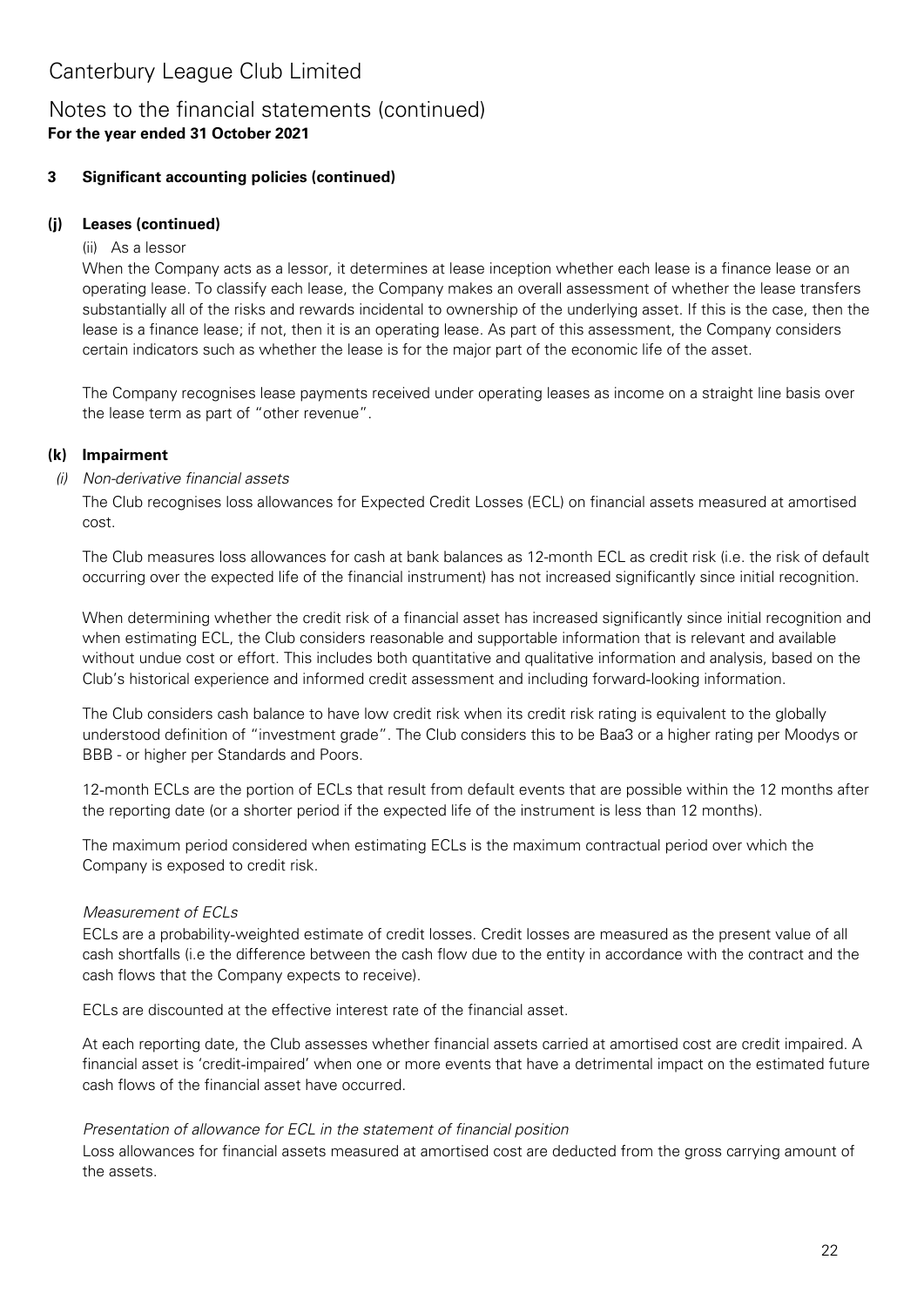### Notes to the financial statements (continued) **For the year ended 31 October 2021**

#### **3 Significant accounting policies (continued)**

### **(k) Impairment (continued)**

### (ii) Non-financial assets

At each reporting date, the Club reviews the carrying amouns of its non-financial assets (other than investment property, inventories and deferred tax assets) to determined whether there is any indication of impairment. If any such indication exists, then the asset's recoverable amount is estimated.

For impairment testing, assets are grouped together into the smallest group of assets that generates cash inflows from continuing use that are largely independent of the cash inflows of other assets or CGUs.

The recoverable amount of asset of CGU is the greater of its value in use and its fair value less costs to sell. Value in use is based on the estimated future cash flows, discounted to their present value using a pre-tax discount rate that reflects current market assessments of the time value of money and the risk specific to the asset or CGU.

An impairment loss is recognised if the carrying amount of an asset or CGU exceeds its recoverable amount.

Impairment losses are recognised in profit or loss. They are allocated to the carrying amounts of the assets in the CGU on a pro rata basis.

An impairment loss is reversed only to the extent that the asset's carrying amount does not exceed the carrying amount that would have been determined, net of depreciation or amortisation, if no impairment loss and been recognised.

#### **(l) Finance income and finance costs**

Finance income comprises interest income on cash and cash equivalents. Interest income is recognised as it accrues in profit or loss, using the effective interest method.

Finance costs comprise interest expense on loans and borrowings. Borrowing costs that are not directly attributable to the acquisition, construction or productions of a qualifying asset are recognised in profit or loss using the effective interest method.

### **(m) Tax**

Tax expense comprises current and deferred tax. Current tax and deferred tax is recognised in profit or loss except to the extent that it relates to a business combination, or items recognised directly in equity or in other comprehensive income.

### (i) Current tax

Current tax is the expected tax payable or receivable on the taxable income or loss for the year, using tax rates enacted or substantively enacted at the reporting date, and any adjustment to tax payable in respect of previous years.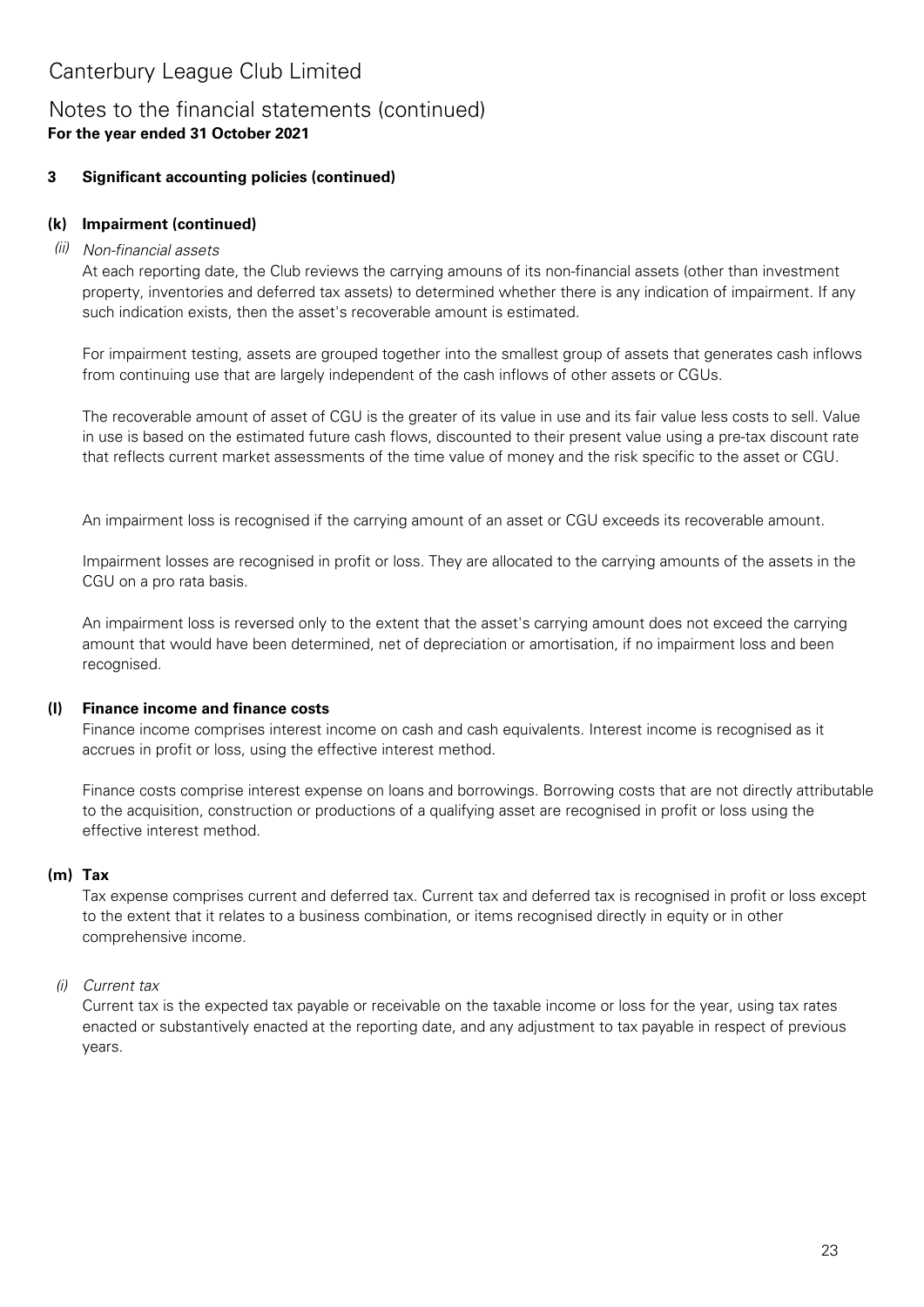### Notes to the financial statements (continued) **For the year ended 31 October 2021**

#### **3 Significant accounting policies (continued)**

### **(m) Tax (continued)**

#### (ii) Deferred tax

Deferred tax is recognised in respect of temporary differences between the carrying amounts of assets and liabilities for financial reporting purposes and the amounts used for taxation purposes.

The measurement of deferred tax reflects the tax consequences that could follow the manner in which the Company expects, at the end of the reporting period, to recover or settle the carrying amount of its assets and liabilities.

Deferred tax is measured at the tax rates that are expected to be applied to temporary differences when they reverse, using tax rates enacted or substantively enacted by the reporting date.

Deferred tax assets and liabilities are offset if there is a legally enforceable right to offset current tax liabilities and assets, and they relate to income taxes levied by the same tax authority on the same taxable entity, but they intend to settle current tax liabilities and assets on a net basis or their tax assets and liabilities will be realised simultaneously.

A deferred tax asset is recognised for unused tax losses, tax credits and deductible temporary differences, to the extent that it is probable that future taxable profits will be available against which they can be utilised. Deferred tax assets are reviewed at each reporting date and are reduced to the extent that it is no longer probable that the related tax benefit will be realised.

### (iii) Tax exposure

In determining the amount of current and deferred tax the Company takes into account the impact of uncertain tax positions and whether additional taxes and interest may be due. This assessment relies on estimates and assumptions and may involve a series of judgements about future events. New information may become available that causes the Company to change its judgement regarding the adequacy of existing tax liabilities; such changes to tax liabilities will impact tax expense in the period that such a determination is made.

The Income Tax Assessment Act 1997 (amended) provides that under the concept of mutuality, clubs are only liable for income tax on income derived from non-members and from outside entities.

### **(n) Goods and services tax**

Revenue, expenses and assets are recognised net of the amount of goods and services tax (GST), except where the amount of GST incurred is not recoverable from the taxation authority. In these circumstances, the GST is recognised as part of the cost of acquisition of the asset or as part of the expense.

Receivables and payables are stated with the amount of GST included. The net amount of GST recoverable from, or payable to, the Australian Taxation Office (ATO) is included as a current asset or liability in the statement of financial position.

Cash flows are included in the statement of cash flows on a gross basis. The GST components of cash flows arising from investing and financing activities which are recoverable from, or payable to, the ATO are classified as operating cash flows.

### **(o) Amalgamation reserve**

An amalgamation reserve in members' funds is utilised for amalgamations with other registered clubs. The amount presented is equal to the accumulated fair values of the net assets of the clubs acquired. The individual assets and liabilities acquired are presented in the statement of financial position. This policy is effective for amalgamations occurring after 1 November 2010.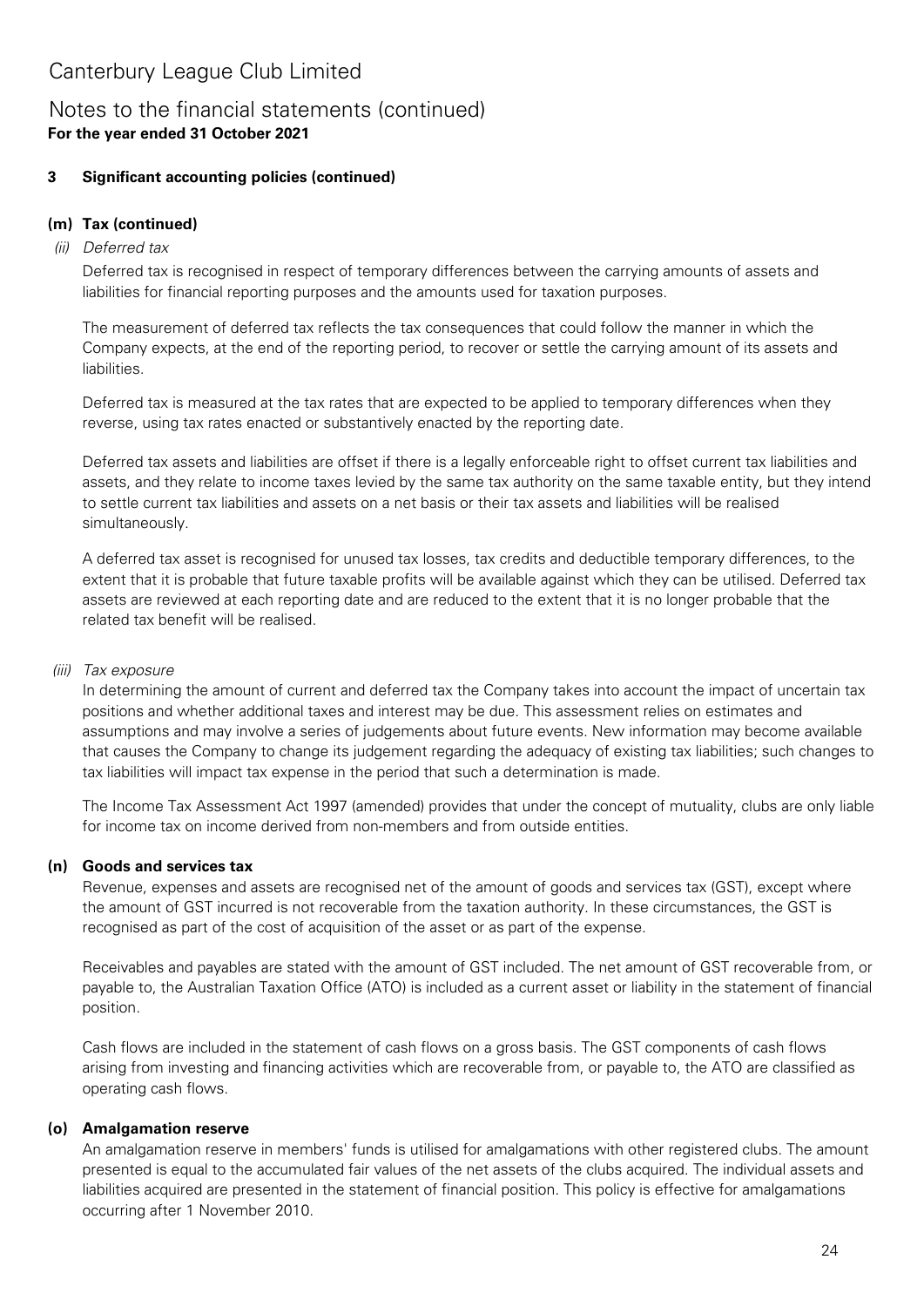## Notes to the financial statements (continued) **For the year ended 31 October 2021**

#### **4 (a) Revenue**

**5**

**6**

| In AUD                                            | 2021        | 2020        |
|---------------------------------------------------|-------------|-------------|
| Revenue from catering                             | 4,937,930   | 5,650,555   |
| Redemption of complimentary and discounted food   | (978,099)   | (1,874,502) |
|                                                   | 3,959,831   | 3,776,053   |
| Revenue from beverages                            | 3,209,699   | 3,720,728   |
| Redemption of complimentary and discounted drinks | (541, 606)  | (2,048,928) |
|                                                   | 2,668,093   | 1,671,800   |
| Revenue from gaming                               | 57,324,935  | 61,466,208  |
| Loyalty points (issued) / redeemed                | (2,980,986) | (1,025,342) |
|                                                   | 54,343,949  | 60,440,866  |
| Revenue from fitness centre                       | 1,332,346   | 1,544,751   |
| Revenue from functions                            | 360,307     | 557,173     |
| Subscriptions and joining fees                    | 164,098     | 182,142     |
| Commissions revenue                               | 88,703      | 113,040     |
| Total revenue                                     | 62,917,327  | 68,285,825  |
|                                                   |             |             |
| (b) Other income                                  |             |             |
| In AUD                                            | 2021        | 2020        |
| Government grants received                        | 1,360,000   | 6,039,000   |
| Rent received                                     | 323,997     | 272,517     |
| Sundry income                                     | 64,133      | 86,458      |
|                                                   | 1,748,130   | 6,397,975   |
| <b>Personnel expenses</b>                         |             |             |
| In AUD                                            | 2021        | 2020        |
| Wages and salaries                                | 12,557,131  | 17,816,710  |
| Other associated personnel expenses               | 3,053,088   | 4,503,633   |
| Contributions to defined contribution plans       | 1,315,134   | 1,500,174   |
| Change in liability for annual leave              | 254,341     | (67, 979)   |
| Change in liability for long service              | 292,170     | (206, 715)  |
|                                                   | 17,471,864  | 23,545,823  |
| <b>Sponsorship and grant expenses</b>             |             |             |
| In AUD                                            | 2021        | 2020        |
| Sponsorship to Canterbury Bankstown Bulldogs      | 3,653,333   | 2,458,333   |
| Grants to Junior League                           | 266,667     | 166,667     |
|                                                   | 3,920,000   | 2,625,000   |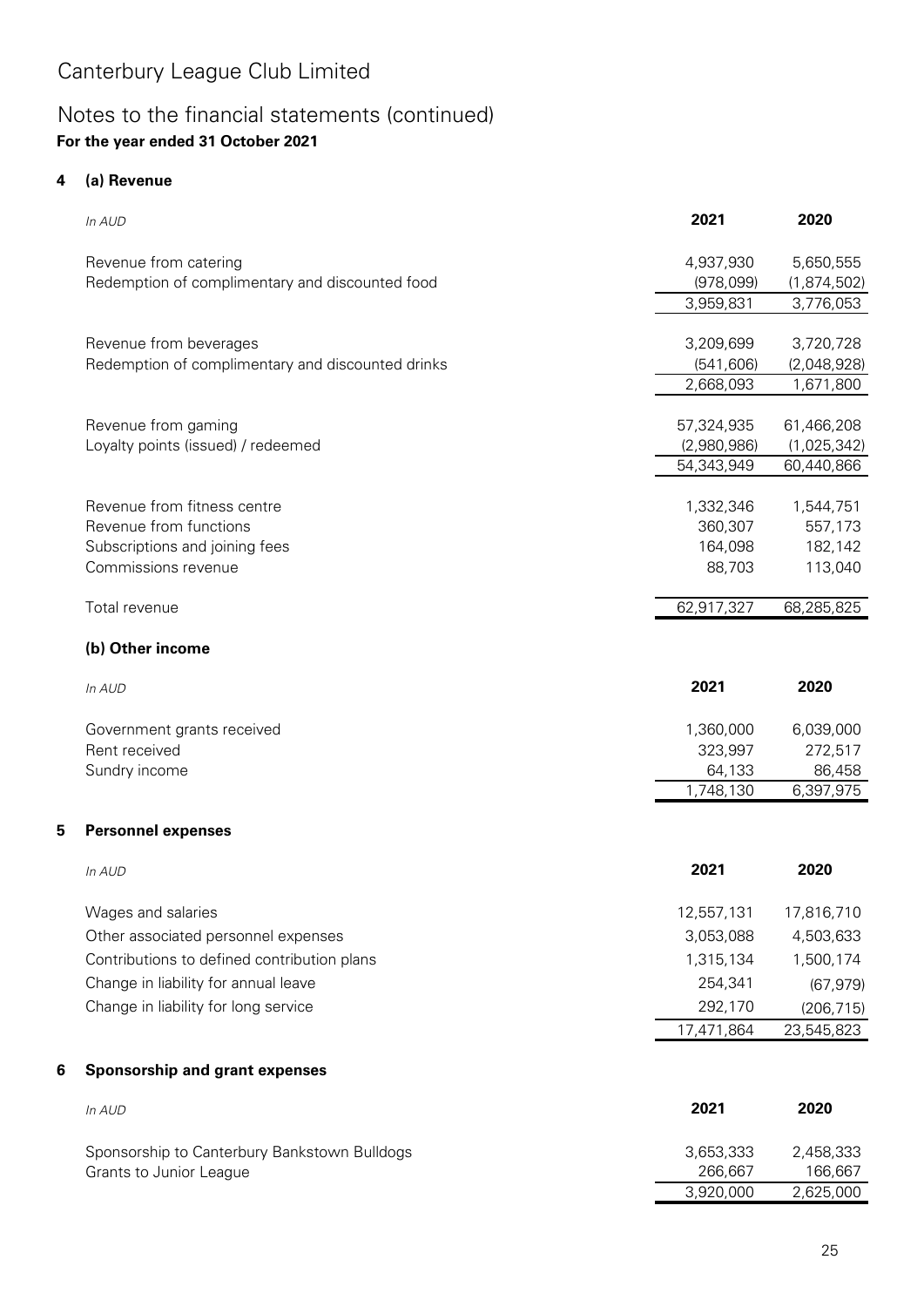### Notes to the financial statements (continued) **For the year ended 31 October 2021**

#### **7 Finance income and finance costs**

**8**

| In AUD                                            | 2021       | 2020       |
|---------------------------------------------------|------------|------------|
| Interest income                                   | 1,293      | 872        |
| Finance income                                    | 1,293      | 872        |
| Interest expense - bank loans                     | (178, 916) | (828, 293) |
| Interest expense - lease liability                | (45, 397)  | (59, 938)  |
| Finance costs                                     | (224, 313) | (888, 231) |
| Net finance costs recognised in profit or loss    | (223, 020) | (887, 359) |
| <b>Tax expense</b>                                |            |            |
| In AUD                                            | 2021       | 2020       |
| <b>Current tax expense</b>                        |            |            |
| Current year                                      |            |            |
|                                                   |            |            |
| Deferred tax (expense) / benefit                  |            |            |
| Origination and reversal of temporary differences | (485, 252) | (495, 011) |
|                                                   | (485, 252) | (495, 011) |
| Total tax (expense) / benefit                     | (485, 252) | (495, 011) |

### **Numerical reconciliation between tax expense and pre-tax accounting profit**

The Income Tax Assessment Act 1997 (amended) provides that under the concept of mutuality, registered clubs are only liable for income tax on income derived from non-members and from outside entities.

The amount set aside for income tax in the statement of profit or loss and other comprehensive income has been calculated as follows:

| In AUD                                                                      | 2021       | 2020      |
|-----------------------------------------------------------------------------|------------|-----------|
| Proportion of net taxable income attributable to non-members                | (861, 461) | (718,083) |
| Tax losses not brought to account                                           | 861,461    | 718,083   |
| Net taxable income subject to tax                                           |            |           |
| Income tax using the Company's statutory income tax rate of 30% (2020: 30%) |            |           |
| Movement in deferred tax assets                                             | (485, 252) | (495.011) |
|                                                                             | (485, 252) | (495,011) |

### **Unrecognised deferred tax assets**

Deferred tax assets have not been recognised in respect of carried forward tax losses amounting to \$1,927,358 (2020: \$1,065,897).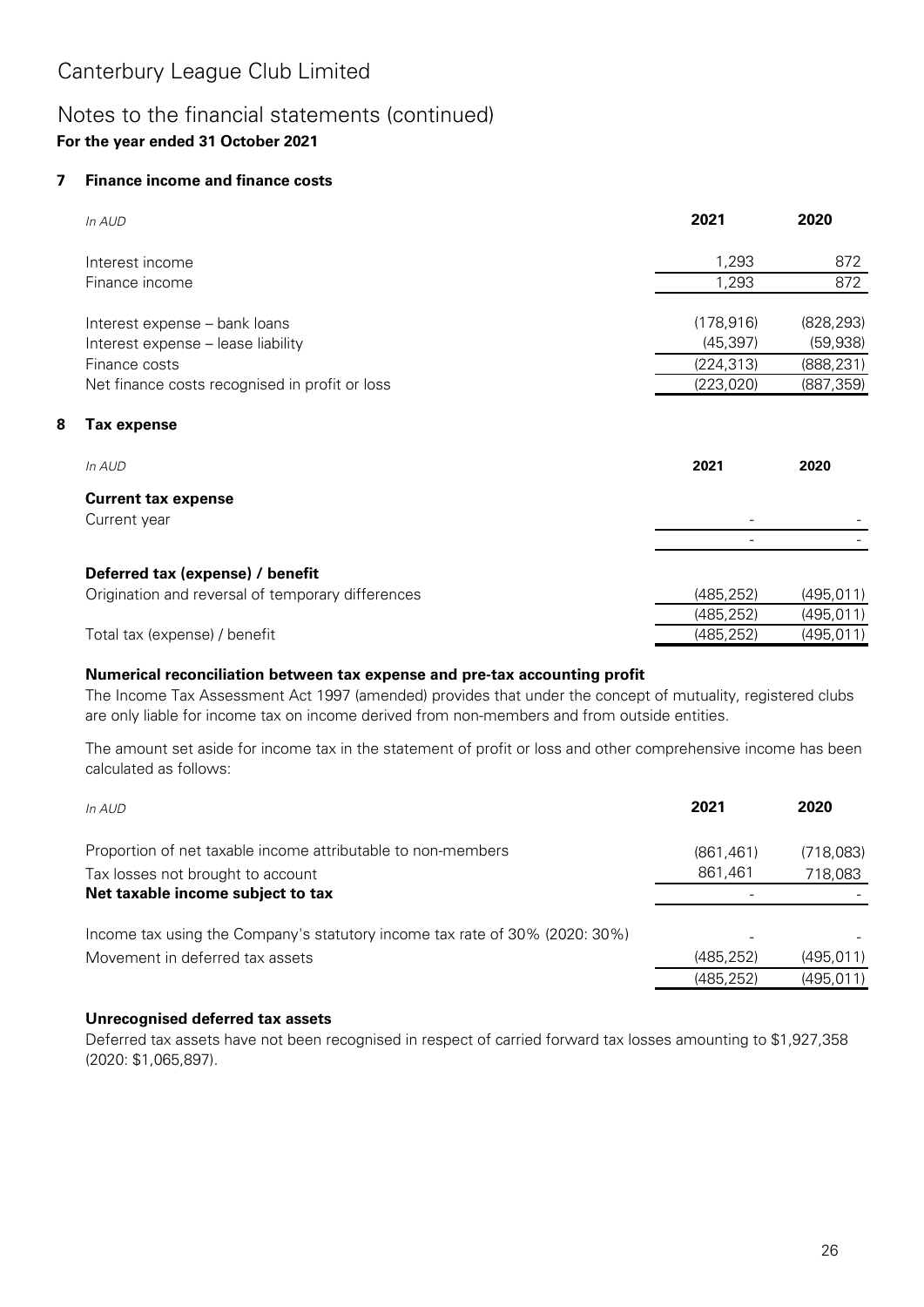### Notes to the financial statements (continued) **For the year ended 31 October 2021**

#### **9 Cash and cash equivalents**

|    | In AUD                                                                   | 2021       | 2020       |
|----|--------------------------------------------------------------------------|------------|------------|
|    | Cash on hand                                                             | 3,237,881  | 3,566,839  |
|    | Cash at bank                                                             | 4,308,766  | 11,665,667 |
|    | Cash and cash equivalents in the statement of cash flows                 | 7,546,647  | 15,232,506 |
| 10 | <b>Trade and other receivables</b>                                       |            |            |
|    | In AUD                                                                   | 2021       | 2020       |
|    | <b>Current</b>                                                           |            |            |
|    | Trade receivables                                                        | 77,072     | 36,838     |
|    |                                                                          | 77,072     | 36,838     |
| 11 | <b>Inventories</b>                                                       |            |            |
|    | In AUD                                                                   | 2021       | 2020       |
|    | Bar                                                                      | 369,923    | 422,318    |
|    | <b>Bistro</b>                                                            | 68,962     | 71,634     |
|    | Other                                                                    | 427,386    | 459,142    |
|    |                                                                          | 866,271    | 953,094    |
|    | 12 Investment property                                                   |            |            |
|    | In AUD                                                                   | 2021       | 2020       |
|    | Balance at 1 November                                                    | 13,725,000 | 13,605,611 |
|    | Acquisitions                                                             |            |            |
|    | Net gain arising from changes in the fair value of investment properties | 975,000    | 119,389    |
|    | Balance at 31 October                                                    | 14,700,000 | 13,725,000 |

Investment property represents the Company's land and building holdings located in Liverpool, Lakemba and Belmore NSW, and are stated at fair value. The determination of fair value has been based on a valuation carried out in October 2021 by an independent valuer (Hymans Assets Management) which holds a recognised and relevant professional qualification and has recent experience in the location and category of the investment properties. The open market value for these properties was \$14,700,000 as at 31 October 2021.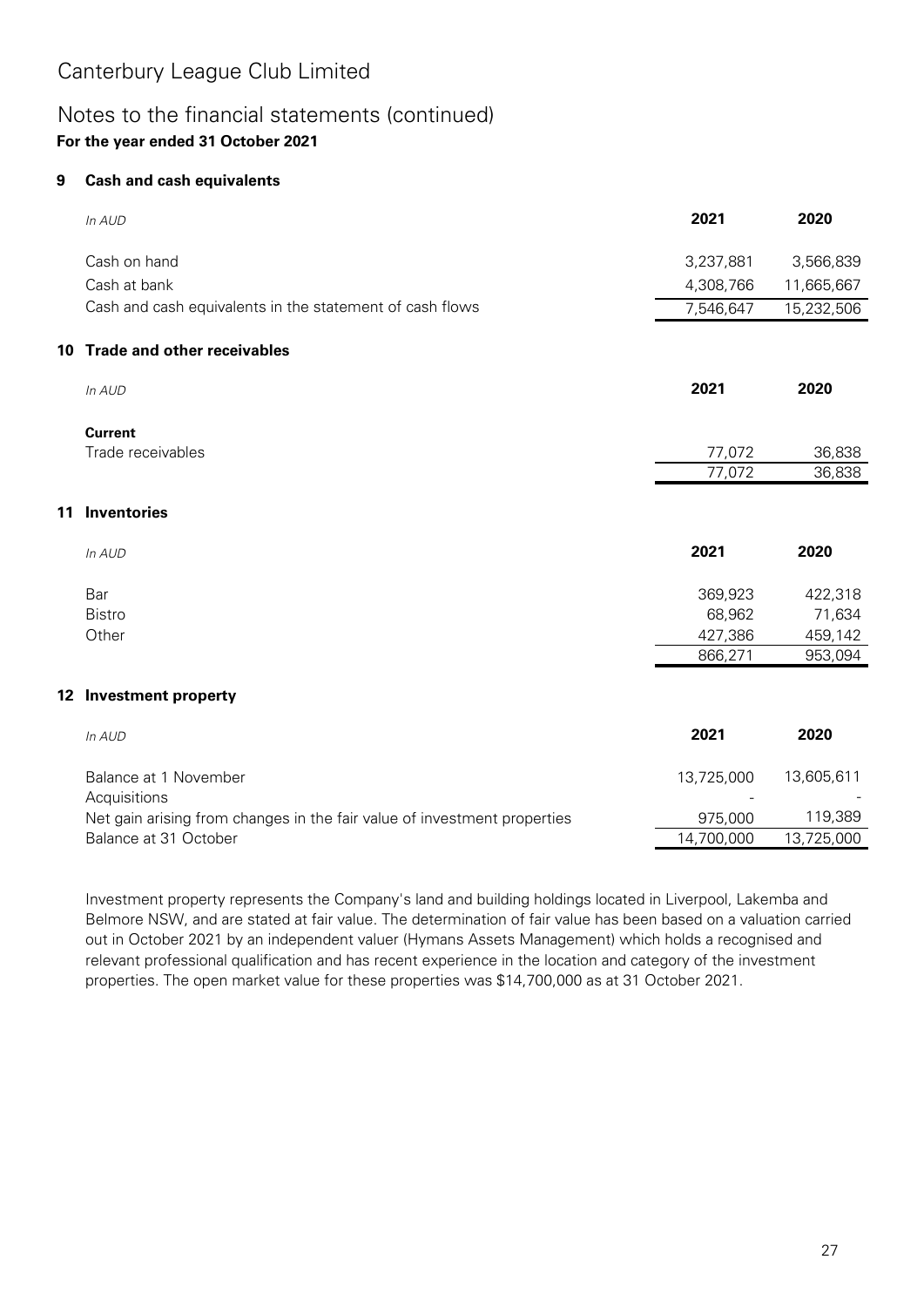## Notes to the financial statements (continued)

### **For the year ended 31 October 2021**

#### **13 Tax assets and liabilities**

#### **Recognised deferred tax assets and liabilities**

Deferred tax assets and liabilities are attributable to the following:

|                     | Deferred tax assets |         | <b>Deferred tax liabilities</b> |         | <b>Net</b> |            |
|---------------------|---------------------|---------|---------------------------------|---------|------------|------------|
| In AUD              | 2021                | 2020    | 2021                            | 2020    | 2021       | 2020       |
| Property, plant and |                     |         |                                 |         |            |            |
| equipment           | 362,880             | 712,375 |                                 |         | 362,880    | 712,375    |
| Investment property |                     |         | 591.120                         | 352,359 | (591, 120) | (352, 359) |
| Leases              | 4.805               | 556     |                                 |         | 4.805      | 556        |
| Employee benefits   | 167,318             | 166.054 |                                 |         | 167,318    | 166,054    |
| Trade and other     |                     |         |                                 |         |            |            |
| payables            | 31,733              | 67,106  |                                 |         | 31,733     | 67,106     |
| Provisions          |                     |         |                                 |         |            |            |
| Prepayments         |                     |         | (24, 384)                       | 8,017   | 24,384     | (8,017)    |
| Donations           |                     |         |                                 | 100,463 |            | (100, 463) |
| Net tax assets      | 566,736             | 946,091 | 566,736                         | 460,839 |            | 485,252    |

#### **Movement in temporary differences during the year**

|                               | <b>Balance</b> |                | <b>Balance</b> |
|-------------------------------|----------------|----------------|----------------|
|                               | 1 November     | Recognised in  | 31 October     |
|                               | 2019           | profit or loss | 2020           |
| In AUD                        |                |                |                |
| Property, plant and equipment | 935,832        | (223, 457)     | 712.375        |
| Investment property           | (316, 542)     | (35, 817)      | (352, 359)     |
| Leases                        | 12.456         | (11,900)       | 556            |
| Employee benefits             | 237,425        | (71.371)       | 166,054        |
| Trade and other payables      | 92,399         | (25, 293)      | 67.106         |
| Provisions                    | 18,693         | (18,693)       |                |
| Prepayments                   |                | (8.017)        | (8,017)        |
| Donations                     |                | (100, 463)     | (100,463)      |
|                               | 980,263        | (495.011)      | 485,252        |

|                               | <b>Balance</b> |                      | <b>Balance</b> |
|-------------------------------|----------------|----------------------|----------------|
|                               | 1 November     | <b>Recognised in</b> | 31 October     |
|                               | 2020           | profit or loss       | 2021           |
| In AUD                        |                |                      |                |
| Property, plant and equipment | 712,375        | (349, 495)           | 362,880        |
| Investment property           | (352, 359)     | (238, 761)           | (591, 120)     |
| Leases                        | 556            | 4.249                | 4,805          |
| Employee benefits             | 166.054        | 1.264                | 167,318        |
| Trade and other payables      | 67,106         | (35, 373)            | 31,733         |
| Provisions                    |                |                      |                |
| Prepayments                   | (8.017)        | 32.401               | 24,384         |
| Donations                     | (100, 463)     | 100,463              |                |
|                               | 485,252        | (485, 252)           |                |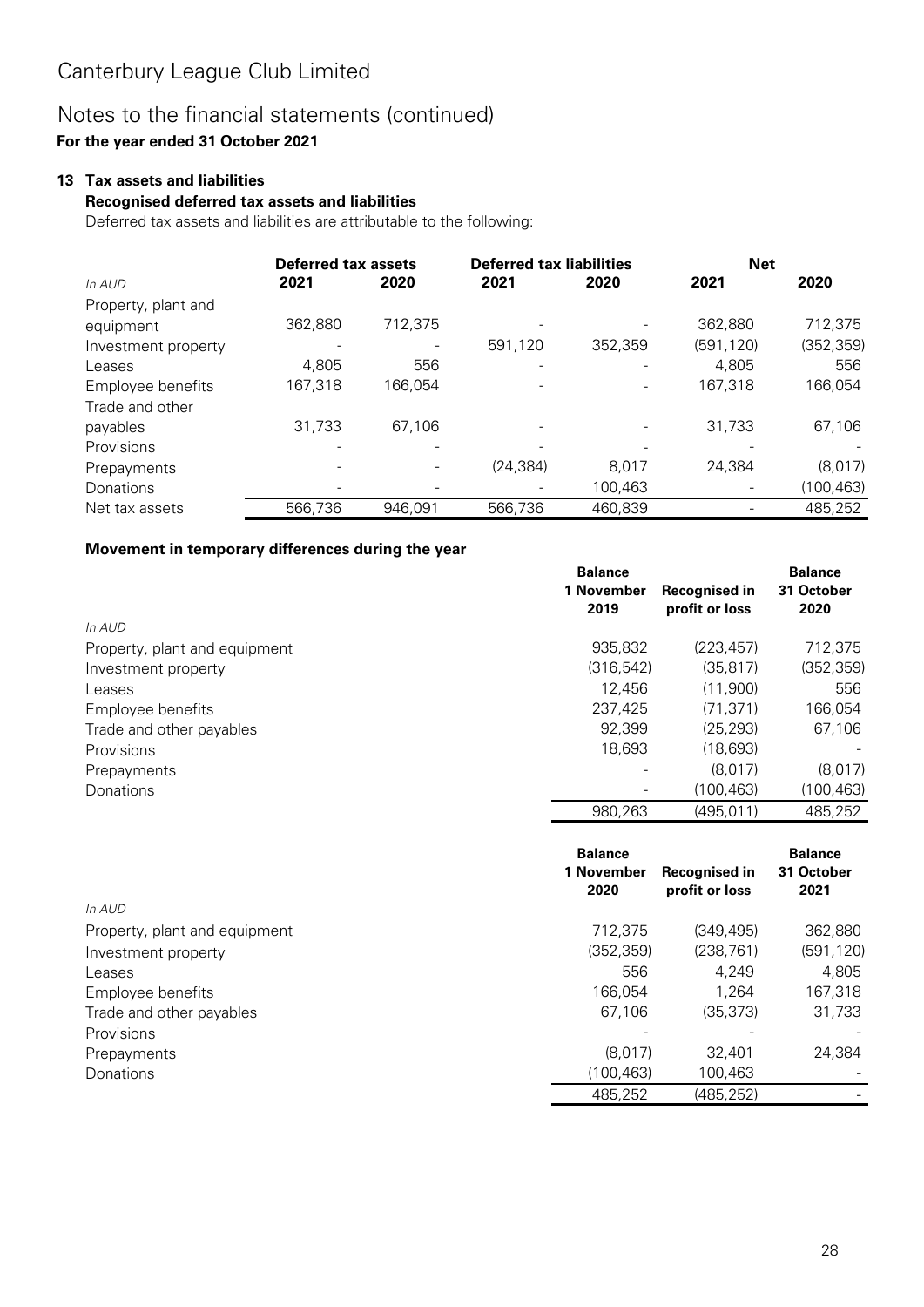### Notes to the financial statements (continued) **For the year ended 31 October 2021**

### **14 Property, plant and equipment**

In AUD

|                                    | <b>Land and</b><br>buildings | <b>Plant and</b><br>equipment | Poker<br>machines | Work in<br>progress      | <b>Total</b>  |
|------------------------------------|------------------------------|-------------------------------|-------------------|--------------------------|---------------|
| Cost                               |                              |                               |                   |                          |               |
| Balance at 1 November 2020         | 218,669,901                  | 71,050,517                    | 28,192,184        | 582,162                  | 318,494,764   |
| Additions                          | 1,533,377                    | 1,043,126                     | 2,541,017         |                          | 5,117,520     |
| Disposals/write-offs               |                              | (695, 157)                    | (2,760,590)       | (8,885)                  | (3,464,632)   |
| Balance at 31 October 2021         | 220,203,278                  | 71,398,486                    | 27,972,611        | 573,277                  | 320, 147, 652 |
| <b>Depreciation and impairment</b> |                              |                               |                   |                          |               |
| Balance at 1 November 2020         | 62,073,263                   | 38,910,829                    | 23,235,657        |                          | 124,219,749   |
| Depreciation for the year          | 4,851,689                    | 4,362,978                     | 2,478,991         |                          | 11,693,658    |
| <b>Disposals</b>                   |                              | (675, 516)                    | (2,589,760)       | $\overline{\phantom{a}}$ | (3,265,276)   |
| Balance at 31 October 2021         | 66,924,952                   | 42,598,291                    | 23,124,888        |                          | 132,648,131   |
| <b>Carrying amounts</b>            |                              |                               |                   |                          |               |
| At 1 November 2020                 | 156,596,638                  | 32,139,688                    | 4,956,527         | 582,162                  | 194,275,015   |
| At 31 October 2021                 | 153,278,326                  | 28,800,195                    | 4,847,723         | 573,277                  | 187,499,521   |

### **Valuation of land and buildings**

The latest independent valuations of the Company's land and buildings, carried out in October 2018 by Hymans Assets Management on the basis of open market value for existing use, resulted in a valuation of land and buildings of \$219,000,000. Any additions or transfers since the valuations are expected to be reflected in an equivalent increase in the recoverable amount of the Company's land and buildings. The written down value of land and buildings as at 31 October 2021 is \$153,278,326 (2020: \$156,596,638). The Directors are comfortable that the carrying amounts of the land and buildings are not impaired.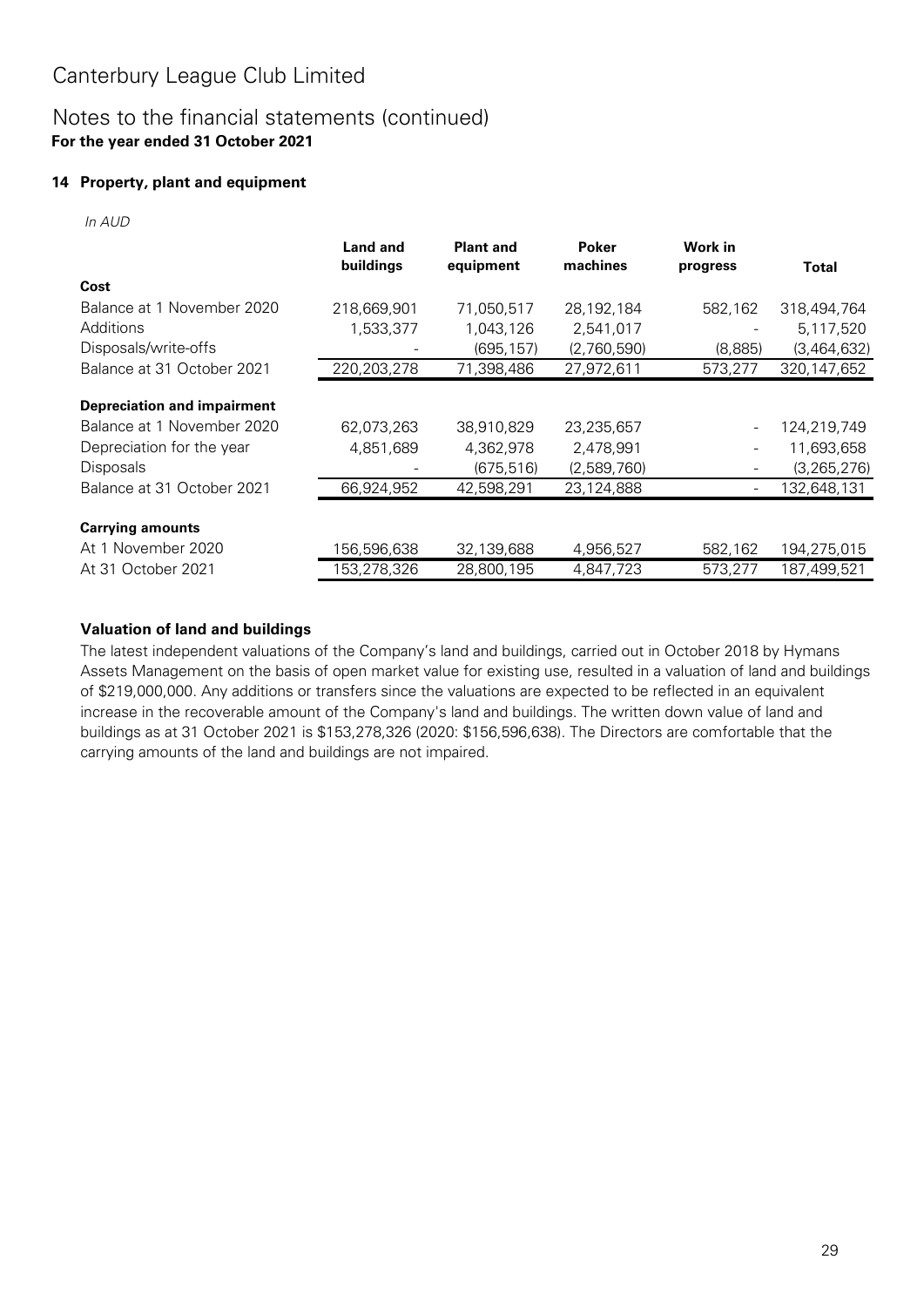### Notes to the financial statements (continued) **For the year ended 31 October 2021**

### **15 Core and non-core properties**

Pursuant to Section 41J of the Registered Clubs Amendment Act 2006, the Company defines property as follows:

| In AUD                             | 2021                      | 2020                      |
|------------------------------------|---------------------------|---------------------------|
| Core property<br>Non-core property | 152,163,068<br>15.815.257 | 155.611.312<br>14.710.325 |
| Balance at 31 October              | 167.978.325               | 170,321,637               |

Core properties are located at: 26 Bridge Road, Belmore, NSW 26 Quigg Street, Lakemba, NSW 61 Moxon Road, Punchbowl NSW

Non-core properties are located at: 32 Quigg Street, Lakemba, NSW 82 Memorial Avenue, Liverpool, NSW 84 Memorial Avenue, Liverpool, NSW 20 The Boulevarde, Lakemba, NSW 21 The Boulevarde, Lakemba, NSW 70 Bridge Road, Belmore, NSW 64 Bridge Road, Belmore, NSW 376 Burwood Road, Belmore, NSW 4 York Street, Belmore, NSW 28 Gladstone Street, Belmore, NSW

### **16 Intangible assets**

| In AUD                                                | <b>Poker</b><br>machine<br>entitlements | <b>Rights to a</b><br>domain<br>name | Total     |
|-------------------------------------------------------|-----------------------------------------|--------------------------------------|-----------|
| Cost<br>Balance as at 1 November 2020<br>Acquisitions | 6,209,500<br>$\overline{\phantom{0}}$   | 8.182<br><b>F</b>                    | 6.217.682 |
| Balance as at 31 October 2021                         | 6,209,500                               | 8.182                                | 6,217,682 |

Poker machine entitlements represent the Company's licence to operate gaming machines at their Club's premises. They are measured at cost less accumulated impairment losses. They have been tested for impairment losses through an analysis of fair value less cost of disposal and value in use. From this assessment no impairment losses were identified (2020: nil).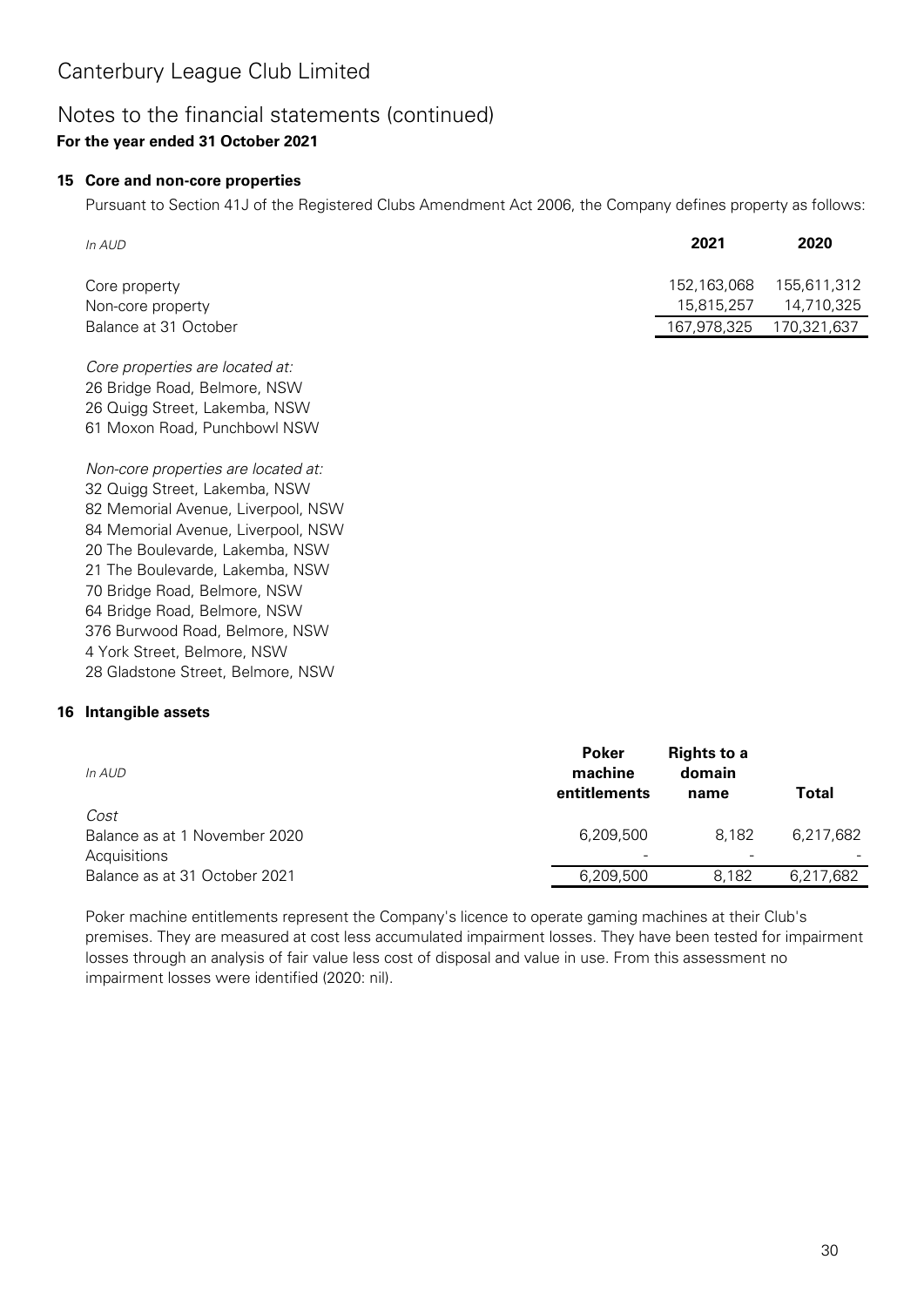## Notes to the financial statements (continued) **For the year ended 31 October 2021**

#### **17 Trade and other payables**

|    | In AUD                              | 2021       | 2020       |
|----|-------------------------------------|------------|------------|
|    | <b>Current</b>                      |            |            |
|    | Trade payables                      | 3,008,925  | 4,071,410  |
|    | Accrued expenses and other payables | 3,774,703  | 10,816,323 |
|    | Income received in advance          | 263,794    | 318,393    |
|    |                                     | 7,047,422  | 15,206,126 |
|    | <b>18 Provisions</b>                |            |            |
|    | In AUD                              |            |            |
|    |                                     | 2021       | 2020       |
|    | <b>Current</b>                      |            |            |
|    | Loyalty points                      | 256,423    | 253,795    |
|    |                                     | 256,423    | 253,795    |
| 19 | <b>Employee benefits</b>            |            |            |
|    | In AUD                              |            |            |
|    |                                     | 2021       | 2020       |
|    | <b>Current</b>                      |            |            |
|    | Liability for long service leave    | 1,386,610  | 1,476,716  |
|    | Liability for annual leave          | 1,682,655  | 1,428,314  |
|    |                                     | 3,069,265  | 2,905,030  |
|    | <b>Non-current</b>                  |            |            |
|    | Liability for long service leave    | 382,276    | 202,398    |
|    | 20 Loans and borrowings             |            |            |
|    | In AUD                              |            |            |
|    |                                     | 2021       | 2020       |
|    | <b>Non-current</b>                  |            |            |
|    | Bank loan facility                  | 23,400,000 | 32,600,000 |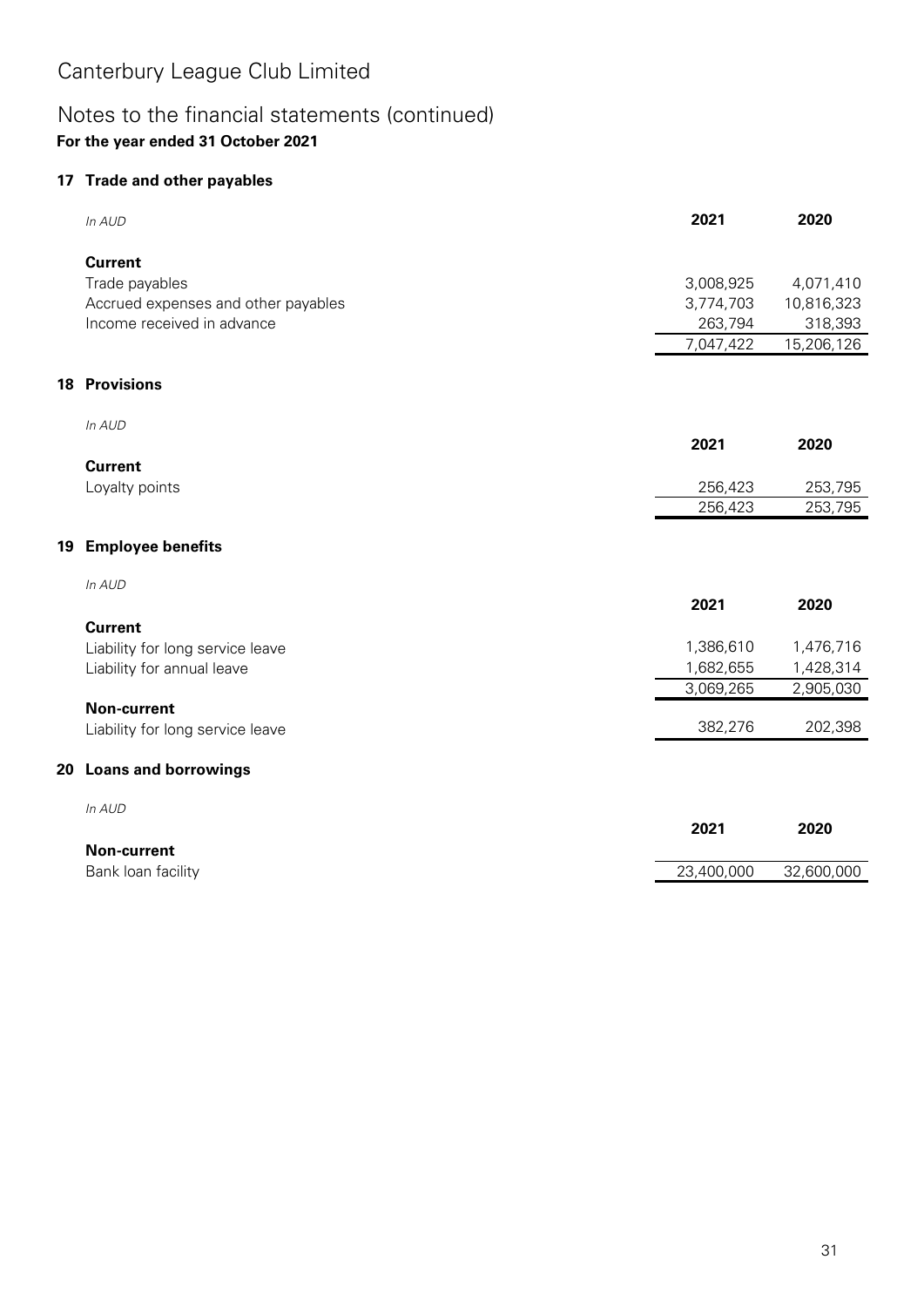### Notes to the financial statements (continued) **For the year ended 31 October 2021**

### **20 Loans and borrowings (continued)**

The Club's borrowings as at 31 October 2021 were \$23,400,000 and have been classified a non-current liability as the facility has a date of maturity of 30 October 2023.

The Club has access to the following lines of credit:

| In AUD                                       | Cash<br><b>Advance</b><br><b>Facility 1</b> | Cash<br><b>Advance</b><br><b>Facility 2</b> | Asset<br><b>Finance</b><br><b>Facility</b> | <b>Total loan</b><br>facilitiy |
|----------------------------------------------|---------------------------------------------|---------------------------------------------|--------------------------------------------|--------------------------------|
| <b>Total facility limit</b>                  | 32,000,000                                  | 13,500,000                                  | 3.500.000                                  | 49,000,000                     |
| <b>Facilities utilised at reporting date</b> | 23,400,000                                  |                                             | $\overline{\phantom{a}}$                   | 23,400,000                     |
| Facilities not utilised at reporting date    | 8,600,000                                   | 13,500,000                                  | 3,500,000                                  | 25,600,000                     |
| <b>Maturity date</b>                         | 30/10/2023                                  | 30/10/2023                                  | 30/10/2023                                 |                                |

#### **Security:**

The facilities are secured by registered first ranking mortgages over certain properties of the entity.

- (a) Mortgage by Canterbury League Club Limited ACN 000 191 248 over the property located at 26, 64 and 70 Bridge Road, Belmore, NSW 2192.
- (b) Mortgage by Canterbury League Club Limited ACN 000 191 248 over the property located at 82 and 84 Memorial Ave, Liverpool, NSW 2170.
- (c) Mortgage by Canterbury League Club Limited ACN 000 191 248 over the property located at 376 Burwood Road, Belmore, NSW 2192.
- (d) Mortgage by Canterbury League Club Limited ACN 000 191 248 over the property located at 28 Gladstone Street, Belmore, NSW 2192.
- (e) Mortgage by Canterbury League Club Limited ACN 000 191 248 over the property located at 26 and 32 Quigg Street, Lakemba, NSW 2195.
- (f) Mortgage by Canterbury League Club Limited ACN 000 191 248 over the property located at 20-21 The Boulevarde, Lakemba, NSW 2195.
- (g) Mortgage by Canterbury League Club Limited ACN 000 191 248 over the property located at 61 Moxon Road, Punchbowl, NSW 2196.

The Club is in compliance with all the restrictive loan covenants as at reporting date.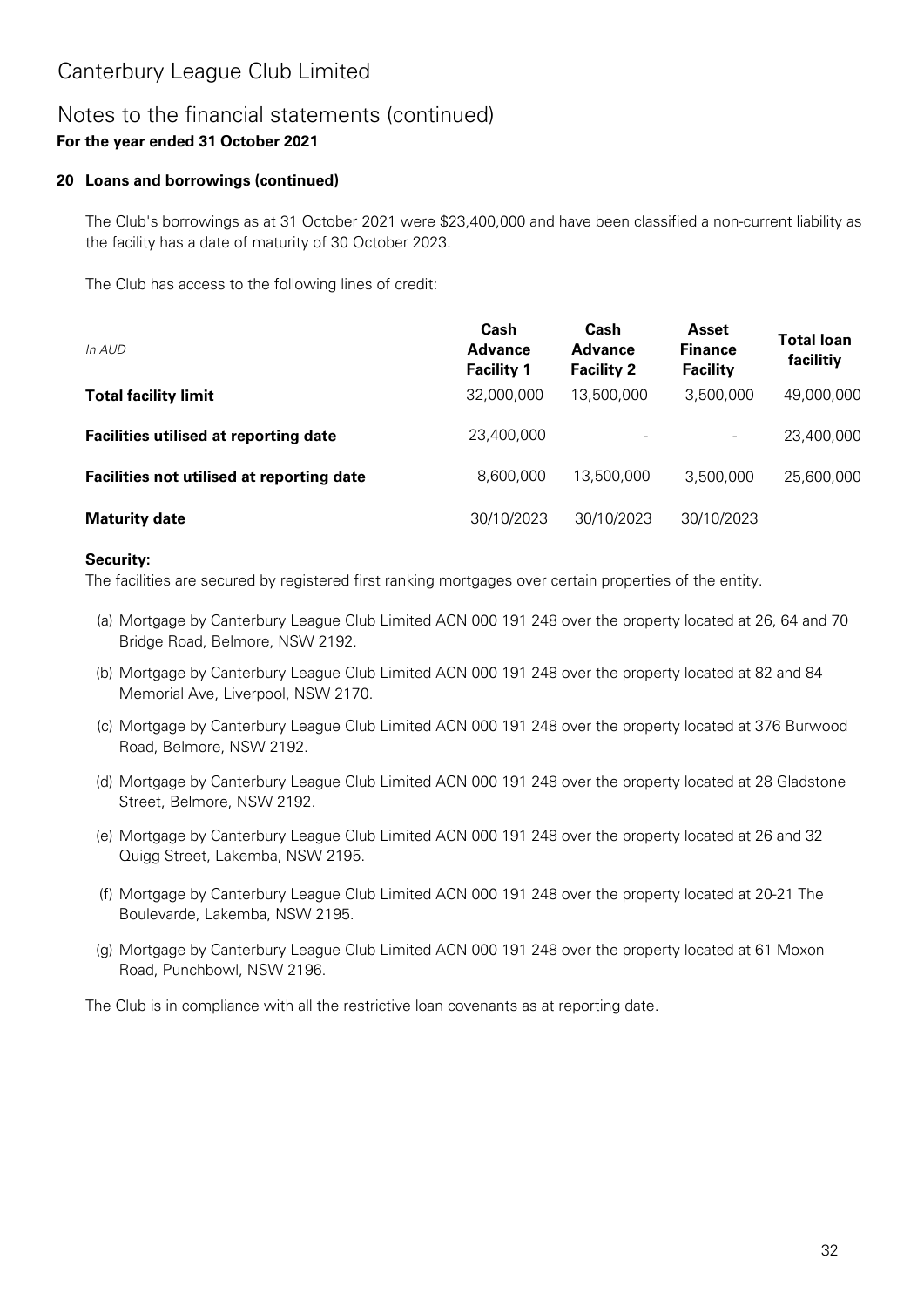### Notes to the financial statements (continued) **For the year ended 31 October 2021**

#### **21 Leases**

**As lessee**

| a) Right of use assets                                                   |                                   |           |
|--------------------------------------------------------------------------|-----------------------------------|-----------|
| In AUD                                                                   | Gaming<br>machine<br>entitlements | Total     |
| Balance at 1 November 2020                                               | 1,466,638                         | 1,466,638 |
| Depreciation charge for the year                                         | (414,660)                         | (414,660) |
| Balance at 31 October 2021                                               | 1,051,978                         | 1,051,978 |
| b) Lease liabilities included in the statement of financial position     |                                   |           |
| In AUD                                                                   | 2021                              | 2020      |
| Current                                                                  | 420,830                           | 392,849   |
| Non-current                                                              | 730,277                           | 1,421,711 |
|                                                                          | 1,151,107                         | 1,814,560 |
| c) Amounts recognised in profit or loss<br>Interest on lease liabilities | 45,397                            | 59,938    |
|                                                                          |                                   |           |
| d) Amounts recognised in statement of cash flows                         |                                   |           |
| Total cash outlfow for leases                                            | 325,944                           | 337,509   |
|                                                                          |                                   |           |

#### **As lessor**

The Company leases out its investment property. At 31 October, the future minimum lease payments under noncancellable leases were receivable as follows.

| In AUD                                                       | 2021      | 2020      |
|--------------------------------------------------------------|-----------|-----------|
| Less than one year                                           | 110,500   | 65,000    |
| Two to five years                                            | 108,333   | 208,000   |
|                                                              | 218,833   | 273,000   |
| <b>Commitments</b>                                           |           |           |
| In AUD                                                       | 2021      | 2020      |
| <b>Capital works</b>                                         |           |           |
| Capital works contracted for but not yet completed           | 1,135,985 | 153,780   |
|                                                              | 1,135,985 | 153,780   |
| <b>Other commitments</b>                                     |           |           |
| The Company has committed to provide financial assistance to |           |           |
| Canterbury Bankstown Bulldogs Rugby League Club Limited (for |           |           |
| the next financial year)                                     | 3,720,000 | 5,880,000 |
|                                                              | 3,720,000 | 5,880,000 |
|                                                              | 22        |           |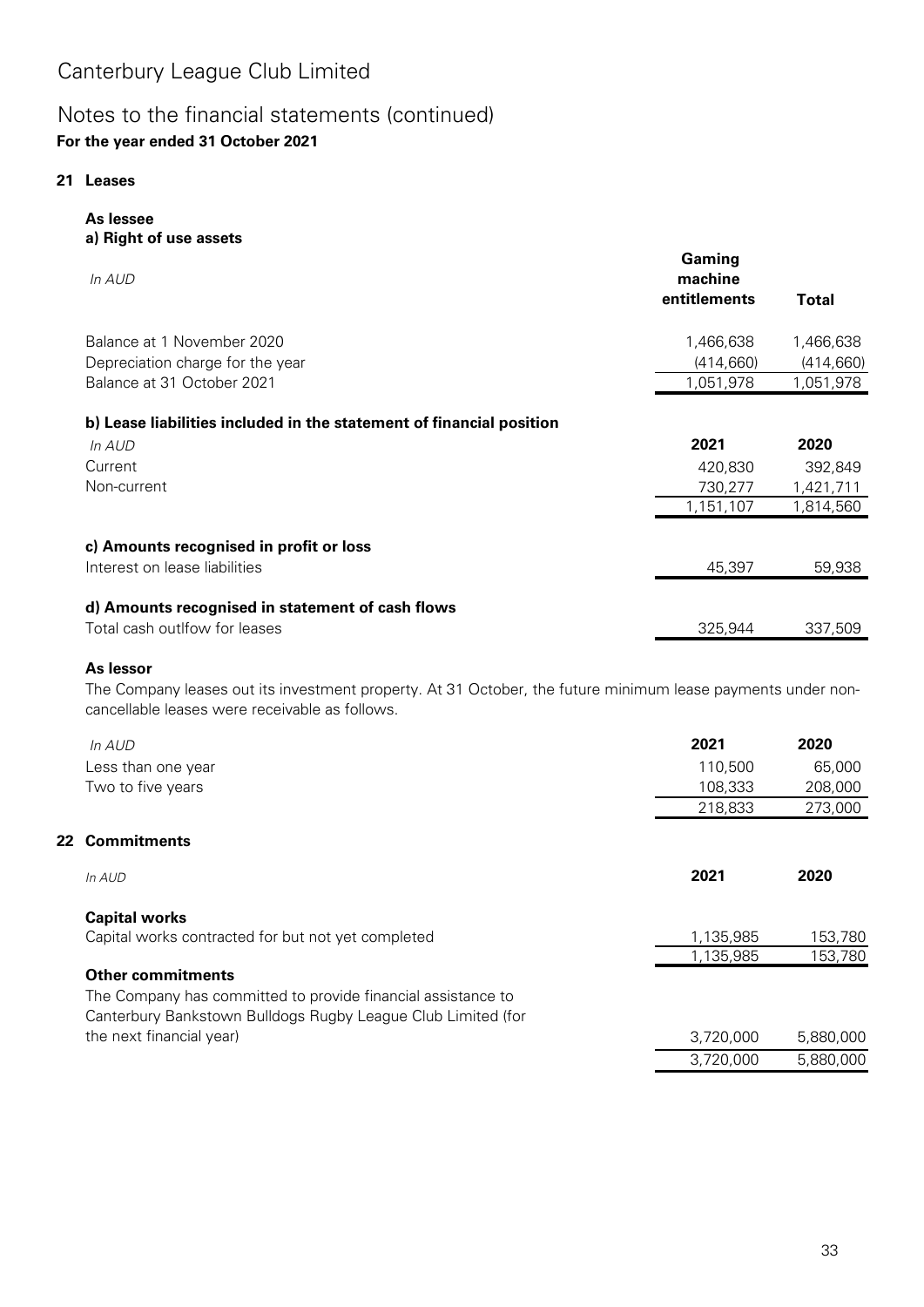### Notes to the financial statements (continued) **For the year ended 31 October 2021**

### **23 Contingent assets and contingent liabilities**

The Directors are of the opinion that provisions are not required in respect of these matters, as it is not probable that a future sacrifice of economic benefits will be required or the amount is not capable of reliable measurement.

| In AUD                                              |                                                                   | 2021      | 2020      |
|-----------------------------------------------------|-------------------------------------------------------------------|-----------|-----------|
| <b>Contingent liabilities not considered remote</b> |                                                                   |           |           |
| Guarantee                                           |                                                                   |           |           |
| Bank performance guarantees<br>(i)                  |                                                                   | 210,300   | 210,300   |
|                                                     |                                                                   |           |           |
| (11)<br>Limited's financiers                        | Bank guarantee to Canterbury Bankstown Bulldogs Rugby League Club | 1.500.000 | 1.500.000 |

(iii) The Company has provided Canterbury Bankstown Bulldogs Rugby League Club Limited, with a letter confirming that it will provide financial and other support (including grants and loans) that the Directors determine, is within its capacity and that is neccessary for at least the next twelve months from the date of approval of the Company's financial statements for the year ended 31 October 2021.

#### **24 Related parties**

#### **Canterbury Bankstown Bulldogs Rugby League Club Limited**

Pursuant to AASB 10 Consolidated Financial Statements , the parent and ultimate controlling party of the Company is Canterbury Bankstown Bulldogs Rugby League Club Limited, a company limited by guarantee incorporated in Australia.

#### **Key management personnel compensation**

Amounts paid to non-executive Directors during the year were as follows:

| In AUD                                          | 2021    | 2020   |
|-------------------------------------------------|---------|--------|
| Director honorariums and other related expenses | 144.978 | 87.498 |

The key management personnel compensation included in 'personnel expenses' (see note 5) are as follows:

| In AUD                                                              | 2021      | 2020      |
|---------------------------------------------------------------------|-----------|-----------|
| Short-term and long-term employee benefits and termination payments | 1.249.957 | 1.670.549 |

#### **Key management personnel and Director transactions**

From time to time Directors of the Company may purchase goods from the Company or participate in other Company activities. These purchases and participations are on the same terms and conditions as those entered into by other employees or members of the Company and are trivial or domestic in nature.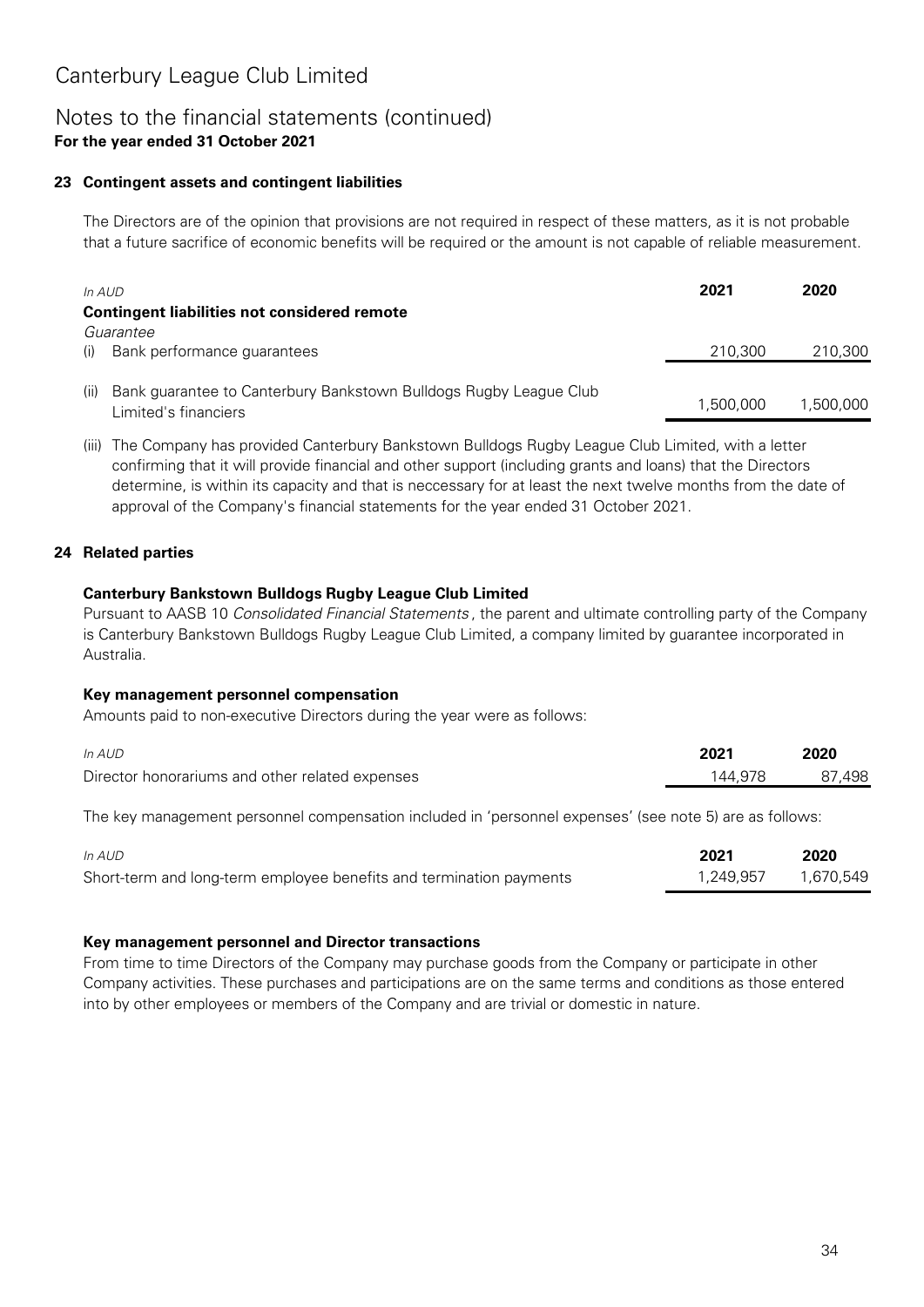### Notes to the financial statements (continued) **For the year ended 31 October 2021**

### **24 Related parties (continued)**

#### **Key management personnel and Director transactions (continued)**

The aggregate amounts recognised during the year relating to key management personnel were as follows:

- a) The following Directors of Canterbury League Club Limited are also Directors of Canterbury Bankstown Bulldogs Rugby League Club Limited:
	- Mr John Khoury (Februrary 2018 to present)
	- Mr Dimitrios (Jim) Koutsouklakis (16 October 2020 to present)
	- Mr Peter McMahon (16 October 2020 to present)
	- Mr Andrew Gifford (16 October 2020 to present)

The remuneration of Directors noted above does not include amounts received by these directors from Canterbury Bankstown Bulldogs Rugby League Club Limited.

#### **Transactions with Canterbury Bankstown Bulldogs Rugby League Club Limited**

During the year, the Company had the following transactions with Canterbury Bankstown Bulldogs Rugby League Club Limited:

- b) During the year the Club paid \$3,653,333 (2020: \$2,458,333) as sponsorship to Canterbury Bankstown Bulldogs Rugby League Club Limited. Furthermore, the Club paid grants to the Junior League amounting to \$266,667 (2020: \$166,667).
- c) Staff seconded to Canterbury Bankstown Bulldogs Rugby League Club Limited during the period. Total payment received was \$111,939 (2020: \$9,167).
- d) An amount of nil (2020: \$100,000) was paid as corporate hospitality to Canterbury Bankstown Bulldogs Rugby League Club Limited.
- e) Certain players of Canterbury Bankstown Bulldogs Rugby League Club Limited have paid rent amounting to nil (2020: \$14,555) to the Company. All transactions have been executed at commercial rates. Furthermore, additional property was provided to certain junior players by the Company free of charge.
- f) Canterbury Bankstown Bulldogs Rugby League Club Limited operates a Teamstore in a property owned by the Company located at Burwood Road, Belmore. Total rent received for the year amounts to \$39,000 (2020: \$48,000).
- g) The Company has a number of miscellaneous payments to Canterbury Bankstown Bulldogs Rugby League Club Limited during the year for reimbursements of shared Directors expenses amounting to \$909 (2020: nil).
- h) Other transactions by the Company with Canterbury Bankstown Bulldogs Rugby League Club Limited include functions and in house dining charged to the Canterbury Bankstown Bulldogs Rugby League Club Limited amounting to \$91,979 as at 31 October 2021 (2020: \$56,239).
- i) During the year there have been other transactions between Canterbury Bankstown Bulldogs Rugby League Club Limited and the Company, such as purchases of merchandise and game tickets. All transactions have been executed on commercial terms.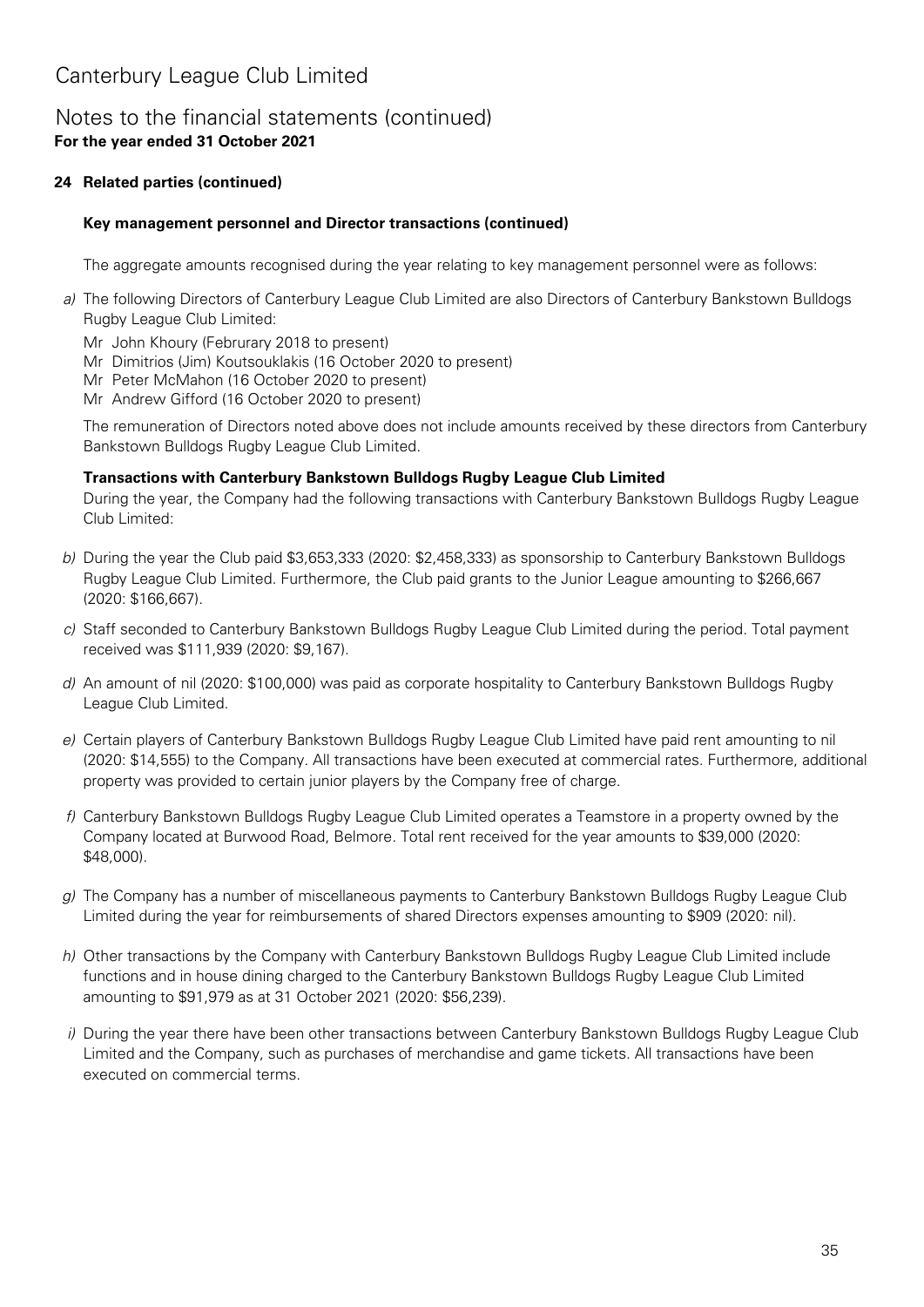### Notes to the financial statements (continued) **For the year ended 31 October 2021**

### **24 Related parties (continued)**

#### **25 Fair value measurement recognised in the Statement of Financial Position**

The fair value measurement disclosures use a three-tier value hierarchy that reflects the significance of the inputs used in measuring fair values. The fair value hierarchy is comprised of the following levels:

- Level 1 fair values measured using quoted prices (unadjusted) in active markets for identical instruments;
- Level 2 fair values measured using directly (i.e. as prices) or indirectly (i.e. derived from prices) observable inputs, other than quoted prices included in Level 1; and
- Level 3 fair values measured using inputs that are not based on observable market data (unobservable inputs).

The fair value of investment property was determined by external, independent property valuers, having appropriate recognised professional qualifications and recent experience in the location and category of the property being valued. The fair value measurement for all of the investment properties has been categorised as a Level 2 fair value given the valuation methodology used by the valuer is the direct comparison approach.

#### **26 Impact of COVID-19**

The impact of the Coronavirus (COVID-19) pandemic is ongoing and while it has had a material impact for the Club up to 31 October 2021, it is not practicable to estimate the potential impact, after the reporting date. The situation continues to develop and is dependent on measures imposed by the Government, such as social distancing, quarantine, travel restrictions and any economic stimulus that may be provided.

On 25 June 2021 registered clubs in NSW were forced to close by a Health Order of the NSW Government. During the closure the Club sought to mitigate the financial and earnings impacts through a range of actions including: deferring payments in consultation with its creditors, reducing operating and capital expenditure, reduced hours (salaries) of all staff, and accessing the Federal Government's JobSaver scheme. Subsequent amendments to the Health Order permitted reopening from 11 October 2021, this was subject to capacity restrictions and social distancing rules. The club has elected to operate limited services which has impacted revenue. The Club is committed to prioritising the health, safety and wellbeing of its people, partners, customers and the community.

Based on the club's response to the matter, and the information available, the Directors believe that the club will remain a going concern.

### **27 Events after the reporting period**

There has not arisen in the interval between the end of the financial period and the date of this report any item, transaction or event of a material and unusual nature likely, to affect significantly the operations of the Club, the results of those operations, or the state of affairs of the Club, in future financial years.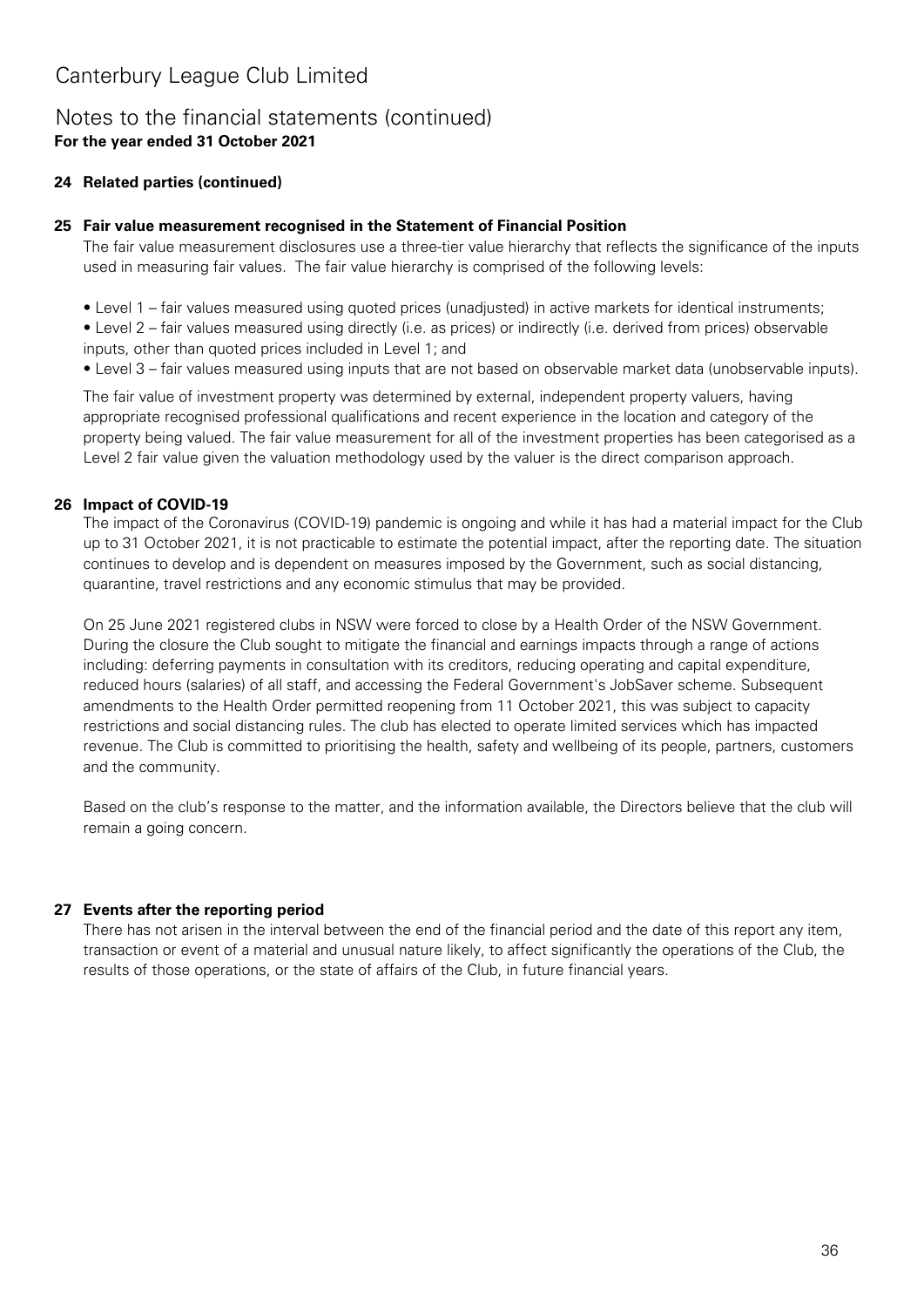### **Directors' declaration**

In the opinion of the Directors of Canterbury League Club Limited (the Company):

- (a) the Company is not publicily accountable;
- (b) the financial statements and notes that are set out on pages 11 to 36, are in accordance with the *Corporations Act 2001,* including:
	- (i) giving a true and fair view of the Company's financial position as at 31 October 2021 and of their performance for the financial year ended on that date; and
	- (ii) complying with Australian Accounting Standards Reduced Disclosure Regime and the Corporations Regulations 2001; and
- (c) there are reasonable grounds to believe that the Company will be able to pay its debts as and when they become due and payable.

Signed in accordance with a resolution of directors.

 $PL$   $f$  is lease the

Peter Winchester *Chairman* 

Dated at Belmore this 14th day of December 2021.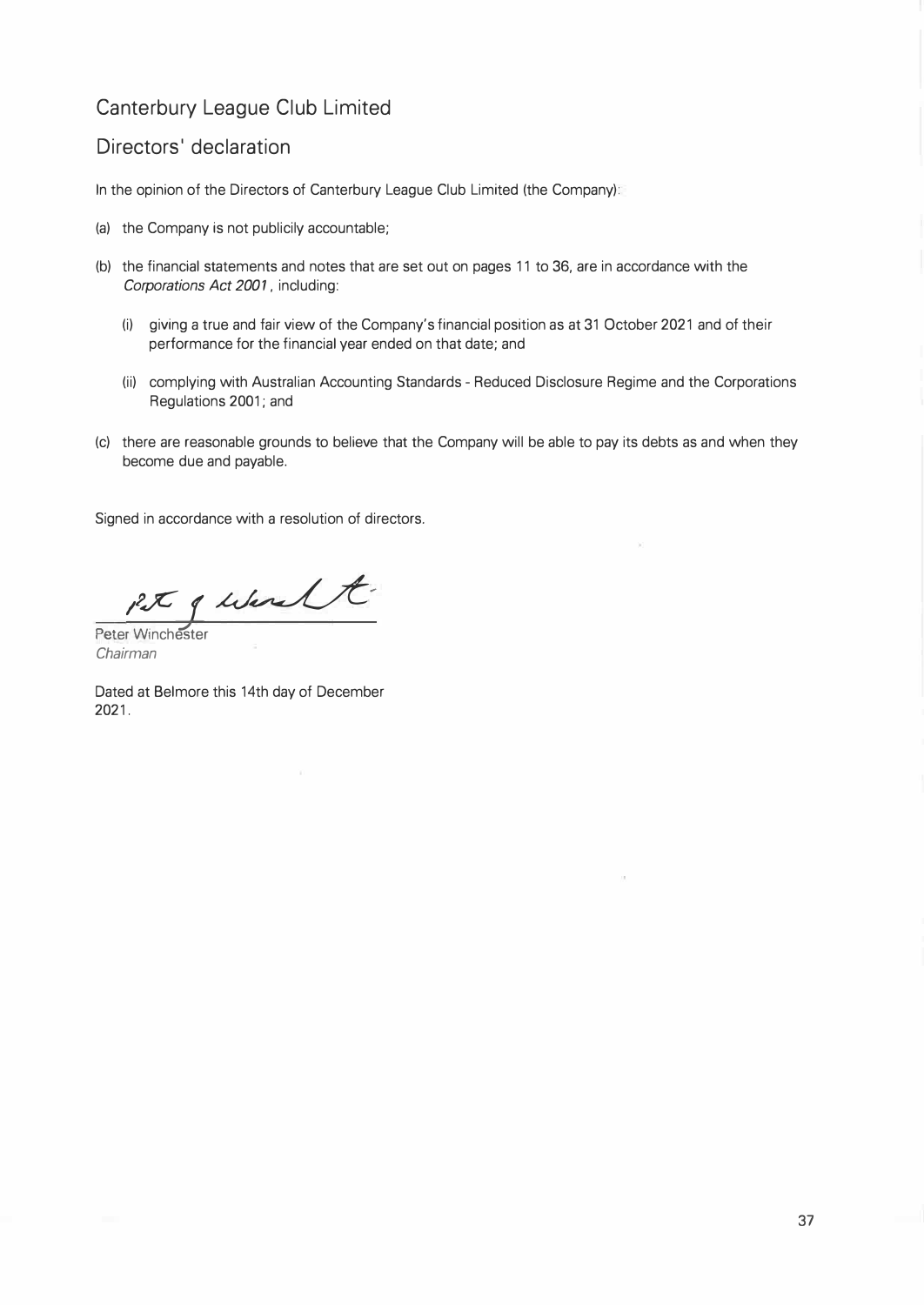

# Independent Auditor's Report

### To the members of Canterbury League Club Limited

#### **Opinion**

We have audited the **Financial Report** of Canterbury League Club Limited (the Company).

In our opinion, the accompanying Financial Report of the Company is in accordance with the Corporations Act 2001, including:

- giving a true and fair view of the Company's financial position as at 31 October 2021 and of its financial performance for the year ended on that date; and
- complying with Australian Accounting Standards – Reduced Disclosure Requirements and the Corporations Regulations 2001.

#### The **Financial Report** comprises:

- Statement of financial position as at 31 October 2021
- Statement of profit or loss and other comprehensive income, Statement of changes in members' funds, and Statement of cash flows for the year then ended
- Notes including a summary of significant accounting policies
- Directors' declaration.

#### **Basis for opinion**

We conducted our audit in accordance with Australian Auditing Standards. We believe that the audit evidence we have obtained is sufficient and appropriate to provide a basis for our opinion.

Our responsibilities under those standards are further described in the Auditor's responsibilities for the audit of the Financial Report section of our report.

We are independent of the Company in accordance with the Corporations Act 2001 and the ethical requirements of the Accounting Professional and Ethical Standards Board's APES 110 Code of Ethics for Professional Accountants (the Code) that are relevant to our audit of the Financial Report in Australia. We have fulfilled our other ethical responsibilities in accordance with the Code.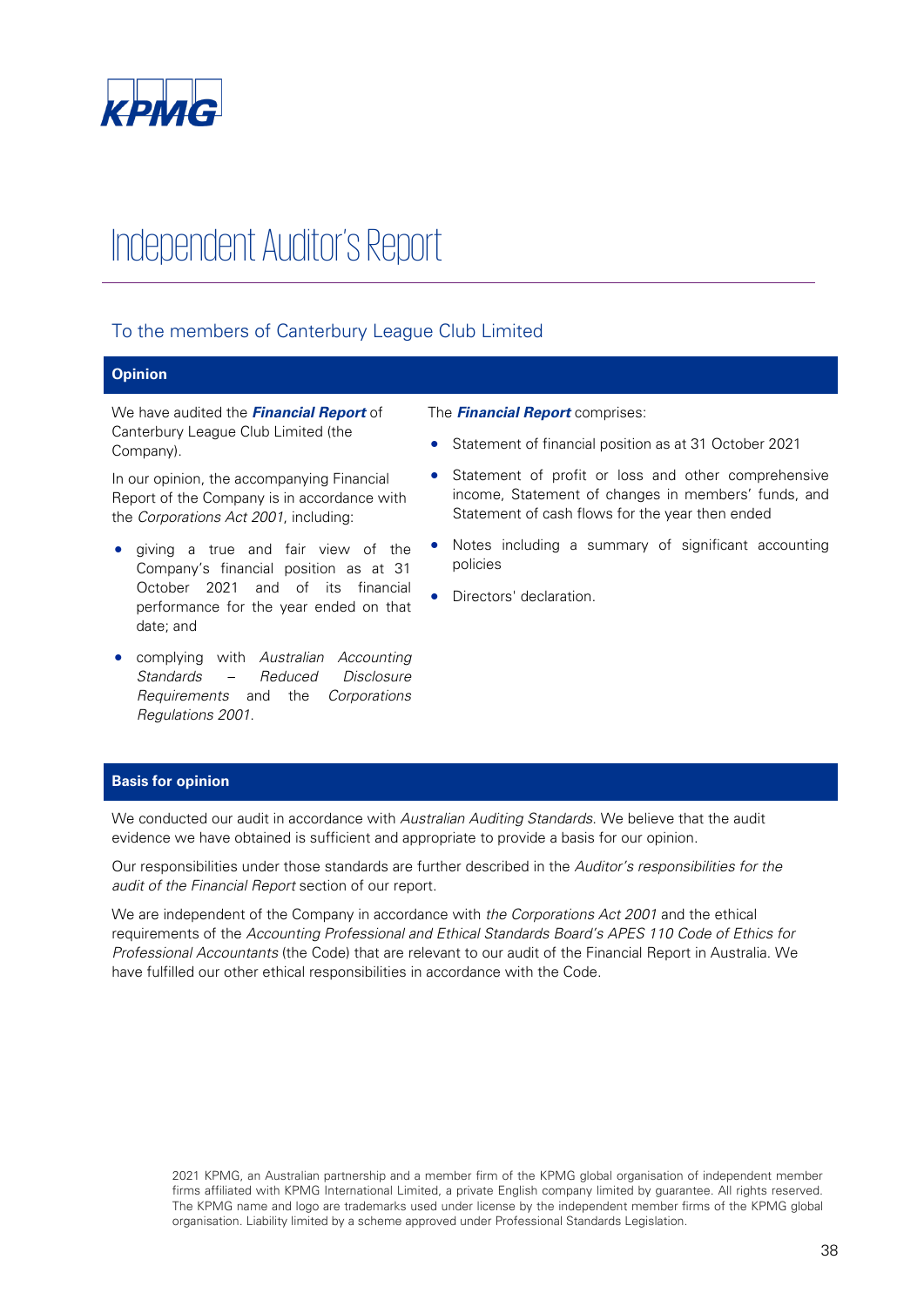

# Independent Auditor's Report

### To the members of Canterbury League Club Limited (continued)

#### **Other Information**

Other Information is financial and non-financial information in Canterbury League Club Limited's annual reporting which is provided in addition to the Financial Report and the Auditor's Report. The Directors are responsible for the Other Information.

Our opinion on the Financial Report does not cover the Other Information and, accordingly, we do not express an audit opinion or any form of assurance conclusion thereon.

In connection with our audit of the Financial Report, our responsibility is to read the Other Information. In doing so, we consider whether the Other Information is materially inconsistent with the Financial Report or our knowledge obtained in the audit, or otherwise appears to be materially misstated.

We are required to report if we conclude that there is a material misstatement of this Other Information, and based on the work we have performed on the Other Information that we obtained prior to the date of this Auditor's Report we have nothing to report.

#### **Responsibilities of the Directors for the Financial Report**

The Directors are responsible for:

- preparing the Financial Report that gives a true and fair view in accordance with Australian Accounting Standards – Reduced Disclosure Requirements and the Corporations Act 2001
- implementing necessary internal control to enable the preparation of a Financial Report that gives a true and fair view and is free from material misstatement, whether due to fraud or error
- assessing the Company's ability to continue as a going concern and whether the use of the going concern basis of accounting is appropriate. This includes disclosing, as applicable, matters related to going concern and using the going concern basis of accounting unless they either intend to liquidate the Company or to cease operations, or have no realistic alternative but to do so.